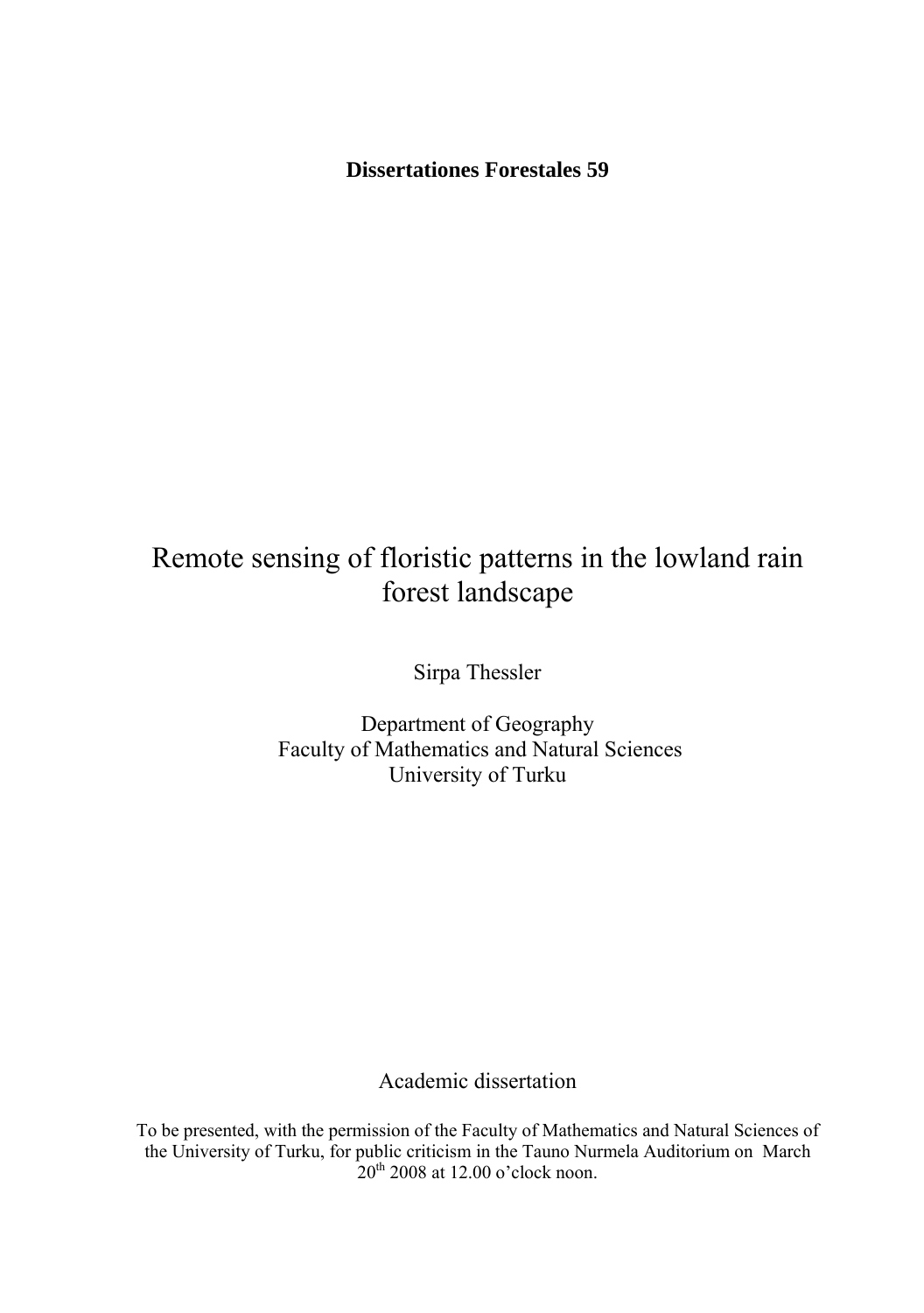*Title:* Remote sensing of floristic patterns in the lowland rain forest landscape

*Author:* Sirpa Thessler

Dissertationes Forestales 59

*Scientific supervisors:*  PhD Kalle Ruokolainen, Department of Biology, University of Turku, Finland Prof. Erkki Tomppo, Finnish Forest Research Institute, Finland *Departmental supervisor:*  Prof. Risto Kalliola, Department of Geography, University of Turku, Finland

*Pre-examiners:*  Prof. David B. Clark Department of Biological Sciences, University of Missouri-St. Louis, USA PhD Agustín Lobo Institut de Ciències de la Terra "Jaume Almera" (CSIC), Spain

*Opponent:*  Professor Ronald McRoberts, U.S. Forest Service, USA

ISSN 1795-7389 ISBN 978-951-651-206-1 (PDF)

(2008)

*Publishers:*  Finnish Society of Forest Science Finnish Forest Research Institute Faculty of Agriculture and Forestry of the University of Helsinki Faculty of Forestry of the University of Joensuu

*Editorial Office:*  Finnish Society of Forest Science Unioninkatu 40A, FI-00170 Helsinki, Finland http://www.metla.fi/dissertationes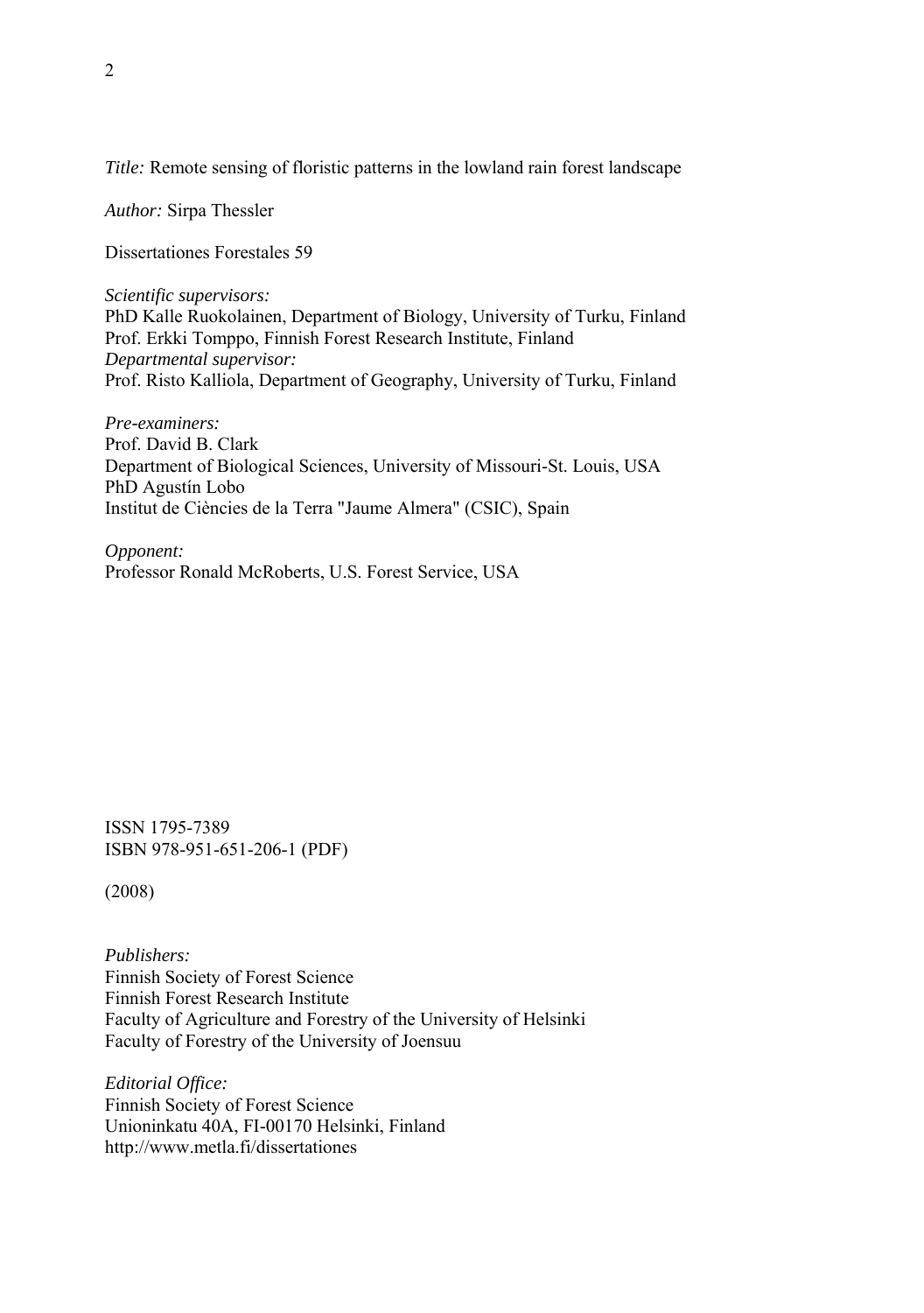Thessler, S. 2008. Remote sensing of floristic patterns in the lowland rain forest landscape. Dissertationes Forestales, 59. 41 p. Available at http://www.metla.fi/dissertationes/df59.htm

# **ABSTRACT**

Land use and conservation planning urgently need information on floristic variation over large rain forest areas. Floristic variation can not be inventoried in every location and of all the flora, thus inventory is limited in sample sites of a group(s) of indicator species and modelled to predict the floristic composition of non-inventoried sites using spatially continuous information on the environment. Modelling is, however, practicable only if the dimensions of species data can be drastically reduced to a surrogate of floristic composition. The aim was to explore whether remote sensing can be applied to study and map the spatial variation of surrogates in lowland old-growth rain forest.

I studied three surrogates: 1) number of species in ecological categories, 2) vegetation / forest type classification, and 3) species composition, summarized as the scores of three ordination axes. The understorey Melastomataceae and pteridophytes, and tree and palm species were used as indicator species. Landsat TM or ETM+ - satellite images and the SRTM digital elevation model were used as a proxy of environmental variation. The prediction methods included a k nearest neighbour method and linear discriminant analysis. The study areas were located in eastern Ecuador, in north-eastern Peru and northern Costa Rica.

The main finding was that floristic patterns in lowland rain forest, expressed as vegetation classes, ordination axis scores or the number of species in ecological categories, can be predicted on the basis of remotely sensed data and field observations. The accuracy of the predictions depended on feature selection and weighting and on spatial resolution. The k-nn method proved to be a promising method in predicting floristic variation when it was expressed as a continuous variable, such as ordination axis scores or number of species. It also performed better than linear discriminant analysis in distinguishing forest classes using satellite image data.

**Keywords**: discriminant analysis, surrogate of floristic variation, forest classification, k nearest neighbours, satellite image, tropical forest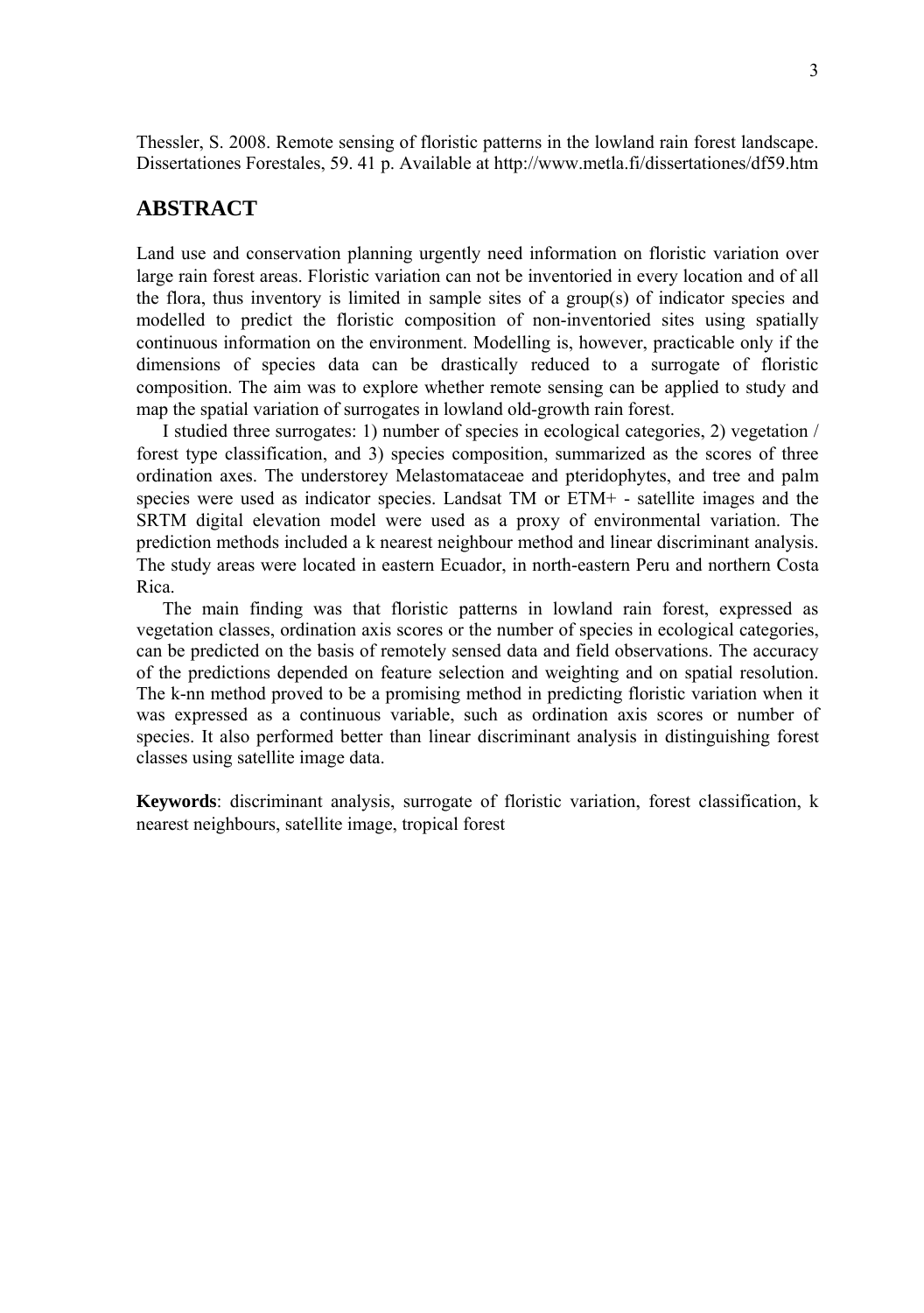# **ACKNOWLEDGEMENTS**

The thesis work was mainly carried out during four years in the National Forest Inventory group at Metla, in the collaborative project with the Amazon Research Team of Turku University. The thesis was funded by the Academy of Finland, the Emil Aaltonen Foundation, the Finnish Society of Forest Science and the Turku University Foundation. Thanks are due to David B. Clark and Agustín Lobo, who kindly agreed to pre-examine the thesis. I also would like to acknowledge Ellen Valle for her careful editing of the language.

I have been privileged to have two excellent scientists - and human beings - as my supervisors: Kalle Ruokolainen and Erkki Tomppo. I would like to thank Kalle Ruokolainen for introducing me to the fascinating world of the rain forest and for his constant support and encouragement. I warmly thank Erkki Tomppo for being a excellent guide to spectral space and k-nn predictions whenever needed, even at midsummer. Along with my official supervisors, I have also been fortunate to work closely with Hanna Tuomisto, who has been almost like a third supervisor. Thank you! I also appreciate the patience of all of you during the final years of the thesis.

I wish to thank everyone at the Metla / NFI for their help, support and friendliness through the years. In particular I thank my previous colleagues and "co-lunchers" (a term introduced by Anssi) - Anssi, Mikael, Sakari and Markus - for daily discussions and professional help as well as for many cheerful moments outside work. I am also grateful to Kai Mäkisara for his valuable help with Linux and remote sensing methods. The Amazon Research Team and Department of Geography at the University of Turku have always warmly welcomed me whenever I have visited, whether frequently or occasionally. My warm thanks go to all of them, especially Tuuli, Mirkka, Nelly, Sanna-Kaisa, Kati, Sanna, Monica, Mark and Niina. It is hard to imagine a more fruitful environment for research! I also want to express my gratitude to Risto Kalliola for his support, especially in the last phases of the work. I am most grateful to all the co-authors of the papers for fruitful and enjoyable collaboration.

I will always remember the warm welcome of David and Deborah Clark on my visit to La Selva, Costa Rica, and the support and help of many researchers and field assistants there. For the opportunity to visit CATIE I am indebted to Markku Kanninen and Bryan Finegan. I deeply thank the community of CATIE for the enjoyable year they offered me and my husband. Thank you Steve and Stacy, Erica, Ottoniel and Daniel, Jeffrey, Bryan, Bas, Zayra and Outi! Many of you I also had the pleasure of collaborating with during the thesis work.

The last years of the thesis I have been working at MTT Agrifood Research Finland. I am grateful to Sirpa Kurppa, Jukka Öfversten, Mari Walls and Markku Järvenpää for their support and encouragement as well as for interesting assignments in a non-forested environment. Thanks are also due to my colleagues in "L-talo", "M-talo" and Rukkila, and to members of the GIS team.

I also wish to thank all my dear friends for the time they have shared with me over the years. Cheers to Miia, Lea, Heli, Janne, Mari, Ossi, Hanna, Teri and Matti and to the "Tartu gang", including Tanja, Réka, Petteri, Pikka, Jamppa, Joanna and Pipsa, with whom I spent memorable months in Tartu. My sister-in-law Tarja and her family, and my parents-in-law, have offered me and my family great moments and lots of memories, especially during our caravan vacations.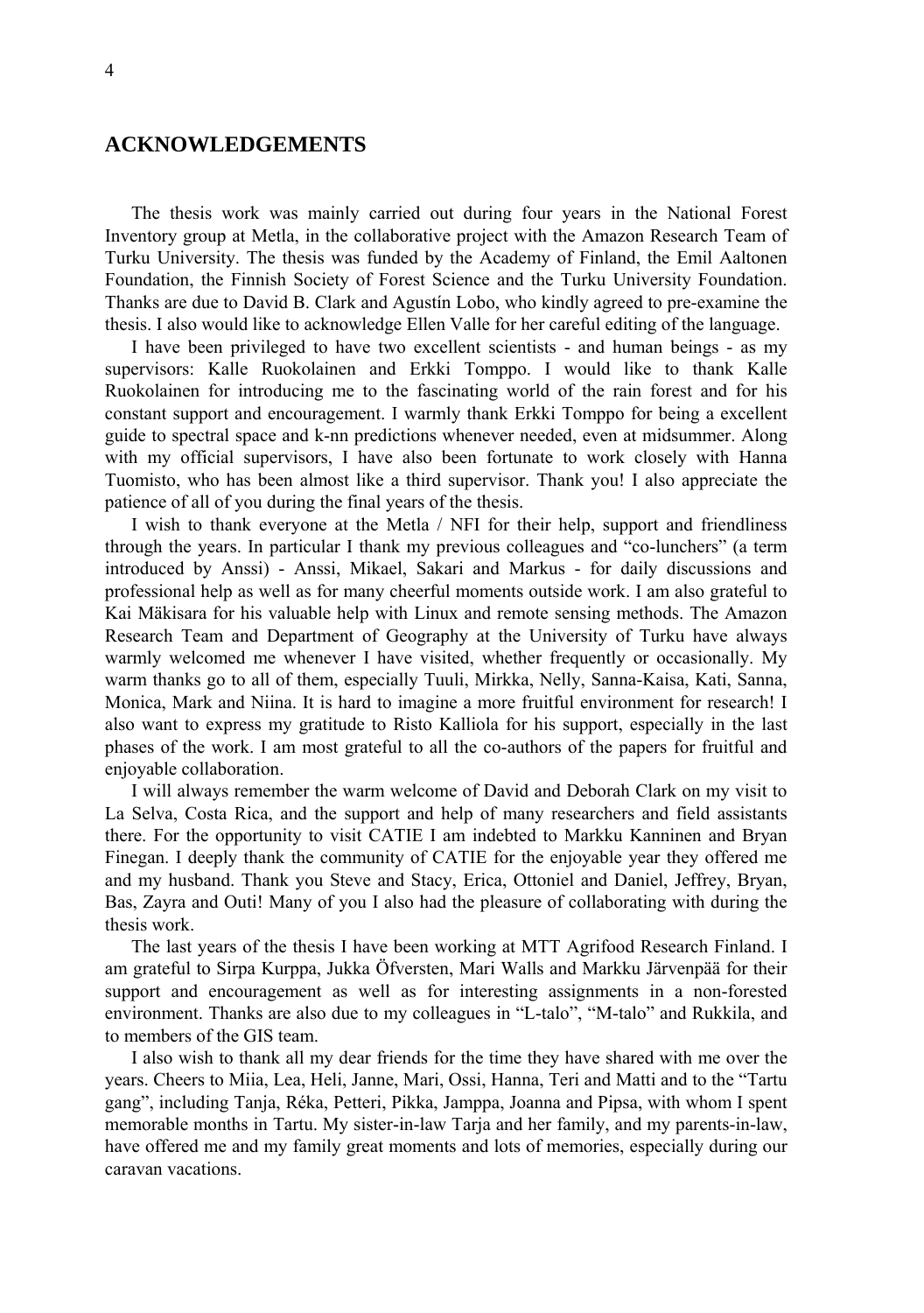I have been fortunate to have the best of sisters. Pirjo and Heli have shown me the way to an academic career; but more importantly, together with them and their families we have shared many excellent dinners and moments of joy. I'm grateful for your endless support at all turns of life. In the same way, my beloved mother and father have always supported and encouraged me, for which I'm deeply grateful.

Finally, I warmly thank my family, Kari and Aappo, for their love and constant support. Aappo, thank you for reminding me daily that what really matters in life is floorball and lego blocks.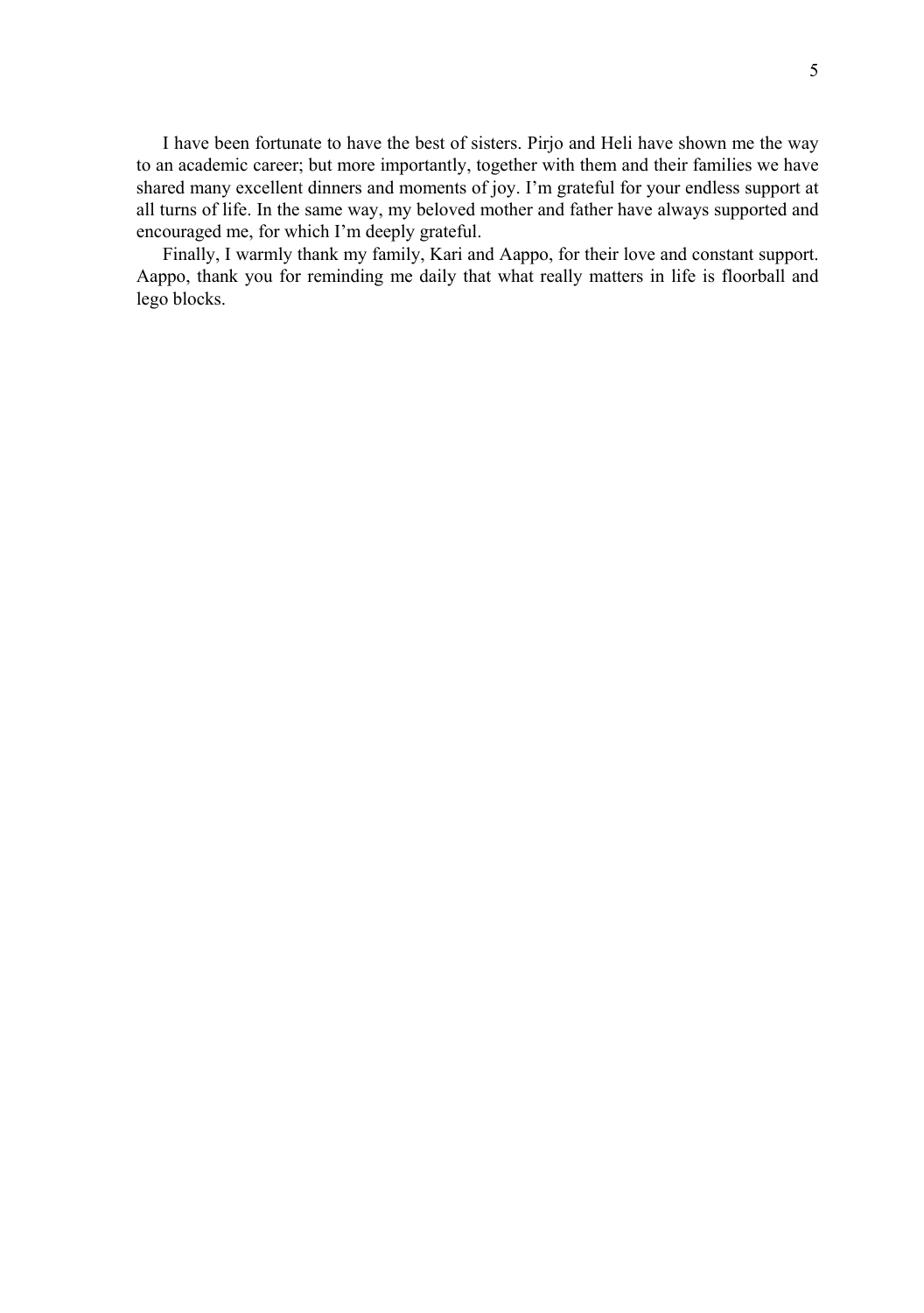# **LIST OF ORIGINAL PUBLICATIONS**

This thesis is a summary of the following articles, referred to in the text by their Roman numerals.

I Rajaniemi, S., Tomppo, E., Ruokolainen, K. & Tuomisto, H. 2005. Estimating and mapping pteridophytes and Melastomataceae species richness in Western Amazonian rain forest. International Journal of Remote Sensing 26: 475-494.

II Thessler, S., Ruokolainen, K., Tuomisto, H. & Tomppo, E. 2005. Mapping gradual landscape-scale floristic changes in Amazonian primary rain forest by combining ordination and remote sensing. Global Ecology and Biogeography 14: 315-325.

III Salovaara, K., Thessler, S., Malik, R. & Tuomisto, H. 2005. Classification of Amazonian primary rain forest vegetation using Landsat ETM+ satellite imagery. Remote Sensing of Environment 97: 39-51.

IV Thessler, S., Sesnie, S., Ruokolainen, K., Tomppo, E., Ramos Bendaña, Z. S. & Finegan, B. in press. Detecting floristically defined rain forest types with Landsat TM imagery and tree species data in Northern Costa Rica. Remote Sensing of Environment.

The original articles were reprinted with the kind permission from the copyright holders; Elsevier, Taylor & Francis and Blackwell Publishing.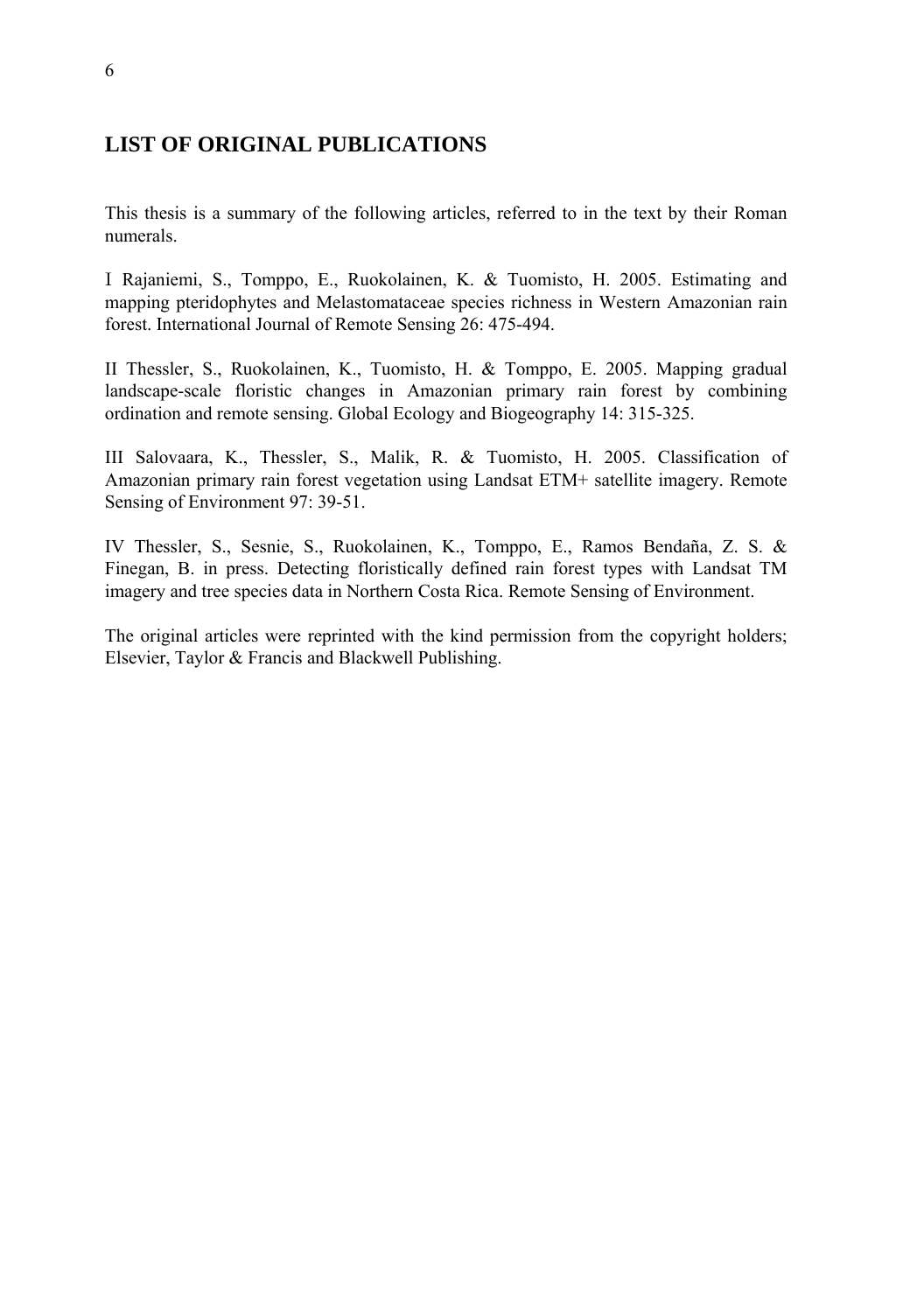# **TABLE OF CONTENTS**

| PREDICTING FLORISTIC VARIATION IN RAIN FORESTS  10                              |  |
|---------------------------------------------------------------------------------|--|
|                                                                                 |  |
|                                                                                 |  |
|                                                                                 |  |
|                                                                                 |  |
|                                                                                 |  |
|                                                                                 |  |
|                                                                                 |  |
|                                                                                 |  |
|                                                                                 |  |
|                                                                                 |  |
|                                                                                 |  |
|                                                                                 |  |
|                                                                                 |  |
| Can floristic patterns be predicted and mapped accurately by remote sensing? 21 |  |
|                                                                                 |  |
|                                                                                 |  |
|                                                                                 |  |
|                                                                                 |  |
|                                                                                 |  |
|                                                                                 |  |
|                                                                                 |  |
|                                                                                 |  |
|                                                                                 |  |
|                                                                                 |  |
|                                                                                 |  |
|                                                                                 |  |
|                                                                                 |  |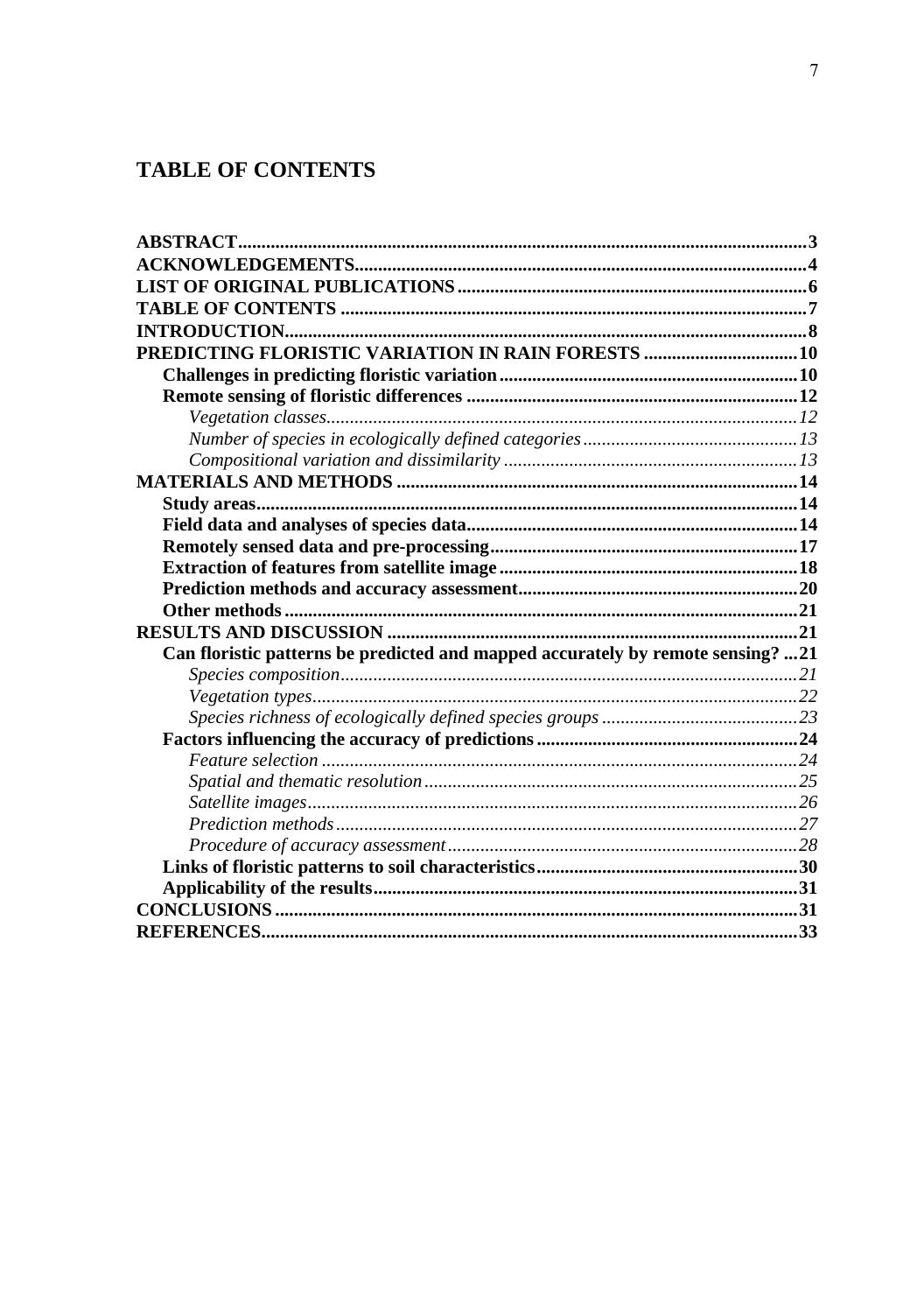# **INTRODUCTION**

Deforestation is advancing in tropical rain forest areas and is causing growing concern over biodiversity loss in these extremely species-rich forests. Resources for species conservation are limited and therefore it would be important to be able to plan the conservation efforts to be as efficient as possible. One basic requirement for efficient conservation planning is knowledge about the spatial distribution of species and species communities (Griffiths et al. 2000, Margules & Pressey 2000, Myers et al. 2000, Kerr & Ostrovsky 2003, Schulman et al. 2007).

The standard procedure for acquiring such knowledge is the establishment of field plots for quantitatively inventorying the vascular plant flora. An approach based on full species inventories, however, is not feasible in practically any tropical forest areas, as they are difficult to access and have a high number of taxonomically poorly known species. Floristic inventories in tropical rain forests have therefore been restricted to just part of the flora, most commonly trees (self-supporting woody plants above a certain diameter limit, often 10 cm at breast height).

Investigators from the Amazon Research Team at the University of Turku, Finland, have advocated the use of taxonomically defined groups of understorey plants, specifically terrestrial pteridophytes and the predominantly shrub family Melastomataceae, as indicator species for more general floristic patterns (Ruokolainen et al. 1997). The species distributions of both trees and the suggested indicator groups appear to react rather similarly to a number of soil characteristics (Ruokolainen et al. 1997, Ruokolainen & Tuomisto 1998, Ruokolainen et al. 2007). This suggests that the plant species of tropical rain forests form similar kinds of species associations as they have been found to do in temperate and boreal forests. Accordingly, the use of just part of the flora as an indicator of more general floristic patterns seems justified. Higgins & Ruokolainen (2004) have in fact reported that taxonomically defined parts of the flora may serve better as floristic indicators than structurally defined parts, such as trees exceeding a certain diameter.

Whichever approach one adopts in restricting the work of floristic inventory, it is clear that one cannot inventory the whole area of interest in any relevant exercise of conservation planning. What is needed are methods for predicting the species composition for noninventoried sites. Such predictions can hardly proceed by modelling the occurrence of individual species. Rain-forest plant communities are simply too species-rich in relation to the realistically achievable number of inventory plots (Guisan & Zimmermann 2000, Ferrier 2002). Even if the modelling effort were not limited by the quantity of data, the resulting map layers of predicted distributions for tens or even hundreds of species would be difficult to deal with without some post-modelling classification or ordination.

At least in tropical rain forests, it thus appears promising to follow the suggestion of Ferrier (2002), who recommended predicting the properties of communities rather than the distributions of individual species. Variation in communities has been modelled by classifying sampling sites into categories with similar species composition (e.g. vegetation classes) or by dividing species into groups with similar habitat requirements, and by predicting their distributions. The site categories are assumed to be internally homogeneous in their species composition, and one category is assigned to one location. Thus the modelling provides a single map layer showing the distribution of the categories. The species groups are modelled as the proportion or number of species belonging to the group in a given location; thus while members of several species groups can occur in a single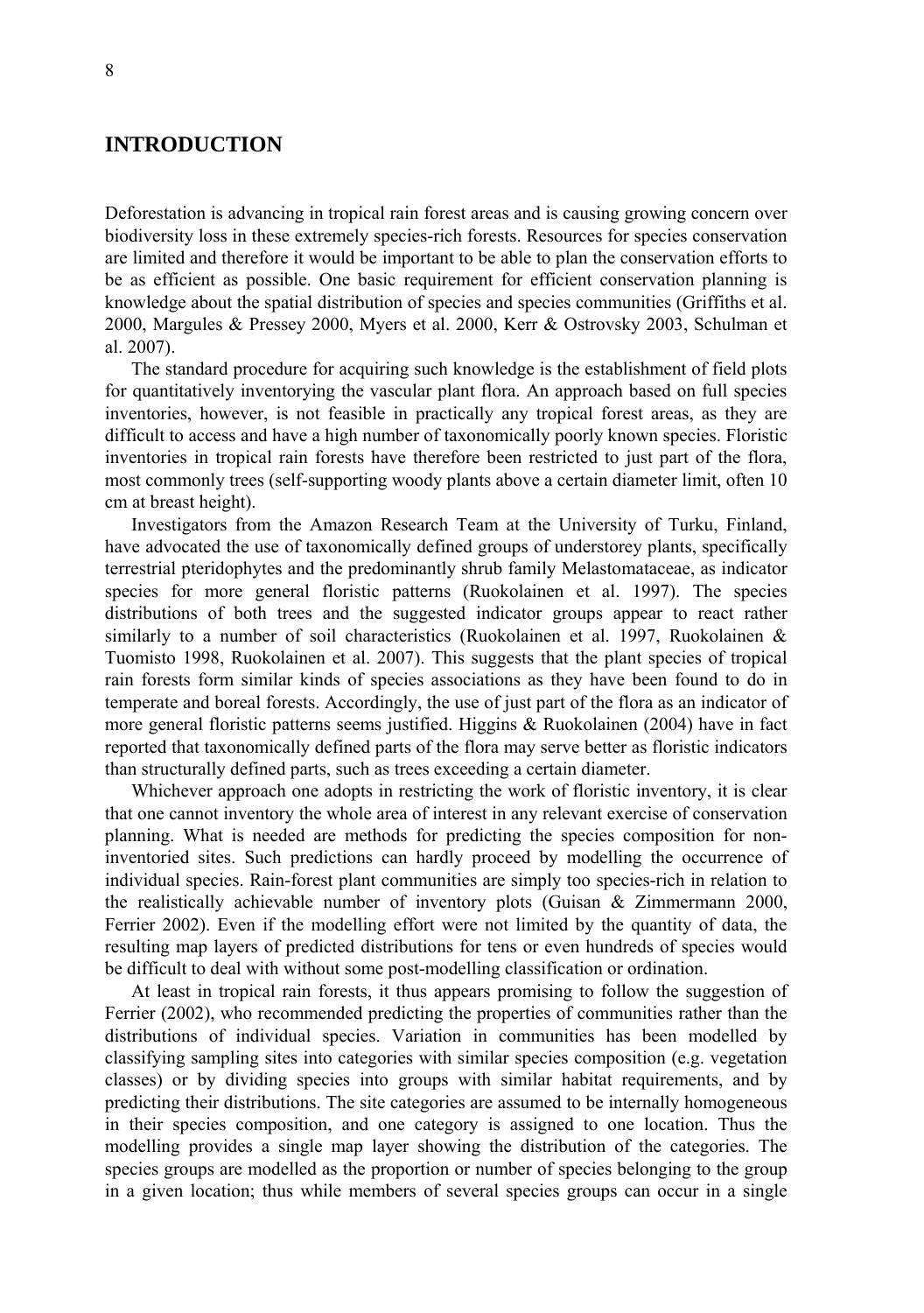location. The modelling of the species groups then provides a series of map layers (Ferrier et al. 2002).

Variation in species composition can also be described in terms of ordination axis scores (Öhmann & Gregory 2002). Ordination is a set of dimension-reducing methods commonly used in ecology. It arranges sample sites along a few ordination axes in such a way that floristically similar sites are located close together in ordination space (McCune  $\&$ Grace 2002). The scores of each axis can then be predicted for non-visited sites on the basis of environmental data (Öhmann & Gregory 2002). A relatively similar method is to model and predict floristic distances calculated in a site-by-site matrix. By knowing the environmental characteristics of all the grid cells in the study area, the floristic distances of the field-sampled grid cells can be predicted across the study area. Floristic distances cannot be mapped directly but may be ordinated or clustered for mapping purposes (Ferrier et al. 2007). The floristic patterns expressed by ordination axis scores or by floristic distances in a site-by-site matrix are both continuous variables; they show which places are similar in species composition and which ones differ, but do not indicate what species are present (Ferrier 2002, Tuomisto & Ruokolainen 2006).

The number of species and a variety of diversity indices (e.g. Shannon's diversity index) are commonly computed to describe the diversity of a single community sample  $(\alpha$ diversity, Whittaker 1972). The problem with  $\alpha$ -diversity is that it tells nothing of the identity of the species which make up the diversity value. In conservation, species are the object of concern; thus an index which is not sensitive to species identity can have only limited value. The spatial overlap of areas with a high species richness in different plant families is also often low (Williams-Linera et al. 2005, Tchouto et al. 2006, but see Villasenor et al. 2007). Knowledge of α-diversity has therefore relatively little value in conservation and/or land use planning. However, species richness may serve as a surrogate of floristic variation if it is calculated for ecologically defined species groups. Changes in the number of species in ecological categories reflect changes in the environment, and thus indirectly indicate variation in species composition (Faith & Walker 1996a, 1996b).

Vegetation classes, ecologically defined species groups and ordination axis scores summarize the multidimensional, complex data of species communities in terms of one or few variables, which can be called surrogates of floristic variation. The surrogates may be predicted for non-visited locations by combining field data on species and spatially continuous information on the environment, such as topography, climate, soils, land-cover type or spectral characteristics of satellite images (Nagendra & Gadgil 1999, Guisan & Zimmermann 2000, Ferrier 2002, Ferrier & Guisan 2006). The relevant question is then to determine which parts of this environmental information correlate with (plant) species distributions in such a way that successful predictive models can be made (Ferrier  $\&$ Watson 1997).

In tropical rain forest areas, data on soils and climate do not appear particularly promising for the purpose of predicting the distribution of species or communities. Field observations on soil and climate are often limited to relatively few locations, and soil and climate values for large areas are thus interpolated on the basis of rather distantly placed field observations. Also, variation in climatic variables within lowland rain forest areas may well be too low for any relevant local scale predictions. Thus remotely sensed data appear to represent the best, if not the only, source of spatially continuous environmental information with sufficient spatial accuracy and coverage (Guisan & Zimmermann 2000).

However, satellite images can be used as predictors of floristic variation only if it can be related statistically to the variation in pixel values of satellite images. Such a link has been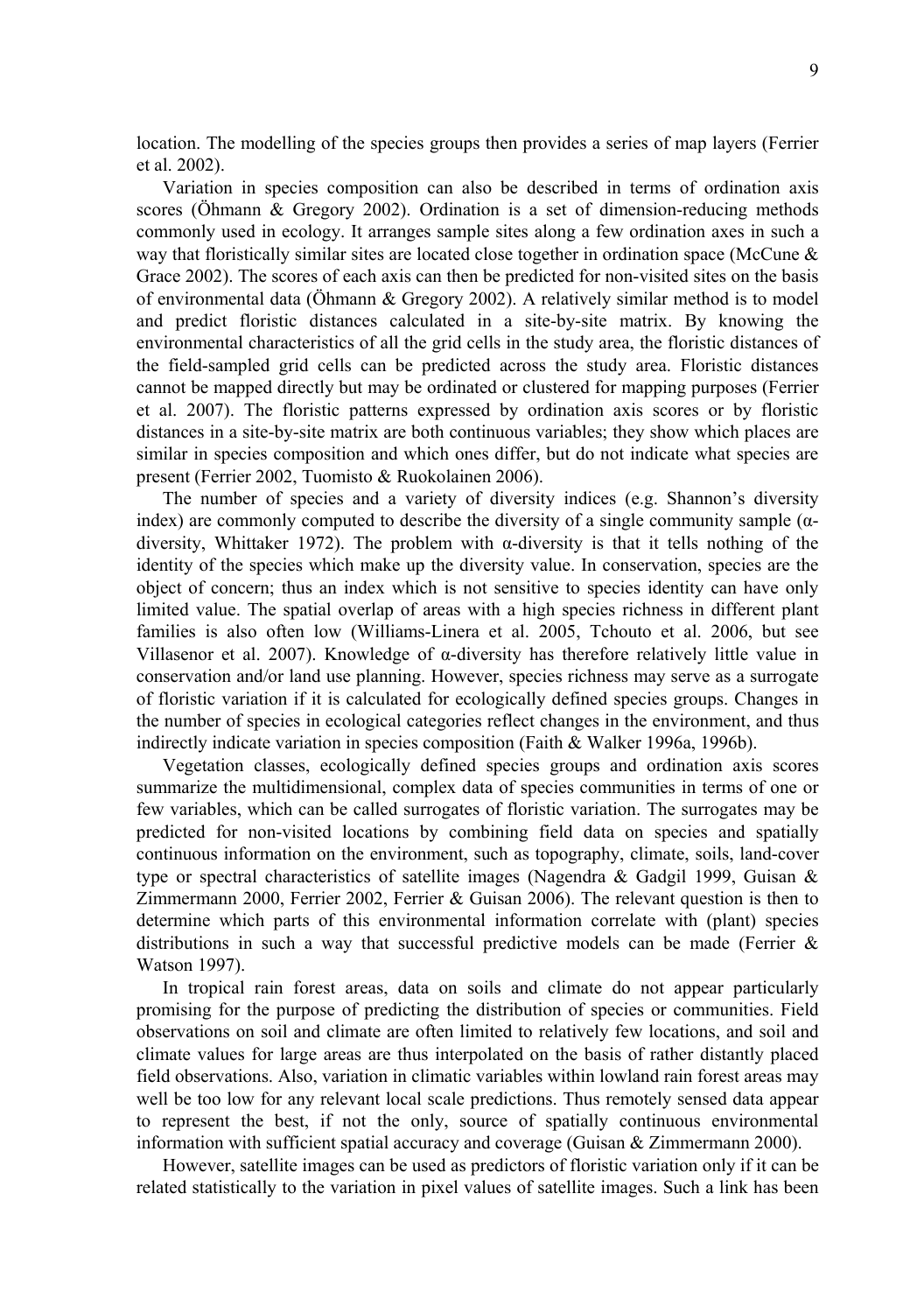found even in structurally relatively homogeneous lowland tropical forests (Thenkabail et al. 2003, Tuomisto et al. 2003a, 2003b). Satellite images, aerial photographs and derived digital elevation models (DEM) have also increasingly been used to predict tropical plant communities (Ter Steege et al. 2000, Funk et al. 2005). Clearly different forest categories, such as forest in white sand soil, flooded forests and non-inundated *tierra firme* forests in Amazonia, have been observed by remote sensing (Kalliola et al. 1991, Tuomisto et al. 1994, Ruokolainen et al. 1998, De Grandi et al. 2000), but early remote sensing studies were unsuccessful in distinguishing floristic differences in lowland areas within these large main forest categories (Hill & Foody 1994, Paradella et al. 1994, Foody & Hill 1996, Hill 1999). Several recent studies, however, have reported relatively high classification accuracies for rain forest types at landscape scale (Thenkabail et al. 2003, 2004, Foody & Cutler 2006, Sesnie 2007).

In my thesis work I applied three surrogates for multidimensional data of species composition in order to predict spatial floristic variation in tropical lowland rain forests by integrating remote sensing and field observations. The surrogates were as follows: 1) species richness of ecological categories (I); 2) species composition described by threedimensional ordination solution (II); and 3) forest types defined by species composition, either alone or in combination with successional status (III and IV). The predictions were based on Landsat Thematic Mapper (TM) or Enhanced Thematic Mapper (ETM+) satellite images and Shuttle Radar Topography Mission (SRTM) digital elevation model. The predicted floristic variation concerned species composition of understorey pteridophytes and Melastomataceae (I, II, III) or tree and palm species composition and successional status (IV). I tested the prediction success of k nearest neighbour (k-nn) method and discriminant analysis in remote sensing based classification, and k-nn in prediction of continuous variables. I searched for appropriate spatial scale, feature combinations and procedures for reliable accuracy assessment in data-poor environments.

The general aim was to determine whether remote sensing can be applied in the detection and mapping of spatial variation of floristic patterns in lowland rain forests for purposes of conservation and land use planning. The detailed research questions were:

1) Can species composition, floristically defined vegetation classes and species richness of ecological categories be predicted in tropical rain forests based on field and remotely sensed data (I-IV)?

2) Can understorey indicator species be employed in remote sensing of floristic patterns  $(I-III)?$ 

3) Can knn method predict and classify floristic patterns of rain forests accurately (I, II and IV) and does image segmentation and feature extraction from the segments increase classification accuracy in a fragmented landscape (IV)?

# **PREDICTING FLORISTIC VARIATION IN RAIN FORESTS**

### **Challenges in predicting floristic variation**

The use of satellite image data for predicting rain-forest floristic variation is complicated by two main factors. First of all, there is no consensus as to the main forces that control the distribution of species and species communities in tropical rain forests. Secondly, there are several technical problems with satellite images.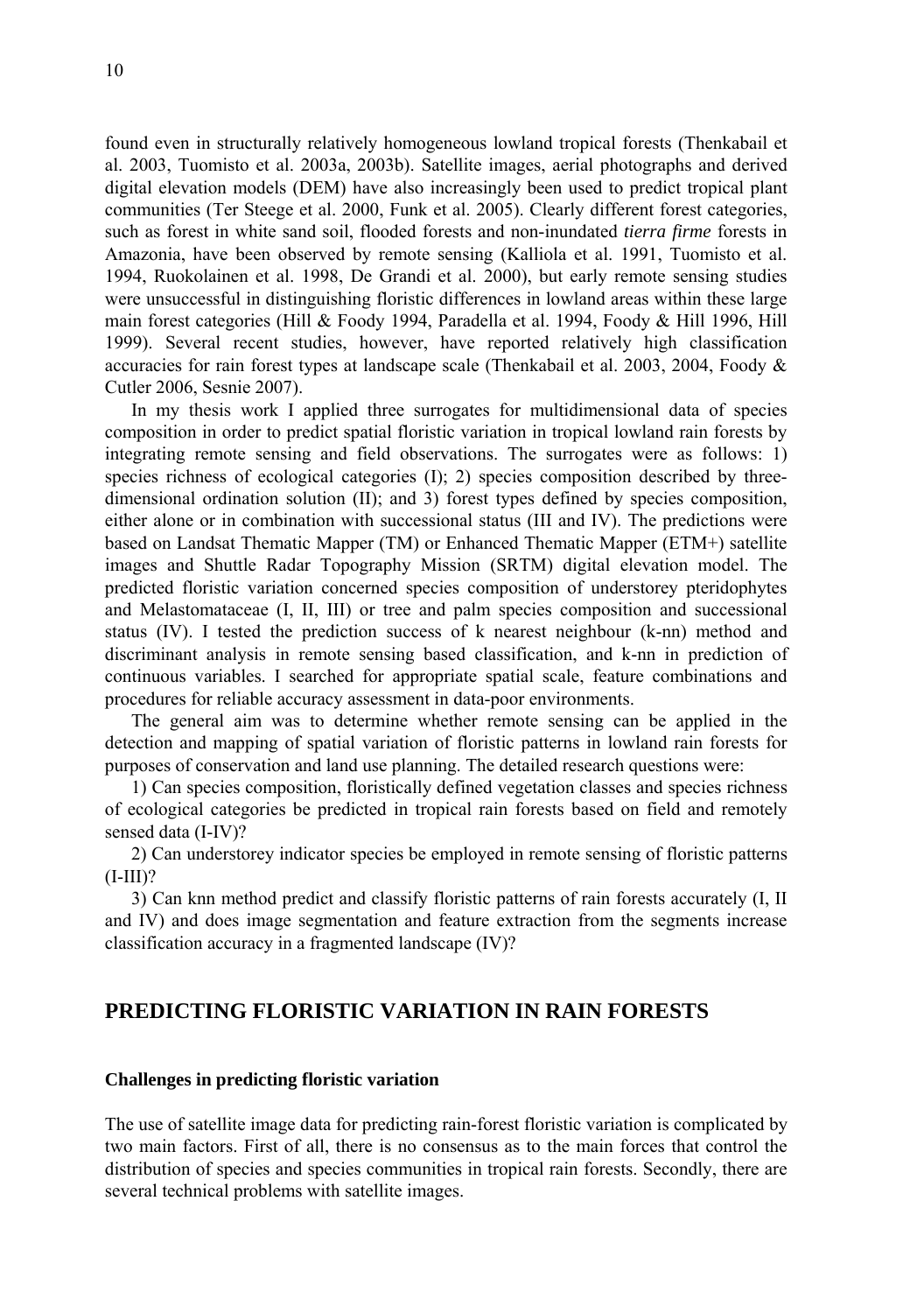Different hypotheses have been presented as to the main driving forces of species turnover at landscape scale (some tens of square kilometres). Hubbell's so-called neutral hypothesis (Hubbell 2001) maintains that species composition, at least within relatively homogeneous habitats, is random and controlled by dispersal. Since the dispersal of species is spatially limited, floristic patterns must be spatially autocorrelated. In several studies such a spatial autocorrelation has indeed been found, supporting the neutral hypothesis (Hubbell 2001, Oliveira & Nelson 2001, Condit et al. 2002, Valencia et al. 2004). Accordingly, the patterns of satellite images have also been suggested to reflect forest dynamics (disturbances, pest outbreaks, limited dispersal) rather than edaphically determined floristic patterns (Condit 1996).

Others have found neither such spatial autocorrelation nor any indication of environmental control over species distribution patterns; they have consequently suggested that at least Neotropical rain forests are more or less uniform in plant species composition over large areas, with the same relatively few dominant tree species (Duivenvoorden 1996, Pitman et al. 1999, 2001, Duivenvoorden et al. 2002). If these views are valid, predicting floristic composition and mapping its variation would be close to useless. Species composition would either be under constant and unpredictable change (Hubbell 2001), or it would be identical over very large areas (Pitman 2001).

Clear environmental discontinuities have naturally been recognised. The distinction between forests in white sand soil, flooded forests and non-inundated *tierra firme* forests has long been recognised. It is only quite recently, however, that environmental and floristic differences within these main categories have been reported (Tuomisto  $\&$  Poulsen 1996, Ruokolainen et al. 1997, 1998, Clark et al. 1999, Potts et al. 2002, Tuomisto et al. 2002, Phillips et al. 2003, Tuomisto et al. 2003a, Paoli et al. 2006, Ruokolainen et al. 2007). Patterns of tropical tree and understorey species composition have also been found to correlate with patterns of chemical and physical characteristics of soil and topography (Ter Steege et al. 1993, Clark et al. 1995, 1998, Vormisto et al. 2000, Duque et al. 2002, Potts et al. 2002, Tuomisto et al. 2003a, 2003b, Paoli et al. 2006, Ruokolainen et al. 2007). These studies support the hypothesis that floristic patterns are at least to some extent determined by environmental factors. This in turn means that floristic patterns can be predicted for unvisited sites by knowing the spatial variation in environmental characteristics.

The poor availability of satellite images for tropical areas is a common and familiar problem. Most tropical rain forest images are plagued by clouds and haze, and in some areas there may be time gaps of several years in the availability of high-quality images. Landsat TM satellite images also often suffer from systematic scan-line noise (Crippen 1989). Striping is caused by the different responses among the sixteen detectors in the satellite sensor, while banding results from differences between adjacent forward and reverse scan lines of all sixteen detectors (Lillesand  $&$  Kiefer 2000). Quite recently a systematic across-path east-west radiometric gradient has been found to be common within single Landsat TM scenes (Collett et al. 1998, Toivonen et al. 2002, 2006). The gradient has been explained as resulting from the effects of topography (shadows), anisotropic reflectance and atmospheric scattering. In lower latitudes the scanning line is often close to the solar azimuth angle, which seems to strengthen the phenomenon. The gradient was present in all bands and in almost all of the 49 images analysed, but was stronger in visible light bands than in infrared bands (Toivonen et al. 2006). Both scan-line noise and the artificial radiometric gradient become apparent in large and relatively uniform tropical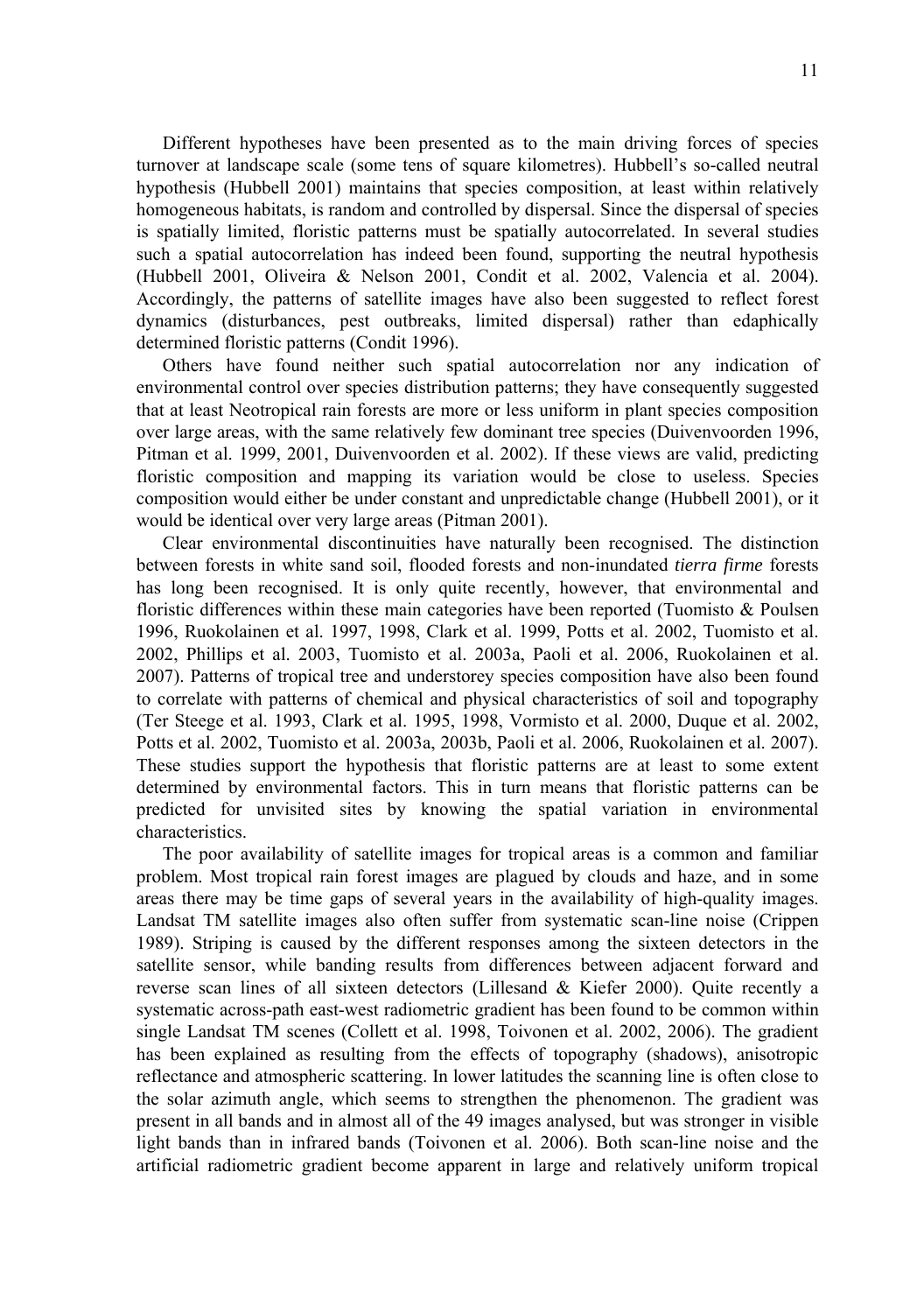forest areas, where images need strong stretching to allow visualisation of vegetation patterns (Crippen 1989, Toivonen et al. 2006).

#### **Remote sensing of floristic differences**

#### *Vegetation classes*

Land-cover mapping is one of the most common applications of remote sensing, whether at a global scale (Bartholome & Belward 2005, Mayaux et al. 2005), a continental scale (Mayaux et al. 1999, Roberts et al. 2003, Eva et al. 2004, Mayaux et al. 2004, Stibig et al. 2007) or a regional one (Pedroni 2003). In these studies the separation of vegetation classes was mainly based on the physiognomic characteristics of forests, on macro-climatic conditions and on topography. The species composition of the classes was not considered, and the validity of the different classes as surrogates for floristic variation thus remained untested.

Remote sensing studies on the stages of tropical forest succession have been numerous, but have been motivated by the quantification of carbon sources and sinks, rather than the idenfication of species turnover through succession. A relatively low correspondence between regenerative age (class) and spectral information has usually been reported (Sader et al. 1989, Lucas et al. 2000, Lu 2005 and references therein, Kuplich 2006). Recently, hyperspectral images (Thenkabail et al. 2004), Landsat ETM+ images (Vieira et al. 2003) and radar images combined with optical images (Kuplich 2006) have provided promising results in discriminating between secondary forest classes. Vieira (2003) and Kuplich (2006) also linked information on dominant tree species to the forest classes distinguished in the remotely sensed data. Some forest types traditionally recognised by indigenous peoples have also been classified from satellite images (Shepard et al. 2004, Hernandez-Stefanoni et al. 2006).

Only few remote sensing studies have attempted to identify floristically defined oldgrowth rain forest types within the main environmental discontinuities, such as swamps or *tierra firme* forest. Early attempts at distinguishing floristically different old-growth forest types have not been very successful (Hill & Foody 1994, Paradella et al. 1994, Foody & Hill 1996, Hill 1999). More recently, relatively high overall accuracies have been achieved in classifying forest classes differing in their species composition. In Borneo, Foody (2003) ordinated nine undisturbed and logged rain-forest classes using a self-organising map (SOM) neural network and data on commercially valuable tree species, and discriminated them with an accuracy of 96 % from the Landsat TM image. This classification accuracy, however, was probably an overestimate, since all the data (24 field inventory plots) was used in both training and testing the classification. In a more recent study by Foody  $\&$ Cutler (2006), the SOM neural network was applied separately to tree species data and Landsat TM data in grouping field plots; a high correspondence (83 %) was found between the two partitionings. The classification and modelling of vegetation communities has also been improved by integrating spectral information from satellite images with (remotely sensed) data on topography, climate and soil (Ferrier et al. 2002, Sesnie et al. in press).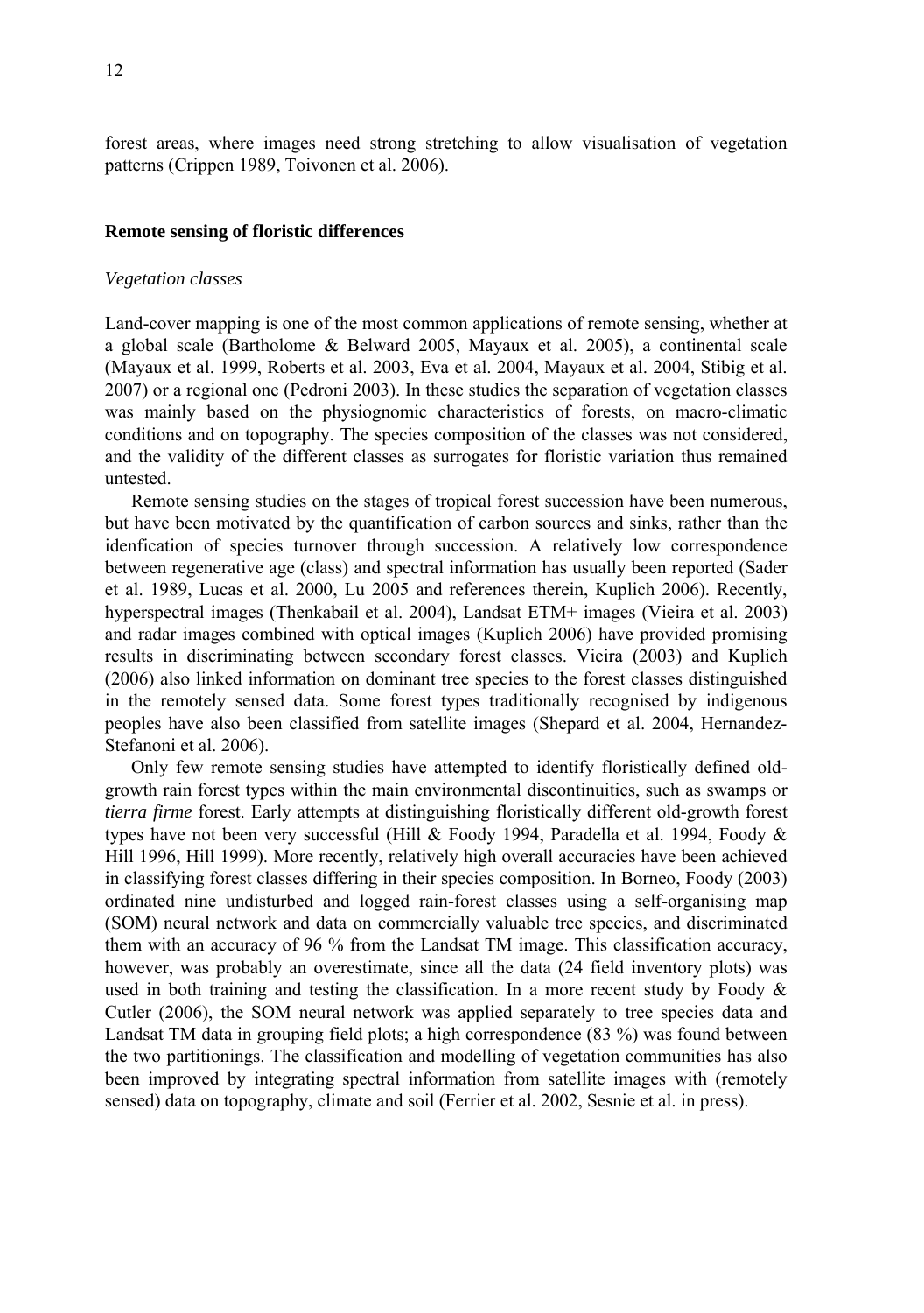### *Number of species in ecologically defined categories*

Species may first be assembled into groups that share similar habitat requirements, after which the proportion of species belonging to the group is modelled and predicted on the basis of environmental gradients (Ferrier & Watson 1997, Ferrier et al. 2002 and references therein, Funk & Richardson 2002). Faith & Walker (1996b) have also suggested that the number or proportion of species in each group may also be used to estimate unknown variation in an environmental characteristic. Such studies have not directly employed spectral information from satellite images, but many of the environmental factors used (e.g. topography, vegetation map) can be derived by remote sensing.

The spectral data of satellite images are mainly influenced by the reflectance of the forest canopy. The number of species in ecological categories can be predicted by remote sensing if the ecological characteristics that were used to define the species groups also control the distributions of forest canopy species. The predicted numbers of species in ecological categories indicate underlying soil and topographic characteristics, which in turn may be reflected in the species compositional differences of the canopy and in the pixel values of satellite images. This approach was employed in Paper I.

The distributions of species groups have been much less studied in the tropics than the distributions of vegetation classes. To the best of my knowledge, there has been no previous study in which the number or proportion of species in ecologically defined groups has been predicted in rain-forest areas on the basis of the spectral information obtained from a satellite image. An obvious explanation for the lack of such studies is the scarcity of autecological knowledge of rainforest plant species.

### *Compositional variation and dissimilarity*

Floristic variation may be predicted and mapped as a continuous variable by summarising species composition using some form of ordination and then predicting the ordination axis scores using environmental (possibly remotely sensed) information (Öhmann & Gregory 2002, II). The main compositional gradients may be visualised as mapping the scores of each axis separately (Öhmann & Gregory 2002) or all three axes simultaneously as an RGB image (II). This approach has not been applied in the tropics except in Paper II.

Alternatively, a relationship can be modelled between a site-by-site matrix of compositional dissimilarity and matrices of environmental and geographical distances. The compositional dissimilarity of a pair of field plots can be described as a function of their relative position on environmental gradients and in geographical space. The output is a matrix of compositional dissimilarity for every pair of grid cells, as predicted using environmental and spatial data (Ferrier et al. 2007). The spectral features of a satellite image analysis could be incorporated into the model along with any other abiotic environmental variables (Ferrier et al. 2002). This approach has been employed in the tropics, but remotely sensed information was not directly employed in the predictions (Faith & Ferrier 2002, Ferrier et al. 2007).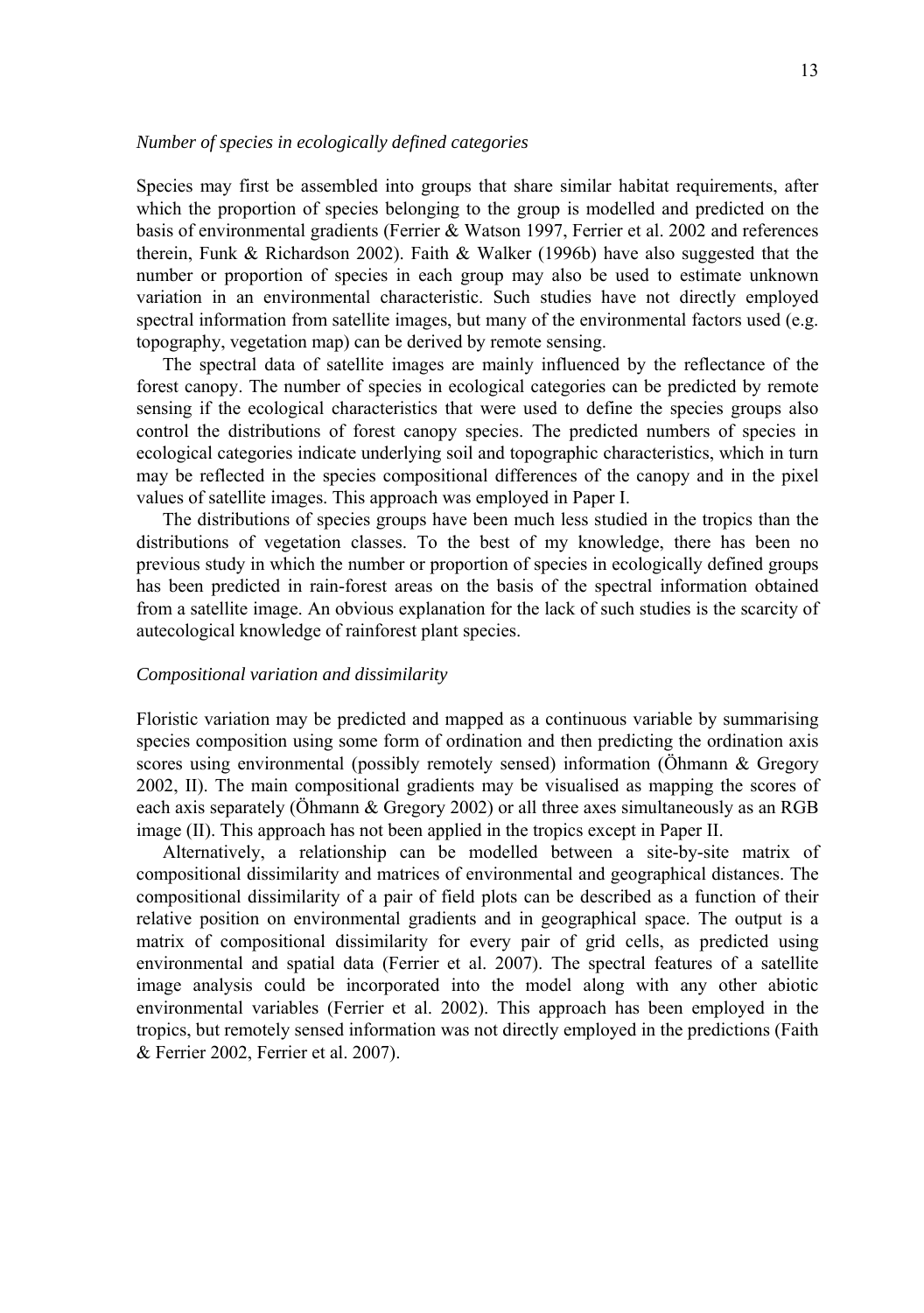| Study<br>Area   | _ocation                      | Area<br>(km <sup>2</sup> ) | Rainfall<br>per year<br>(mm) | Rainfall of<br>driest month<br>(mm) | Average<br>monthly<br>temperature<br>(°C) | Range of<br>elevation<br>(m) |
|-----------------|-------------------------------|----------------------------|------------------------------|-------------------------------------|-------------------------------------------|------------------------------|
| Yasuní          | Eastern<br>Ecuador            | 670                        | 2850                         | 130                                 | 26                                        | 200-300                      |
| Yavarí          | North-eastern<br>Peru         | 800                        | 3100                         | 180                                 | $25 - 27$                                 | 100-180                      |
| Río San<br>Juan | <b>Northern Costa</b><br>Rica | 2600                       | 4000                         | 150                                 | $25 - 27$                                 | 20-350                       |

**Table 1**. Environmental characteristics of the study areas (Sanford Jr et al. 1994, Marengo 1998, Lips et al. 2001).

# **MATERIALS AND METHODS**

#### **Study areas**

The study was conducted in three areas in lowland tropical wet forests in western Amazonia and Costa Rica: 1) Yasuní National Park in eastern Ecuador (I and II), 2) the proposed conservation unit of Yavarí-Mirín in north-eastern Peru (III) and 3) the biological corridor of La Selva - Río San Juan in northern Costa Rica (IV) (Fig. 1, Table 1).

The Amazonian study areas, Yasuní and Yavarí, are mostly old-growth lowland rain forests with little evidence of human disturbance. They are mainly covered by noninundated (tierra firme) forest and to a lesser extent by seasonally inundated forest and palm swamps. Tierra firme forest is broadly defined as evergreen forest in undulating lowland terrain. Tierra firme forests on white sand soil and bamboo-dominated forests are routinely distinguished and also rather well-documented as clearly distinct forest types within tierra firme (Anderson 1981, Encarnación 1985, Nelson 1994). Other subdivisions of tierra firme forests do exist but are much more speculative, such as the Brazilian concepts of dense forest and open forest with or without palms (Pires et al. 1985). The Costa Rican study area (henceforth Río San Juan) is a highly fragmented mosaic of old-growth and regrowth rain forest patches, plantations and agricultural land. The largest patches of oldgrowth forest are found inside protected areas.

#### **Field data and analyses of species data**

The field sampling varied between the study areas (Table 2). The field plots in all three study areas were geolocated in the field using a handheld GPS or high-resolution (1:2000) maps (11 old-growth plots in Río San Juan, paper IV).

In Río San Juan (IV), tree species  $> 30$  cm and palm species  $> 10$  cm in dbh (diameter at breast height) were identified and their diameter were measured in the old-growth forest plots. The trees  $> 30$  cm in dbh were assumed to form a canopy and thus to have the greatest effect on the spectral reflectance of satellite images. The regrowth forests were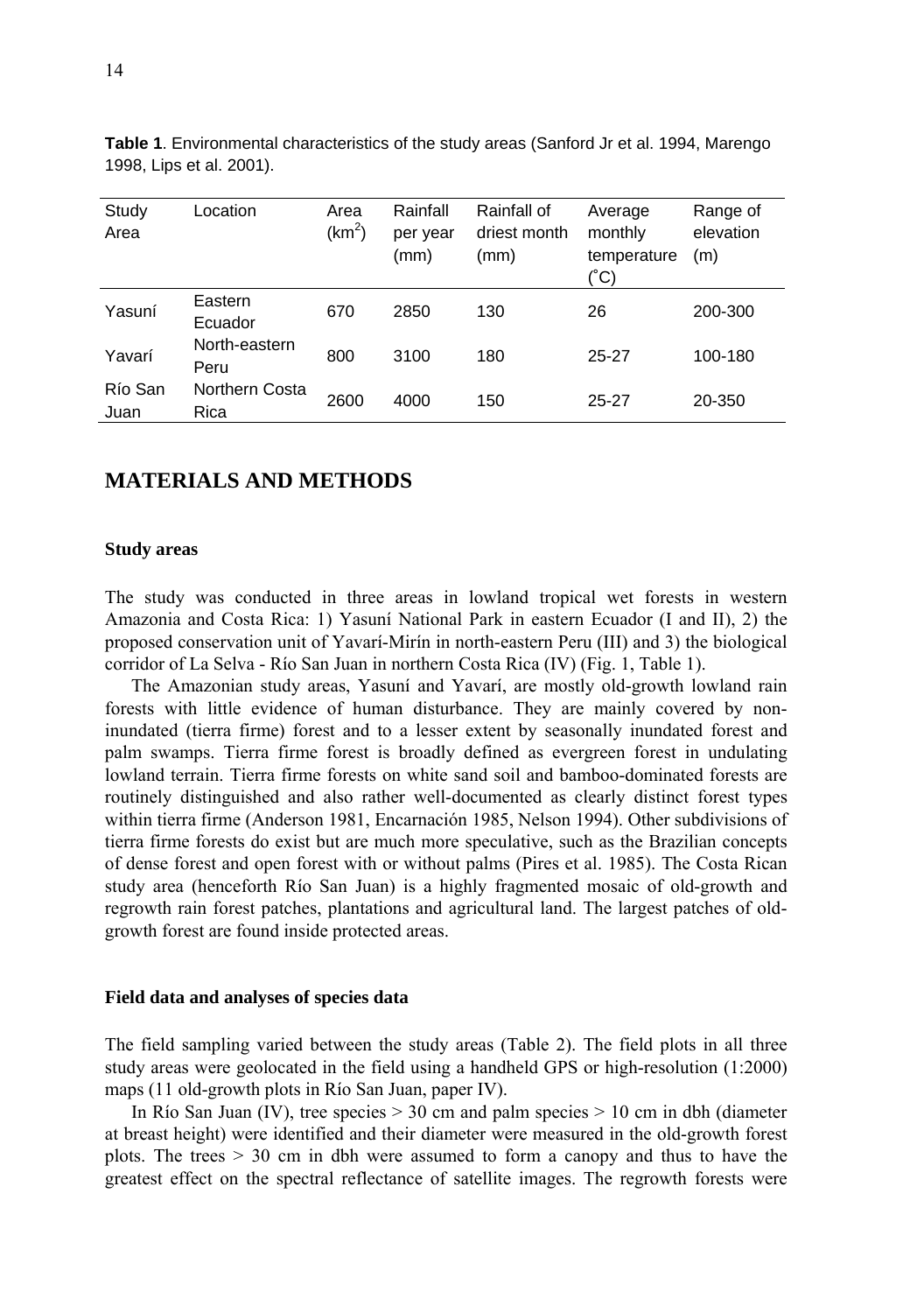visually classified in the single-regrowth forest class on the basis of tree height and canopy closure, but no field measurements were conducted.

In Yasuní (I and II), Melastomataceae (mainly shrubs and small trees) and pteridophyte species (terrestrial or low-epiphytic ferns and fern allies, max. 2 m above ground level) and in Yavarí (III) pteridophyte species were used as indicator species of more general floristic patterns. The number of Melastomataceae and pteridophyte species is considerably lower and they are faster and thus less expensive to inventory than trees, which facilitates geographically extensive and floristically representative field sampling (Ruokolainen et al. 1997, Vormisto et al. 2000, Tuomisto et al. 2003b, Ruokolainen et al. 2007).



**Figure 1**. Location of study areas and field plots overlaid (in red) in the Landsat TM (maps A and C) or Landsat ETM+ (map B) satellite image using spectral bands 4, 5 and 7. Map A shows the Yasuní study area in Ecuador; map B the Río San Juan - La Selva study area in Costa Rica; map C the Yavarí study area in Peru.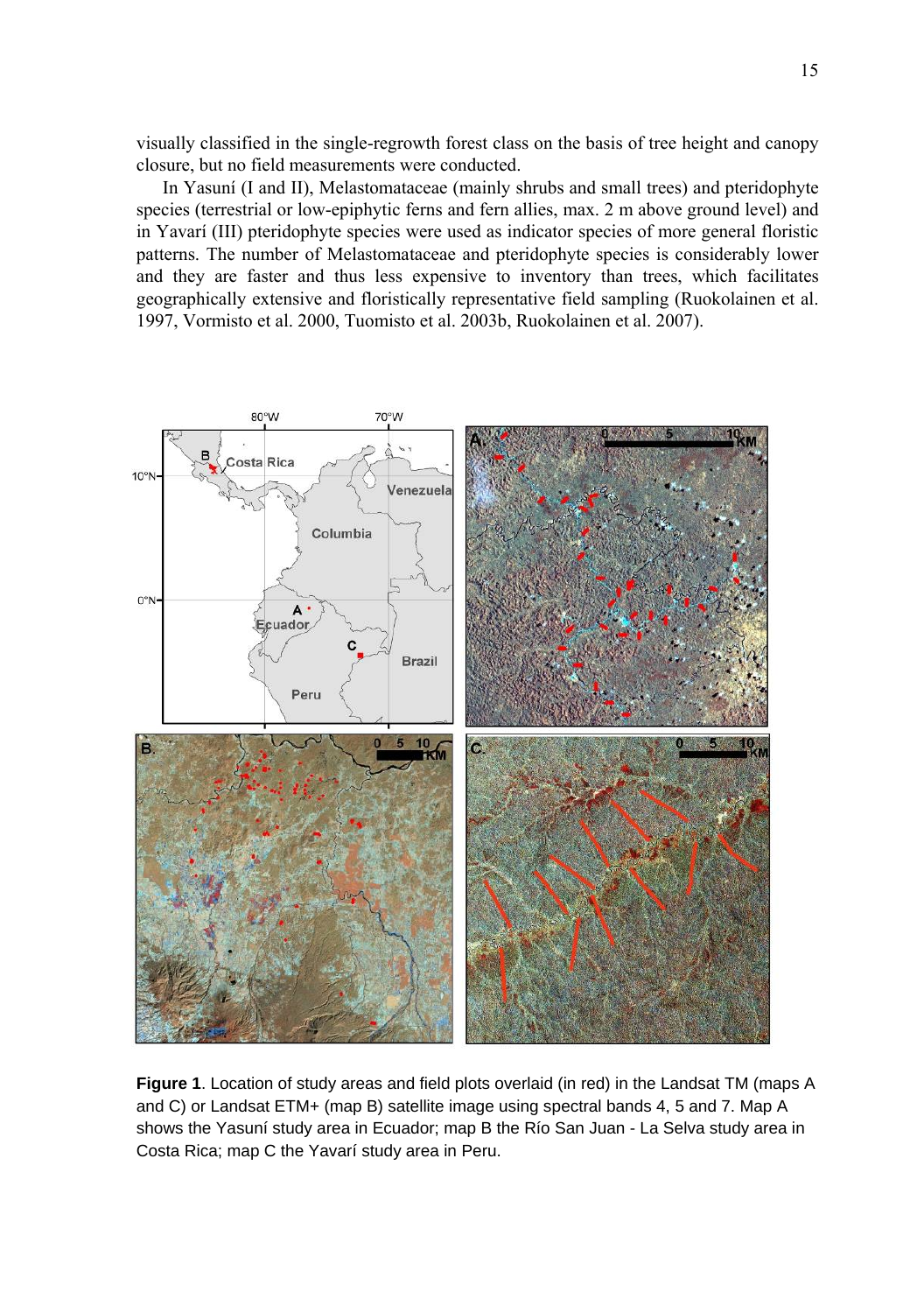| Study area         | Yasuní                                    | Yavarí                 | Río San Juan                         |
|--------------------|-------------------------------------------|------------------------|--------------------------------------|
| Field sampling     | 340 plots: 34                             | 635 plots: 8           | 104 plots                            |
|                    | transects (500 m x 5                      | transects (8000 m x    | $(50 \text{ m} \times 50 \text{ m})$ |
|                    | m) subdivided in 10                       | 2 m) subdivided in     |                                      |
|                    | plots $(50 \text{ m} \times 5 \text{ m})$ | 80 plots (100 m x 2    |                                      |
|                    |                                           | m)                     |                                      |
| Time of field      | April 1996, April                         | March - April 2002     | 1997, May $-$                        |
| work               | 1997, March 1998                          |                        | October 2003,                        |
|                    |                                           |                        | January-April 2004                   |
| Identified         | Melastomataceae,                          | Pteridophytes          | Tree species $> 30$                  |
| species            | pteridophytes                             |                        | cm in dbh, Palm                      |
|                    |                                           |                        | species $> 10$ cm in                 |
|                    |                                           |                        | dbh                                  |
| Other field        | - Soil samples                            |                        | Diameter                             |
| measurements       | - Topographic                             |                        |                                      |
|                    | position*                                 |                        |                                      |
| Analysis of field  | - Soil based                              | Hierarchical           | Hierarchical                         |
| data               | classification                            | clustering             | clustering                           |
|                    | - NMDS                                    |                        |                                      |
| Number and type    | - Nbr of species in                       | 4 vegetation types:    | 4 forest types:                      |
| of field variables | ecological categories                     | 1) Terrace forest,     | 1) Pentaclethra-                     |
|                    | (12)                                      | 2) Pebas formation**   | Carapa forest **                     |
|                    | - Nbr of species in                       | 4) Intermediate        | 2) Palm forest                       |
|                    | taxonomic groups (3)                      | tierra firme forest ** | 3) Mixed forest**                    |
|                    | - Shannon's diversity                     | 3) Inundated forest    | 4) Regrowth forests                  |
|                    | index                                     |                        |                                      |
|                    | - Scores of ordination                    |                        |                                      |
|                    | axes (3)                                  | $\cdot$ $\cdot$        |                                      |

**Table 2.** Field variables and sampling date and design in the different study areas. The last two rows summarize the analysis of the field data and the derived variables that were predicted on the basis of satellite image information. In the Río San Juan study area the field data was collected only from old-growth plots (N=52).

\* valley bottom/flatland, slope or hill top, \*\* classes combined in the final classification

In Yasuní (I), the species were classified into four ecological categories according to the highest density of individuals per category: poor or rich soil species (as indicated by soil cation content), floodplain species and swamp species. The number of species of Melastomataceae, pteridophytes and both of these groups combined in each category resulted in 12 field variables (4 categories by 3 species groups). Four additional field variables were obtained from the total number of species of Melastomataceae, pteridophytes, and both combined as well as Shannon's Diversity index (Table 2).

In the other study of Yasuní area (II), variation in plant species composition was expressed in a three-dimensional ordination space through a non-metric multi-dimensional scaling (NMDS) -ordination. This allowed summarizing the original 334-dimensional siteby-species data as a much lower number of dimensions, so that it became feasible to both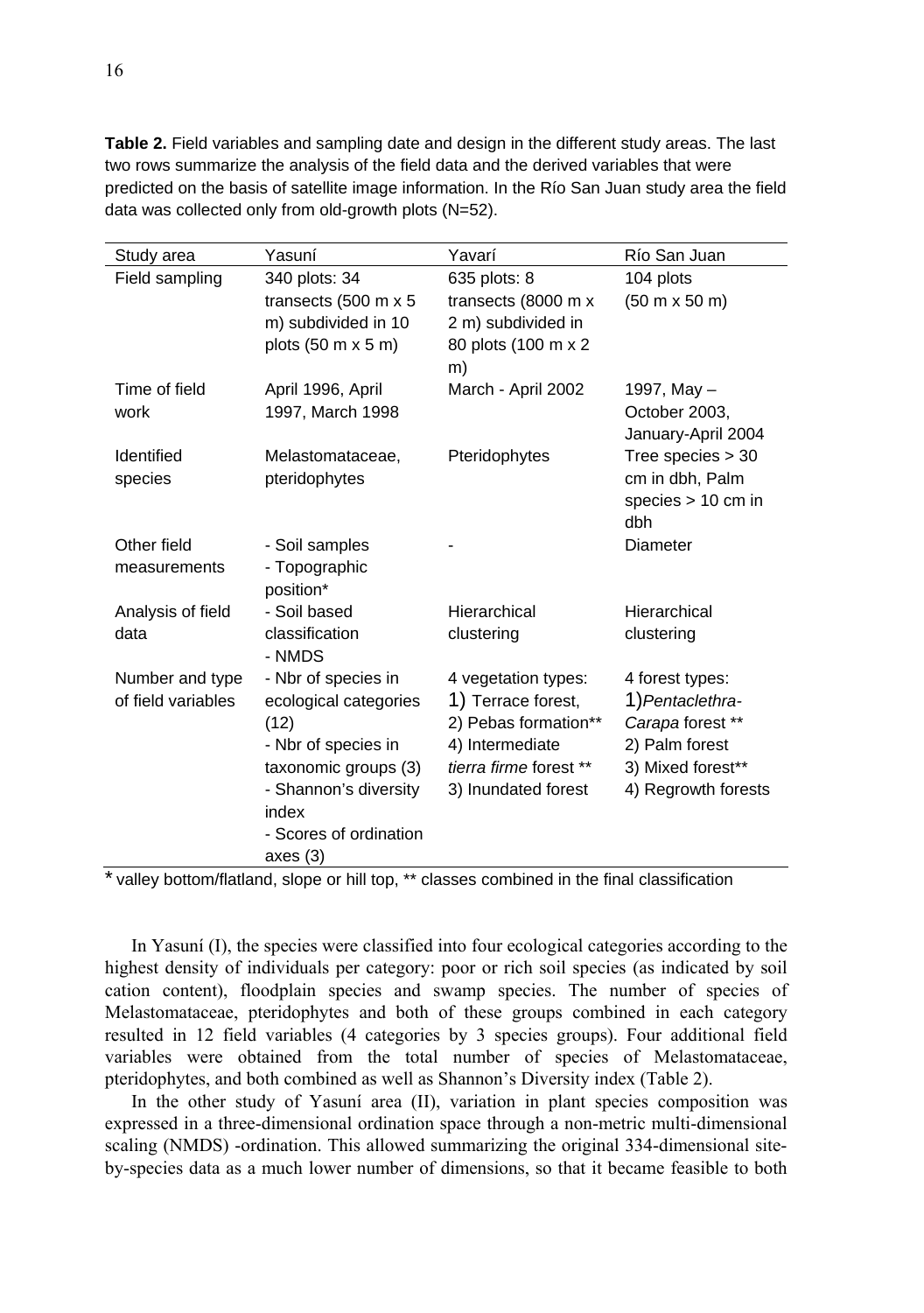predict and visualize the predicted NMDS axis scores for unvisited locations on the basis of satellite image data.

 In Yavarí and Río San Juan, the species data were categorized through hierarchical clustering. In Yavarí (III), the clustering resulted in four vegetation classes, defined by species composition (Salovaara et al. 2004). In the final prediction of the floristic category for unvisited sites, the two floristically most similar forest types were combined because we were unable to separate them on the basis of remotely sensed data (Table 2).

In Río San Juan (IV), the old-growth forest plots were clustered into three classes using species-specific importance values (Ramos Bendaña 2004). Two of the three old-growth forest types were floristically similar, *Pentaclethra macroloba* -dominated forests, and these were combined in the final classification. The final classification consisted of the regrowth forest class, which mainly included abandoned pastures and tree plantations, and the two old-growth forest classes (Table 2).

### **Remotely sensed data and pre-processing**

The sufficiently cloud-free Landsat TM and ETM+ satellite images closest to the fieldwork dates were selected and preprocessed (Table 3). The images were georeferenced using a first-order polynomial model and resampled to a pixel size of 30 m. If clouds or cloud shadows were present, they were digitised and masked out. Field-plots lying in the masked areas were excluded from the analyses. A digital elevation model from the Shuttle Radar Topography Mission (SRTM DEM) was acquired for the Yavarí and the Río San Juan study areas. It is based on C-band radar data and has a horizontal resolution of 90 m. The data were downloaded free of charge from http://srtm.usgs.gov/ in 2003.

The radiance values captured by satellite sensors are affected by water vapour, aerosols and other atmospheric constituents as well as topography and sun position (Lillesand  $\&$ Kiefer 2000). An atmospheric correction using the S6 atmospheric model (Vermote et al. 1997) was performed for the Yasuní image to correct atmospheric effects on pixel values (I and II). The correction, however, was considered risky, since the aerosols' optical depth was estimated using the same forest areas that were being studied. It has also been argued that the atmospheric correction is unnecessary when atmospheric measurements are not available for the study area, only a single satellite image scene is analysed, and training and test data sets are collected from the same scene (Song et al. 2001). Due to these reasons we did not perform the atmospheric correction for the satellite images from Yavarí (III) and Río San Juan (IV) study areas. At any rate, the correction had almost no effect on the predictions in Yasuní.

| Study   | Satellite | Path / | Date       | Pixel          | Preprocessing              |
|---------|-----------|--------|------------|----------------|----------------------------|
| Area    | image     | row    |            | size (m)       |                            |
| Yasuní  | TM5       | 9/60   | Sept.      | $30 \times 30$ | Atmospheric correction,    |
|         |           |        | 1995       |                | destriping, rectification  |
| Yavarí  | ETM+      | 5/63   | June 2001  | $30 \times 30$ | Rectification              |
| Río San | TM5       | 15/53  | Jan. 2001. | $30 \times 30$ | Rectification, topographic |
| Juan    |           |        |            |                | normalisation              |

**Table 3**. Basic information on the satellite images and applied preprocessing.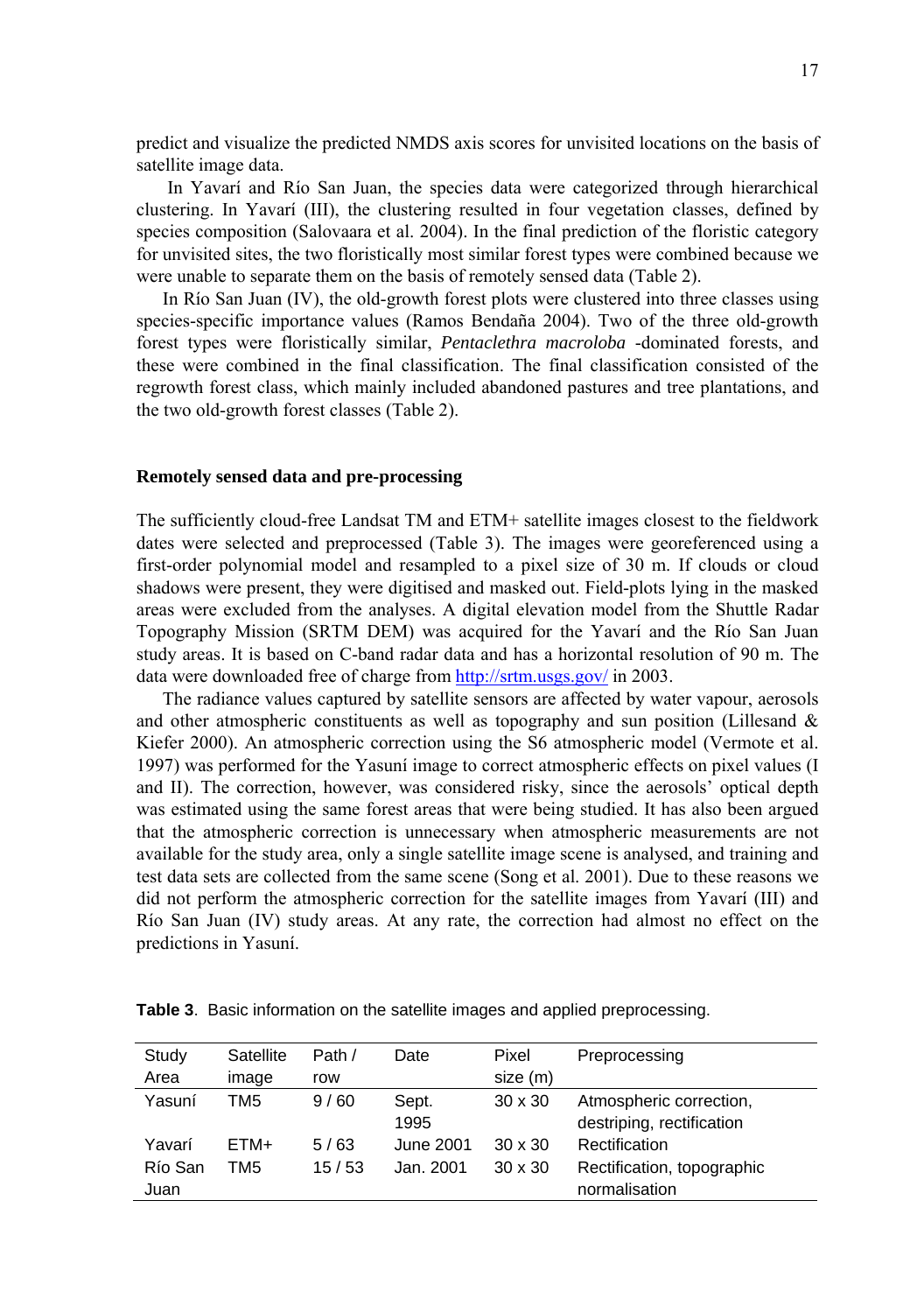Topographic normalisation was not considered essential for the images from Yasuní and Yavarí, where topographic variation was limited (Table 1). In Río San Juan area the topography seemed to have considerable impact on the pixel values, and the image was corrected using the Minnaert topographic normalisation with bandwise calculated constant *k* (Minnaert & Szeicz 1961, Colby 1991). The topographic normalisation had only a slight effect on the classification accuracy.

#### **Extraction of features from satellite image**

The spectral value of a pixel is always a mixture of reflectances from varying sources, and variation exists between neighbouring pixels even in homogeneous land cover. Likewise location errors due to image rectification and georeferencing of field plots can increase prediction errors when single pixel values are used in image analysis. A single pixel of a Landsat image is so small (30 m  $\times$  30 m) that its spectral characteristics can be greatly affected by the structural and dynamic factors of the forest, thus complicating the relationship between satellite image and field data on species composition. Such factors include the size and inclination of a single large tree canopy, as well as tree-fall gaps and other structural changes that have appeared during the time gap between the acquisition of the satellite data and the field work. The effects of these uncertainties were reduced by extracting the spectral features and elevation either from pixel windows (all papers) or from segments (IV).

The size of a pixel window varied between the studies (Table 4) and was determined by the field sampling design and/or by testing different pixel window sizes. The pixel windows of geographically close plots may be overlapping, especially when transect line sampling is applied. This problem of dependence between neighbouring plots was avoided by specifying a minimum distance in selecting nearest neighbours (plots) in the error estimation of k-nn predictions in Yasuní (I and II). Thus the spectrally nearest neighbours for a pixel under estimation were specified as geographically further away than a minimum distance of 200 m. In Yavarí the number of field plots (N=635) was greater than in Yasuní (N=340), and the field plots were combined into larger units (200 m and 500 m long sampling units) to avoid overlap between neighbouring pixel windows (IV). In Río San Juan the field plots were located in such a way that the distance between plots was at least 150 m. Accordingly, a window of 5x5 pixels could be used.

The use of large pixel window increases the probability that a window will contain two or more land cover types, potentially reducing classification accuracy (Hill 1999). This problem can be avoided by segmentation, whereby a satellite image is divided into regions (segments) that are spatially continuous and internally homogeneous in their image features (Narendra & Goldberg 1980). We tested segmentation in the Río San Juan study area (IV), because segmentation is expected to increase classification accuracy especially in fragmented areas. The segmentation was performed using a modified implementation of "segmentation with directed trees" (Narendra & Goldberg 1980, Pekkarinen 2002). This method employs a type of watershed algorithm, in which the image is first divided into plateau and edge regions. All the plateau areas are then labelled, and labels for the edge regions are sought in the direction of the local edge gradient.

The spectral and elevation features were extracted from a Landsat TM or ETM+ satellite image and from the SRTM DEM as a mean and variance or standard deviation of pixels belonging to the window or segment. We also tested several band ratios (Table 4).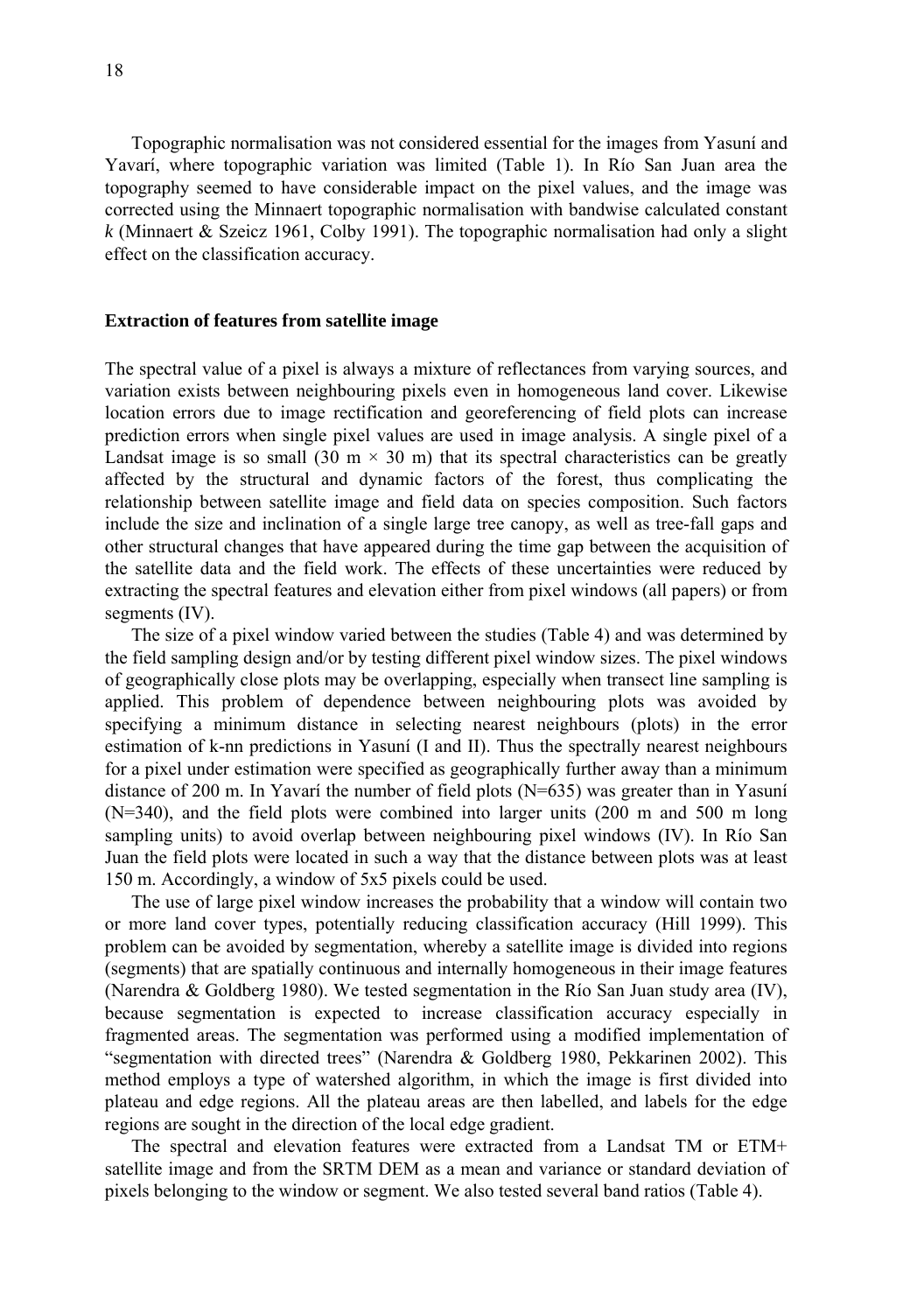**Table 4.** Spatial unit of feature extraction, extracted features and features used in the prediction tasks. The table also indicates whether the predictions were based on the k-nn method or the discriminant analysis (DA), and the size of the field data used. M = mean; SD  $=$  standard deviation; var  $=$  variance of pixel values of image bands indicated by their number.

| Prediction<br>task               | Unit of feature<br>extraction<br>(pixels) | Nbr and<br>size (m)<br>of plots |       | Method Extracted features                                                                                  | <b>Employed features</b>                                                                                                         |
|----------------------------------|-------------------------------------------|---------------------------------|-------|------------------------------------------------------------------------------------------------------------|----------------------------------------------------------------------------------------------------------------------------------|
| Species<br>richness,<br>Yasuní   | pixel window<br>$(7 \times 7)$            | 335,<br>$50 \times 5$           | k-.nn | M1-M5, M7, SD1-<br>SD5, SD7, M4/3                                                                          | All 12 features,<br>weighted                                                                                                     |
| Axes<br>scores,<br>Yasuní        | pixel window<br>$(7 \times 7)$            | 335,<br>50 x 5                  | k-nn  | M1-M5, M7                                                                                                  | All 12 features,<br>weighted                                                                                                     |
| Vegetation<br>classes,<br>Yavarí | pixel window<br>$(5 \times 5)$            | 317,<br>$200 \times 2$          | DA    | M2, M4, M5, M7,<br>SD2, SD4, SD5,<br>SD7, M4/5,<br>elevation                                               | Selected 4 features<br>(M7, M4/M5, m5,<br>elevation)                                                                             |
|                                  | pixel window<br>$(12 \times 15)$          | 127,<br>500 x 2                 | DA    | M2, M4, M5, M7,<br>SD2, SD4, SD5,<br>SD7, M4/5,<br>elevation, sd of<br>elevation                           | Selected 8 features<br>(M2, M4, M5, M7,<br>SD2, SD4, SD5,<br>elevation)                                                          |
| Forest<br>types, Río<br>San Juan | pixel window<br>$(5 \times 5)$            | 103,<br>50 x 50                 | k-nn, | M1, M4, M5, M7,<br>M1/M4, M1/M5,<br>M1/M7, M4/M7,<br>M4/M5, M5/M7,<br>var1, var4, var5,<br>var7, elevation | All 15 features,<br>weighted                                                                                                     |
|                                  | pixel window<br>$(5 \times 5)$            | 103,<br>50 x 50                 | DA    | Same as above                                                                                              | Canonical variables<br>computed from M1,<br>M4, M5, M7, M1/M4,<br>M1/M5, M1/M7,<br>M4/M7, M4/M5,<br>M5/M7 and var7,              |
|                                  | segment                                   | 102,<br>50 x 50                 | k-nn  | Same as above                                                                                              | All 15 features,<br>weighted                                                                                                     |
|                                  | segment                                   | 102,<br>50 x 50                 | DA    | Same as above                                                                                              | Canonical variables<br>computed from M1,<br>M4, M5, M7, M1/M4,<br>M1/M5, M1/M7,<br>M4/M7, M4/M5,<br>M5/M7, var7 and<br>elevation |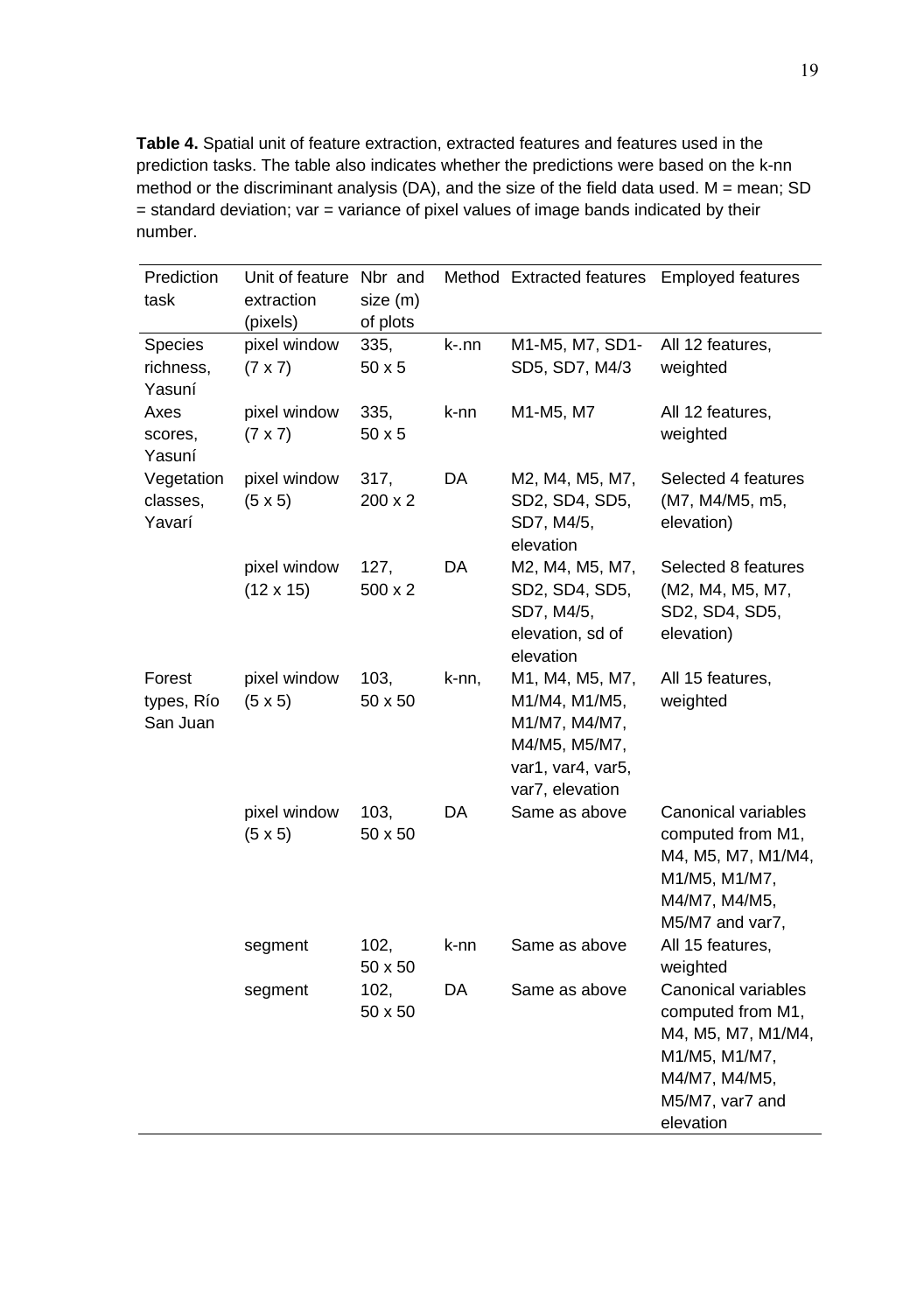#### **Prediction methods and accuracy assessment**

The non-parametric k-nn method was employed to predict continuous (I and II) and discrete (IV) field variables as follows: we first searched the k nearest neighbours by calculating Euclidean distance in feature space from the pixel lacking field data to each pixel for which field data were available. The three nearest neighbours (three pixels most similar in terms of spectral features and elevation) were then selected for the pixel among those pixels with field data. The predicted continuous field variable was calculated as a weighted mean of the k nearest neighbours. The weights were calculated as inversionally proportional to the squared Euclidean distance. In the case of discrete variables the forest type was obtained that had the highest sum of weights among the nearest neighbours (Tomppo 1991, 1996). The spectral and elevation features were also weighted in calculating distances to the k nearest neighbours. The weights of the features were determined using an optimization based on a genetic algorithm (Tomppo & Halme 2004, Tomppo et al. 2007). The algorithm minimized the root mean square error (RMSE) of the predictions for the continuous field variables or the value of 1-Kappa of the classification.

The field plots of Yavarí and Río San Juan were classified using a linear discriminant analysis (III and IV). The discriminant model searches the linear function of explanatory variables (spectral features and elevation) that best separates predefined classes. The parameters of the discriminant model are estimated on the basis of a field data set consisting of field-verified sampling plots with known class membership; the resulting model can be used to predict class membership for non-visited locations (Legendre  $\&$ Legendre 1998). In Río San Juan (IV) we ran a canonical discriminant analysis prior to the linear dicriminant analysis. It forms linear combinations of spectral features and elevation, so-called canonical variables that best summarize between-class variation. The number of canonical variables was the number of forest types minus 1. All the features that significantly contributed to discriminating among forest types, according to the F test ( $p \le$ 0.05), were included in the canonical discriminant analysis. In Yavarí the features were selected by a stepwise discriminant analysis with backward elimination (Table 4).

The accuracy of the predictions was assessed by comparing them to the field observations using a one-leave-out cross-validation (all papers) and an independent test data set (I and IV). In the cross-validation, either one plot (I, II and IV) or all the field plots of one transect (III) were excluded in turn and the rest of the field plots were used to predict the field variable for the excluded plot(s). Error matrices and derived overall perceptual accuracy and Kappa scores were employed as measures of unit-level classification accuracy. The unit was either the pixel window or the segment. We also compared the statistical significance of Kappa scores resulting from two different error matrices in Paper IV (Congalton & Green 1999). In the case of the continuous variables, RMSE, bias and standard deviation of bias were calculated to estimate the unit-level accuracy of the predictions. The predictions of the continuous variables were also compared against a null model, where predictions were calculated using randomly selected neighbours rather than spectrally nearest ones.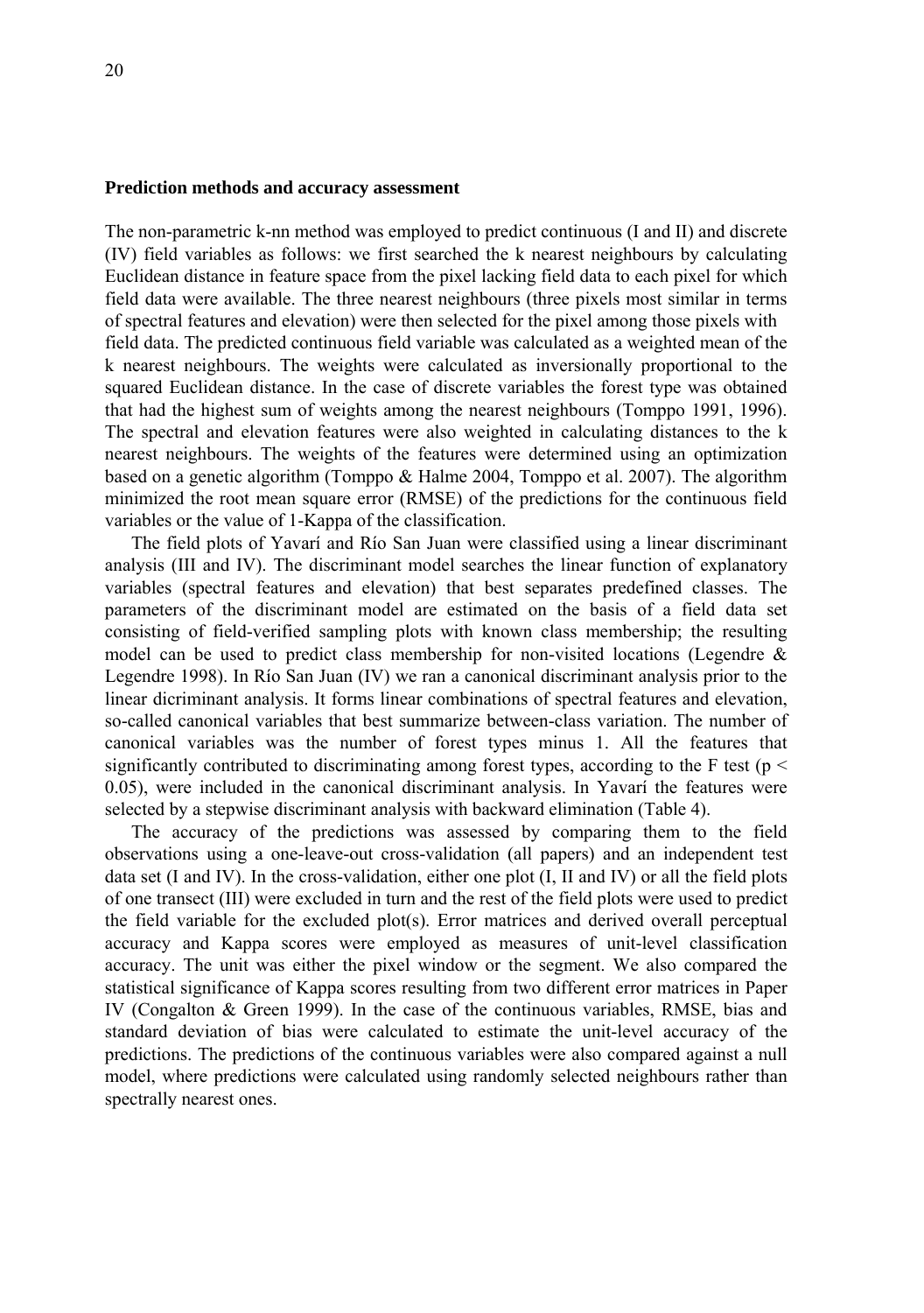### **Other methods**

We identified the areas that were not covered by the spectral characteristics of the field plot locations in order to avoid extrapolation (I and III). Extrapolation would force all the pixels into the predefined range of the field variable values, whether or not their spectral characteristics are represented among the training sites. Pixels that were beyond the ranges of spectral features corresponding to the field sampling units were defined for one pair of spectral bands in turn. We plotted all the pixel values of two bands and drew a convex hull around the pixels that were verified in the field. Pixels that were outside the convex hull in at least one pair of image bands were masked out from the image. This procedure increased the reliability of the predictions and the resulting map. It will also help to direct field sampling in the future to areas representing unexplored spectral characteristics. These areas can be assumed to be more likely to represent vegetation not previously verified in the field.

We employed the Mantel test to study correlations between remotely sensed features and the species composition recorded in the field (III). This test computes a correlation coefficient between two sites-by-sites (dis)similarity matrices with the same dimensions (Legendre & Legendre 1998). The Mantel tests were run between the matrices of floristic similarities (expressed as the Bray-Curtis dissimilarity index) and the distances of spectral and elevation features (expressed as Euclidean distances). The statistical significance of the correlations was estimated with a Monte Carlo permutation test.

Spatial autocorrelation in species richness and composition can be high with short geographical distances. We studied autocorrelation of the field variables by calculating semivariograms (I). The semivariograms were also used to define the minimum distance used in selecting the nearest neighbours in the error estimation of k-nn predictions in Paper I.

# **RESULTS AND DISCUSSION**

#### **Can floristic patterns be predicted and mapped accurately by remote sensing?**

#### *Species composition*

The species composition of Melastomataceae and pteridophyte species that was summarized in the three axes of the NMDS ordination was predicted for Yasuní using the k-nn method (II). The accuracy of the predictions was difficult to assess simply on the basis of the RMSE values, since the axis score values cannot be observed in the field and do not have any concrete meaning. The map produced tells us which sites are similar in species composition and which differ, but we do not know which species actually occur at the sites. An axis score of 2, for instance, is arbitrary unless it is related to scores for other sites. To assess the accuracy of our predictions, we compared the RMSE values of the predictions to a null model based on randomly selected nearest neighbours; in other words, the null model represented a pure guess at axis scores. This comparison revealed that species composition can be predicted relatively accurately: the pooled RMSE for the predictions of the three ordination axis scores based on the spectral information of the Landsat TM was always lower than the pooled RMSE of the predictions based on the null model. The predictions for individual axis scores were mostly more accurate than the null model, which was run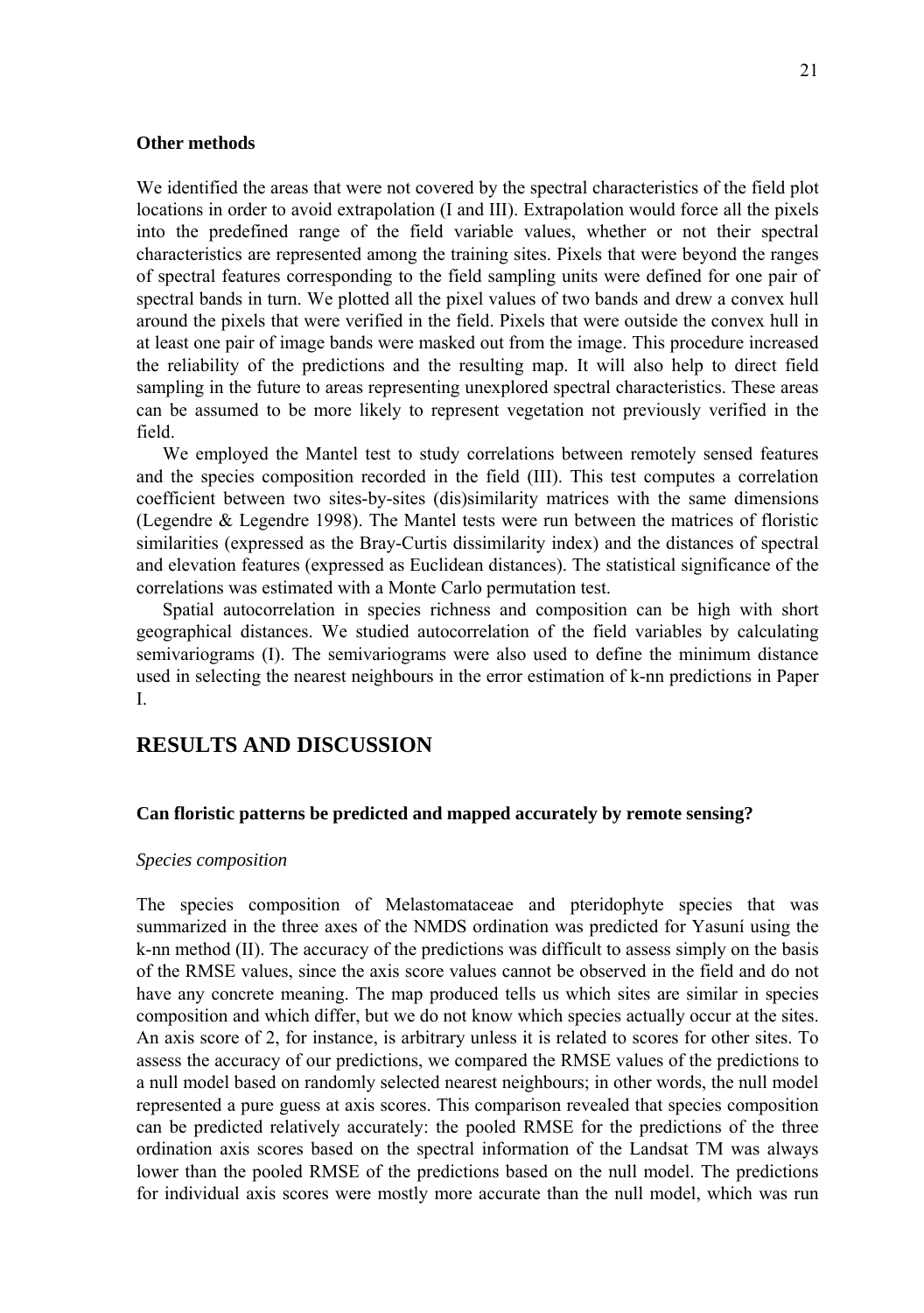100 times. Least accurate among the three axes were the predictions for the scores of axis 2, related to drainage.

Predicting species composition in tropical forests is rarely attempted without relating it to vegetation classes. Recently, Ferrier (2000) predicted compositional dissimilarity on the basis of environmental data (e.g. climatic gradients) and geographical distances, whereas we used the spectral information provided by the satellite image to describe environmental variation. The generalised dissimilarity modelling (GDM) employed by Ferrier et al. (2007) can also take advantage of remotely sensed data, although spectral information from satellite images has not yet been utilised (Ferrier 2002, Ferrier et al. 2007). Ferrier's group and ours used different methods in prediction but also employed different approaches. We first summarised the data on a lower number of dimensions by ordination and then predicted the compositional differences expressed by the axis scores for unvisited locations. Ferrier et al. (2007) first predicted the compositional similarity values for unvisited sites; the multidimensional data of predicted compositional similarities can then be summarised e.g. by ordination.

The predicted floristic ordination scores of three axes were visualised as a RGB colour composite, with the axes represented in red, green or blue. By this means we were able to summarize compositional variation in a single map layer. The visual inspection of the predicted map and the original Landsat TM image also confirmed the interpretation of the axes and helped to locate areas of mispredictions. The number of field plots in inundated forest and swamps was low and therefore structural and floristic variation of these forest types were not well represented in the field data. This reduced the prediction accuracy for axis 2 and appeared as mispredictions on the map as well as high RMSE values (II).

The advantages of this approach are that the compositional differences are predicted as a continuous variable without any a priori classification. The methods used summarize the multidimensional data in the format of a single map layer, showing gradual changes in species composition between sites. Gradual floristic changes between vegetation types have often been considered difficult in traditional vegetation mapping (Powell et al. 2004). Such continuous information on compositional differences can easily be applied in conservation planning and biodiversity modelling (Ferrier 2002). The approach can also help to locate future field sampling in areas with a distinct species composition compared to areas sampled during earlier field campaigns. The drawback, however, is that information on axis scores is in many cases more difficult to interpret in practical applications compared to vegetation classes.

# *Vegetation types*

The classification accuracies of three floristically defined vegetation types in Yavarí (III) and Río San Juan (IV) were relatively high (overall accuracies of 85 % and 91 %, respectively) when estimated by the one-leave-out cross-validation. The classification of three old-growth forest types and one regrowth type in Río San Juan was also reasonable (82.5 %) when the k-nn method was used, especially when it is kept in mind that in both areas we classified structurally relatively similar land cover categories. In both areas, two of the three forest classes distinguished in the studies represented previously unrecognised classes of *tierra firme* or dense old-growth forest. The class accuracies of the most accurate classification were also at an acceptable level in both cases (>73 % in Yavarí and >88 % in Río San Juan). In Yavarí the user's accuracy of terrace forest class was still low, 48 %, partly due to great differences in the number of sampling units between vegetation types.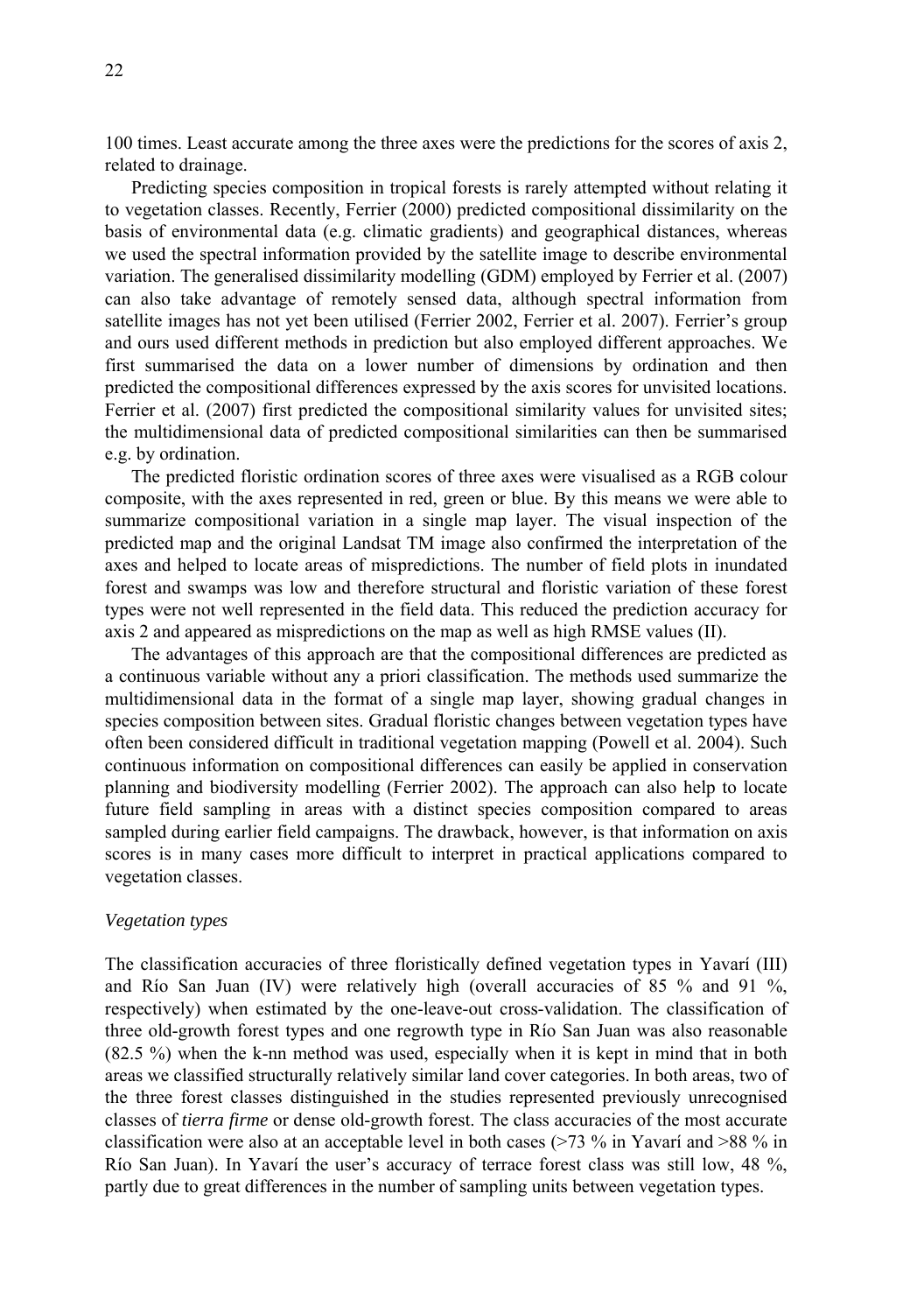In Yavarí only the linear discriminant analysis was used to classify forest types, but in Río San Juan we tested both canonical discriminant analysis and the k-nn method. The k-nn method resulted in higher classification accuracy and Kappa scores than canonical discriminant analysis in classifying two old-growth forest types and one regrowth type, but the differences in Kappa scores were not statistically significant.

The classification accuracies can also be considered high when compared to those rare studies which have distinguished two or more old-growth rain forest types. Within *tierra firme*, high classification errors have mainly been reported (Hill & Foody 1994, Foody & Hill 1996, Hill 1999) but flooded and *tierra firme* forest have been discriminated accurately (Lobo et al. 1998, Hess et al. 2003). Discriminating among secondary forest stages has proved to be difficult (Sader et al. 1989, Lucas et al. 2000, Lu et al. 2003, Lu 2005 and references therein, Kuplich 2006), until recently with the availability of new satellite sensors and classification methods (Vieira et al. 2003, Thenkabail et al. 2004).

The forest or vegetation classification presented has the advantage that the classes are defined by their species composition, and thus express the main floristic differences in the study area. Such maps certainly have a place in the practical work of forest management and nature conservation, as they are easy to interpret and use. All the vegetation / forest type maps still provide information at a relatively general level, no matter how good is spatial accuracy or thematic discrimination. Information on floristic variation is always lost in vegetation classification. Firstly, each pixel is forced into a single class even though in natural landscapes changes between habitats are mostly gradual. Secondly, the classes are also assumed to be internally homogeneous, although species are distributed patchily within the vegetation classes defined. This is probably because species respond to different environmental gradients from those that have been used in defining the vegetation classes, or because of biological and historical factors such as competition, local extinction and dispersal. Finally, the vegetation classification does not necessarily take into account that some classes are more similar in species composition than the others; misclassifications are normally seen as equally erroneous, whether for example a forest type is misclassified as another, floristically and ecologically relatively similar forest type or as a very different, non-forested class (Faith & Walker 1996a, Guisan & Zimmermann 2000, Ferrier 2002).

## *Species richness of ecologically defined species groups*

Numbers of Melastomataceae and pteridophyte species in three ecological categories (poor soil species, rich soil species and swamp forest species) were predicted fairly accurately compared to the null model. The predictions for species richness in the fourth ecological category, floodplain forest, showed the lowest accuracies, due apparently at least in part to the small number of field plots in that habitat type. The derived maps showed non-random spatial patterns for all the predictions. Visual comparison with the original Landsat TM image revealed that these patterns corresponded to at least elevational variation (I).

Differences in numbers of species in the ecological categories were interpreted as indirectly approximating compositional differences. Changes in the numbers of species in ecological categories indicate an environmental gradient. For example the number of poor soil species decreases with the gradient of soil fertility. The patterns of species richness in ecological categories were interpreted as reflecting topographical patterns and related edaphic patterns. These same environmental gradients in turn influence the composition of species, and thus variation in the number of species in ecologically defined species groups indirectly reflects differences in species composition. Similar argumentation has been used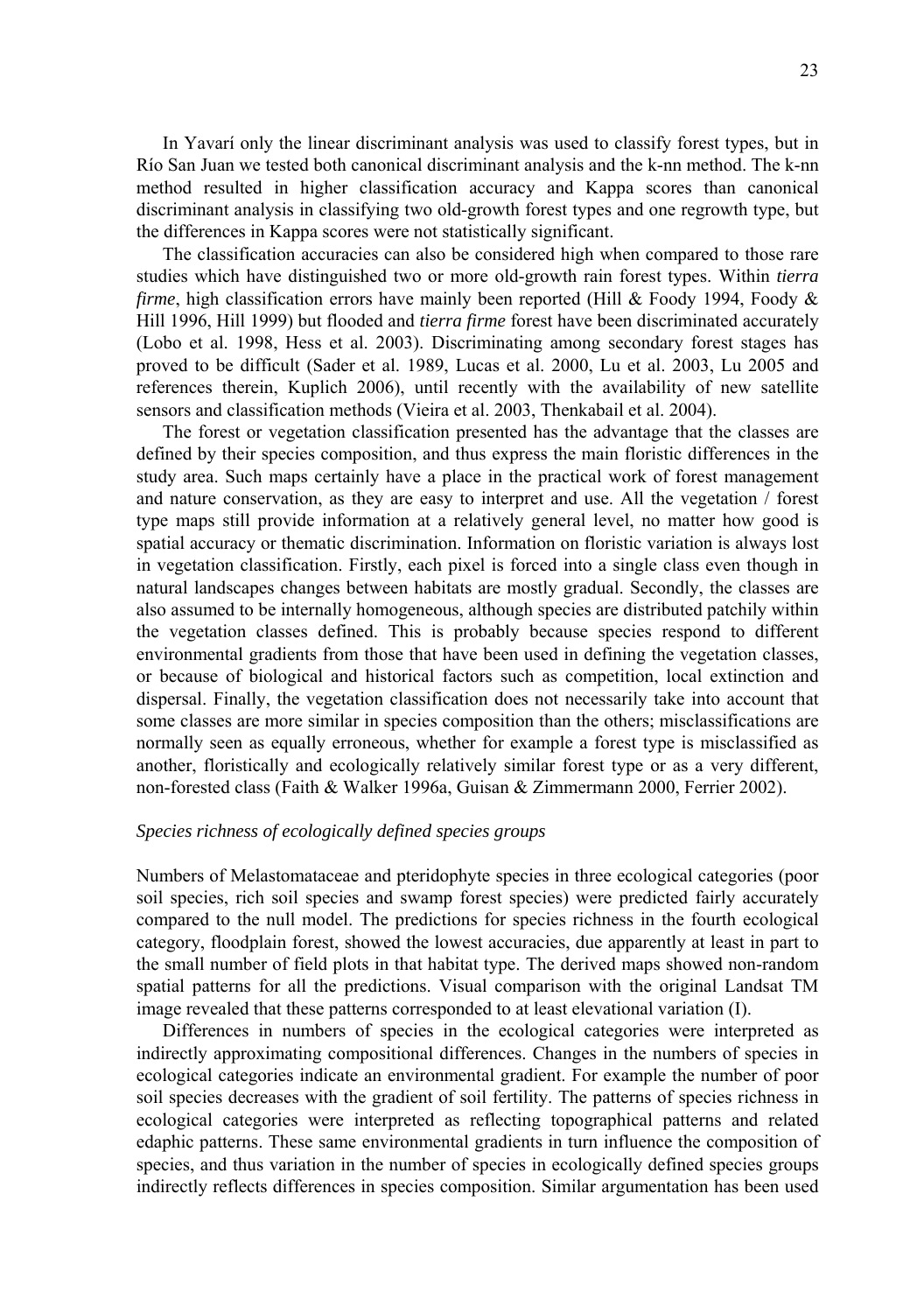by Faith & Walker (1996b) in the selection of conservation areas on the basis of indicator species number and environmental data. The number of species in ecological categories may also be related to the vegetation classification. For example sites with a high number of species preferring poor soils can be classified as poor soil *tierra firme* forest. Similarly, swamps will probably have a high number of swamp species. From these perspectives the relatively high accuracy of predictions for number of species in ecological categories was expected. The results (I) were also well in line with the results of Papers II-IV and with those studies that have found a relationship between species composition or floristically defined forest classes and the spectral information provided by satellite images (Thenkabail et al. 2003, Tuomisto et al. 2003a, 2003b).

A common problem in predicting the distributions of individual species is that many of species sampled are present only in a few field plots. This problem is solved by predicting species richness in ecological categories. The difficulties of the approach are that the habitat requirements of a species may be unknown, environmental information is often scarce and each category is predicted as a separate layer. We were able to classify species into ecological categories on the basis of soil sample data collected together with species data. However, soil data rarely exist and soil sampling increases the resources needed in field sampling, thus diminishing the applicability of the approach.

We also predicted the number of species in taxonomic groups and Shannon's diversity index, but the predictions were not accurate. These results corresponded to those that have reported low matrix correlation coefficients between species richness and spectral values of Landsat TM images (Tuomisto et al. 2003a, 2003b). In any case, species richness and diversity indices alone are of limited value in conservation planning.

#### **Factors influencing the accuracy of predictions**

Success in prediction naturally depends on the strength of the relationship between species and remotely sensed predictors, but it is also influenced by many other factors, such as the spatial resolution of the data and the methods used (Hill  $&$  Foody 1994, Ferrier  $&$  Watson 1997, Lobo et al. 1998, Kleinn et al. 2002).

#### *Feature selection*

The importance of feature weighting was highlighted in the results for Río San Juan (IV), where an increase in the Kappa score of over 20 % was obtained by the weighting of the spectral features and elevation in the k-nn classification. In the other prediction tasks (I-II) the effect of feature weighting in the k-nn method varied from slight increase to a 5.6 % decrease in RMSE. The prediction accuracy of four out of the 16 variables predicted decreased due to feature weighting in estimating species richness in Yasuní. The weights for the features were computed for all the field variables at once, and the solution with the lowest sum of RMSE values was selected. The results would probably have been improved if the weighting had been performed separately for the numbers of species in taxonomic groups and in ecological categories. The selection of features for the linear discriminant analysis also increased the proportion of correctly classified plots by 1.6 - 9.5 %.

In general, the mean values of spectral bands computed within a pixel window or segment showed higher matrix correlation coefficients with species composition (III), and they had higher discriminant power between forest types (III and IV) than the standard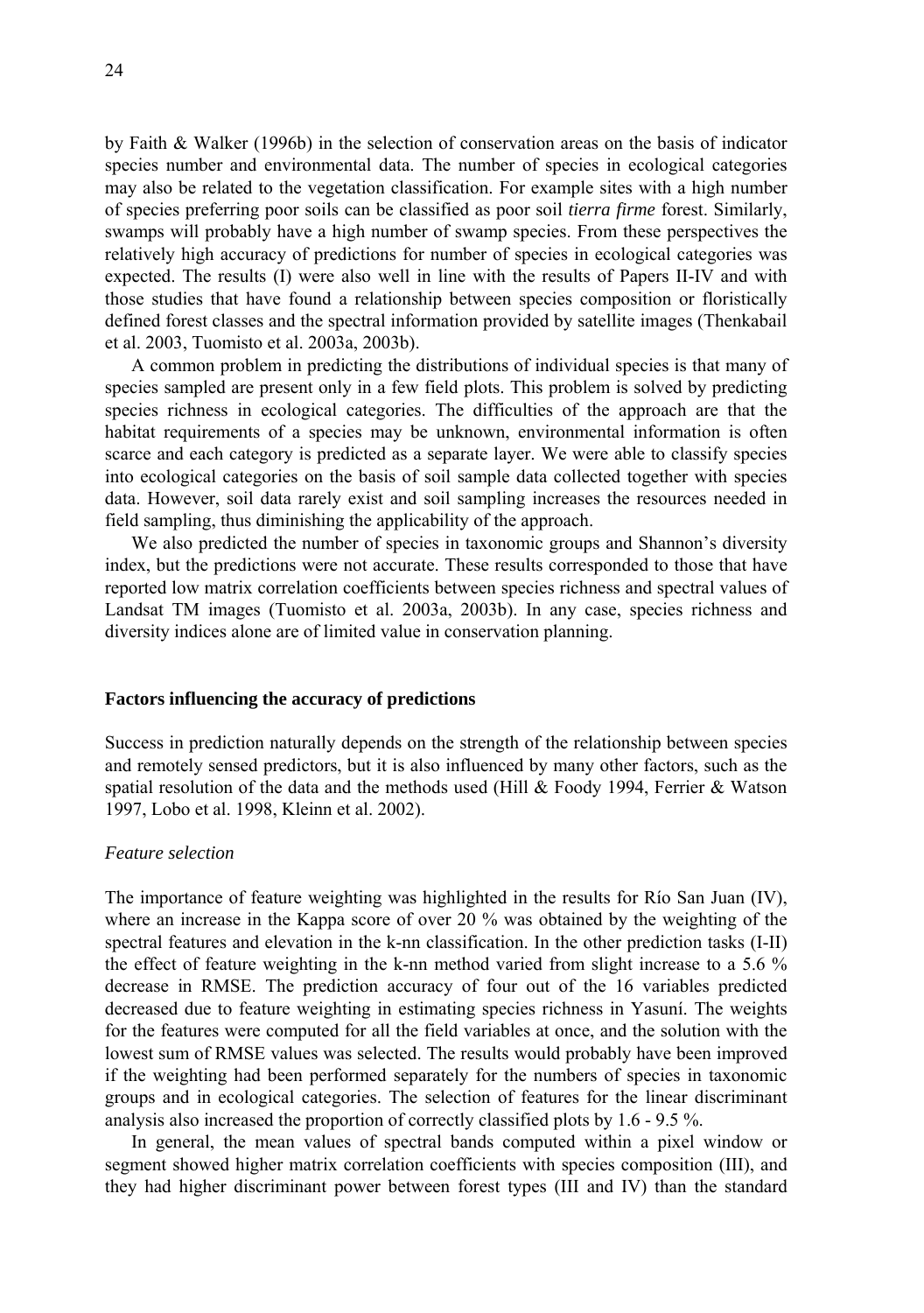deviations of spectral values. The mean pixel values for Landsat band 7 showed the highest matrix correlation with species composition in Yavarí; it was followed by the other middle infrared (MIR) band 5 and the near infrared (NIR) band 4 (III). Of the spectral bands of Landsat TM, MIR bands 5 and 7 showed highest discriminant power between vegetation types (IV). These results agree with earlier findings showing significant matrix correlations between the MIR and NIR bands and pteridophyte and Melastomataceae species composition in primary rain forests (Tuomisto et al. 2003a, Tuomisto et al. 2003b). Both the MIR and the NIR wavelengths are sensitive to vegetation moisture content and soil moisture, and thus have discriminated effectively between vegetation types along moisture gradients (Kaufman & Remer 1994, Thenkabail et al. 2003), but also between forest successional stages (Boyd et al. 1999, Vieira et al. 2003).

A vegetation index employing MIR and NIR bands (NIR-MIR/NIR+MIR) has been suggested as an alternative to the commonly used NDVI (Normalised difference vegetation index) in areas where atmospheric haze is often prominent, such as the tropics (Kaufman & Remer 1994). We were unable to compute either the NDVI or the simple ratio of Landsat bands 3 and 4 in Yavarí and Río San Juan because of prominent striping in band 3 (III and IV). In Yasuní the NDVI did not reduce the RMSE of the species richness predictions (I). The simple ratio of NIR (Landsat band 4) and MIR (Landsat band 5) in turn proved to have relatively high discriminant power between vegetation and forest types (III and IV), and a high matrix correlation coefficient with pteridophyte species composition (III ).

Elevational variation was relatively low in all the study areas, but elevation may be considered important auxiliary information. Variation in species composition and species richness in the ecological categories were interpreted to be explained mainly by topography or by edaphic factors (drainage, soil fertility) (I and II). Elevation also showed relatively high matrix correlation with floristic composition in Yavarí and had high discriminant power between vegetation types (III). This was expected in the light of earlier findings that have reported high correlation coefficients between floristic and topographic patterns (Clark et al. 1995, Tuomisto et al. 2003b, Cayuela et al. 2006, Sesnie et al. in press,). Edaphic features and forest structure also correlate with topography (Clark et al. 1995, Tuomisto et al. 2003b, Valencia et al. 2004), and this correlation may help to discriminate forest types using the elevation feature. In Río San Juan, however, elevation did not vary significantly between forest types (IV).

Freely available SRTM DEM covers all the tropical areas, and provides elevation information at a spatial resolution of 90 m and with an average vertical error less than 16 m. The spatial and vertical resolution of the data may not be optimal for lowland areas, but is often the best elevation data available for the tropics. The vertical accuracy of the SRTM model can be increased by averaging elevation information over larger pixel units (Kellndorfer et al. 2004, Walker et al. 2007).

#### *Spatial and thematic resolution*

The appropriate spatial resolution was searched for in the vegetation type classification in Yavarí (III) and in the species richness predictions in Yasuní (I). Both studies suggested that a larger pixel window increases classification accuracy. Congruent results have also been reported earlier by Hill & Foody (1994) and Hill (1999).

The problem of mixed pixel units was indicated in the classification results for Yavarí. The 500-m sampling units containing several vegetation types (as shown by the field sampling, which was done at a finer scale than the final classification) were more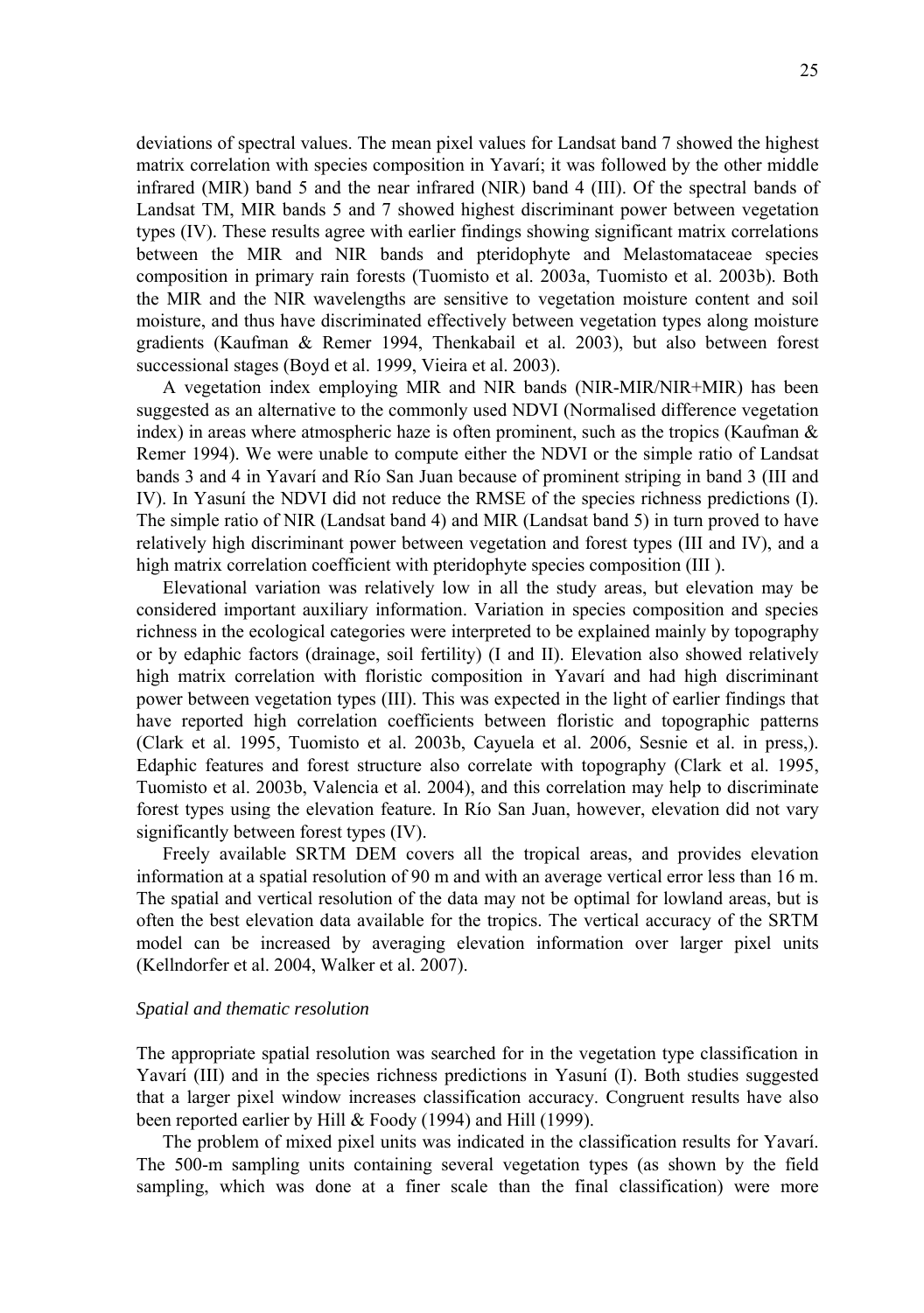commonly misclassified than sampling units that were located within a single forest type (III). The confusion caused by combining more than one vegetation type within a pixel window may be reduced by segmentation. Thus segmentation may be seen as most useful in heterogeneous and especially in fragmented landscapes, where abrupt changes between land cover types are typical.

In the fragmented Río San Juan area, segmentation seemed to quite effectively separate agricultural land from forested land. Within the forests, however, despite topographic normalisation patches also corresponded to the shadows of hills. Against our expectations, based on earlier studies (Lobo 1997, Lobo et al. 1998, Hill 1999), segmentation did not reduce classification errors in Río San Juan. The reason may be found in the sampling design: the field plots were located in forest interiors, at least 150 m from the forest edge, so that the mixing of different land cover types in windows of  $5 \times 5$  pixels was mostly avoided.

Accuracy obviously depends on what is predicted and how detailed level of discrimination is aimed at. For example discrimination between forest and non-forest may be expected to be easier than discrimination between forest types. In Yavarí (III) and Río San Juan (IV) we sought a level of compositional differences between vegetation types that can be distinguished by means of remotely sensed data. In both cases the two floristically most similar classes were combined in order to raise classification accuracy to an acceptable level. The combined forest types in Río San Juan were both floristically and structurally (dbh and stem density) the closest pair of forest types in our data. In Yavarí we did not have field data on forest structure.

### *Satellite images*

The recently reported east-west radiometric gradient (Collett et al. 1998, Toivonen et al. 2002, 2006) needs to be considered, at least if floristic variation is being predicted over large areas. The existence of the gradient means that field sampling needs to be relatively dense, as only the spectral values of nearby field plots can be used in predicting floristic differences. The field plots that are used in the prediction should be within ca. 30 km; further away, variation in pixel values due to the gradient may override the influence of vegetation (Schulman et al. 2007). Our study areas were relatively small in size. In Yasuní, the maximum length in an east-west direction was ca. 25 km and in Río San Juan it was about 37 km. Thus the risk that the nearest neighbours for any pixel in the k-nn prediction would have been situated more than 30 km in an east-west direction was low in Río San Juan and non-existent in Yasuní. In future studies it will possible and perhaps even advisable to limit the search distance to perhaps 30 km in selecting the nearest neighbours in the k-nn method. This can easily be done with the k-nn method; a search distance limit in a north-south direction has also been operationally used in applying the k-nn method in the national forest inventory of Finland (Katila & Tomppo 2001). No such easy way to limit the effect of the radiometric gradient on predictions exists in discriminant analysis.

Prediction accuracy may be increased by using other image data instead of, or in addition to, Landsat TM or ETM+. Some other prediction method than k-nn or discriminant analysis might also improve prediction success. Hyperspectral images (Hyperion) showed a remarkably better discrimination of fallow and of primary and secondary forest classes than the broadband Landsat ETM+ image (Thenkabail et al. 2004). The spatial resolution of hyperspectral satellite images is comparable to that of Landsat images, but they register over 200 narrow bands along the 400-2500 nm range, which should improve the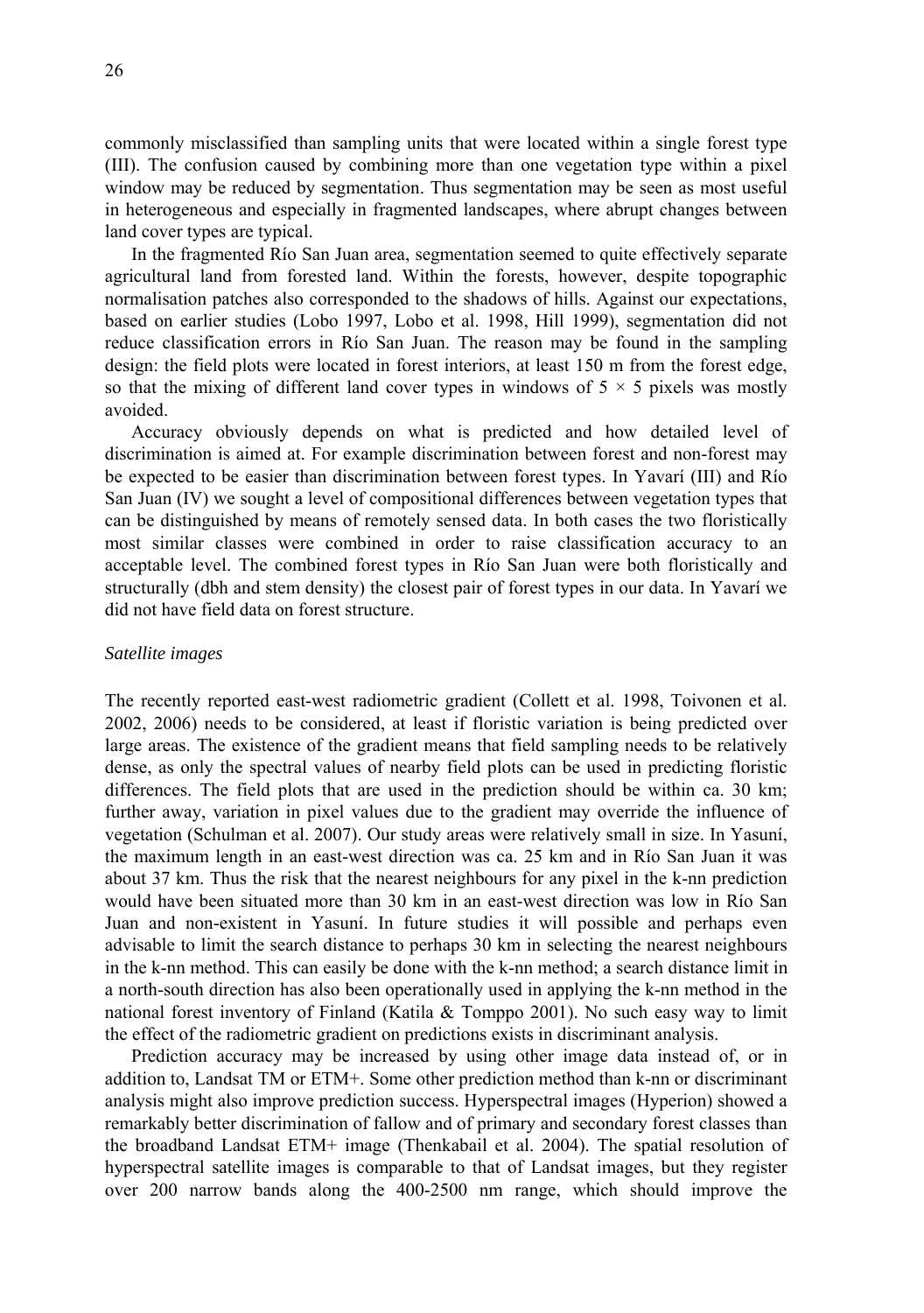identification of complex vegetation features (Lillesand & Kiefer 2000). Hyperspectral images are also less prone to saturation, which is known to cause problems for instance in predicting biomass in the tropics (Thenkabail et al. 2004).

New satellites, providing images with high spatial resolution, have also quite recently been launched, for example IKONOS and Quickbird. At the same time a panchromatic, high-resolution band has been incorporated in many medium-resolution images (e.g. Landsat ETM+, SPOT5). Comparisons of classifications performed with the hyperspatial IKONOS image (pixel size of 4 m) and the Landsat ETM+ have yielded controversial results. The IKONOS image performed better than the Landsat ETM+ in classifying nine classes of primary and secondary rain forest and fallows (Thenkabail et al. 2004), while three floristically defined tropical forest classes along a moisture gradient were separated more accurately by the Landsat ETM+ than by the IKONOS (Thenkabail et al. 2003). The use of a higher spatial resolution satellite needs a different approach (e.g. use of textural features), because use of spatial units larger than one Landsat pixel has shown increased accuracy in this study (I and III) and in those of Hill (1994, 1999) and Lobo (1997).

The most commonly used multispectral, medium resolution Landsat images still have several advantages compared to the relatively new hyperspectral and hyperspatial images. The Landsat images have large (185 km  $\times$  185 km) scene size, whereas the hyperspectral image strip is commonly only a few kilometres wide and the scene size for instance of IKONOS is only  $11 \times 11$  km. The availability of hyperspectral and hyperspatial images in archives is poor and the prices of images are high, whereas inexpensive, even free Landsat images from the 35-year Landsat mission are widely available through internet-based data archives (Fuller, 2006, Trigg et al. 2006). Yet another drawback of the commonly used IKONOS is that it does not have an MIR band, which has proved to discriminate well between vegetation types in papers III and IV and in other studies (Boyd et al. 1999, Thenkabail et al. 2003, Tuomisto et al. 2003a, 2003b, Vieira et al. 2003).

Due to the failure of the Landsat ETM+ scan line corrector in May 2003 (Howard & Lacasse 2004) and the ending operational lifetime of the Landsat TM5 (Trigg et al. 2006), other images are needed to replace Landsat ones. Optical, medium-resolution, multispectral but less widely used satellite images in tropical forests include SPOT 5 (4 bands, spatial resolution from 5 to 20 m, scene size of 60 km), ASTER (9 bands in visible, NIR and MIR wavelengths, spatial resolution of 15-90 m, scene size 60 km) and IRS-LISS3 (4 bands, spatial resolution of 23.5 m, scene size of 141 km) as well as on-request basis working ALI (9 bands at spatial resolution of 30 m, scene size of 37 km  $\times$  42 or 185 km). The list is not complete; for example the China-Brazil Earth Resource Satellite (CBERS) may be interesting in the remote sensing of Amazonia and other lowland tropical rain forest areas. CBERS-2 contains three sensors, of which the high resolution CCD camera registers four bands in visible and infrared ranges at a resolution of 20 m.

#### *Prediction methods*

Linear discriminant analysis is readily available in many commercial softwares and is easy to use. Unsurprisingly, it is one of the most commonly used classification methods in remote sensing studies of tropical forests (Trisurat et al. 2000, Pedroni 2003, Thenkabail et al. 2004). The k-nn method has been tested in the analysis of tropical vegetation only in papers I, II and IV, but is employed widely and also in operative use in satellite-imagebased forest inventories (Tomppo 1996, Nilsson 1997, Tomppo et al. 1999, Gjertsen et al. 2000, Franco-Lopez et al. 2001, Tomppo et al. 2001, Reese et al. 2003, McInerney et al.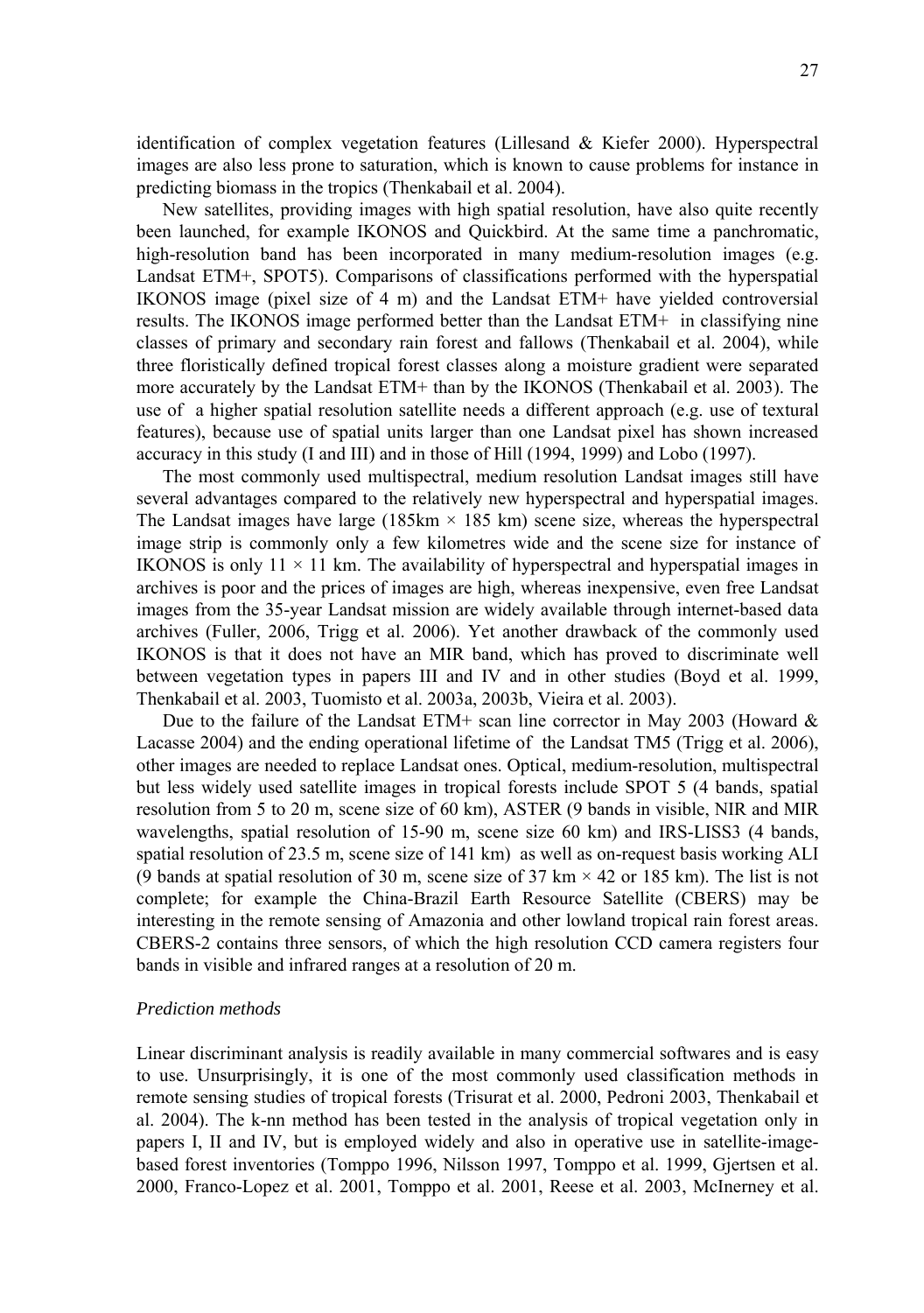2005, Koukal et al. 2007, McRoberts et al. 2007) and in land cover and non-forest/forest classifications (Franco-Lopez et al. 2001, Haapanen et al. 2004) in the boreal and temperate zone. The k-nn method performed better than canonical discriminant analysis in the comparison in paper IV, but the differences in Kappa scores were not statistically significant. The k-nn method appears promising for the analysis of floristic variation in rain forest because it is non-parametric, in the sense that it does not make any assumptions on statistical distributions of the variables used or the response of field variables to spectral features. This makes the k-nn method suitable for many prediction tasks, but accurate k-nn predictions also require that the field sampling cover variation both in field variables and in the spectral features of the satellite image (Katila & Tomppo 2001).

In real-world data sets, the relationship between compositional turnover and environmental gradients is rarely linear (Ferrier et al. 2007). Thus non-parametric and nonlinear methods, such as the k-nn method, artificial neural networks and decision tree classifiers, have shown high accuracies in predicting species diversity and discriminating land cover classes or stages of forest succession (Foody & Cutler 2003, Ingram et al. 2005, Foody & Cutler 2006, Kuplich 2006, Sesnie et al. in press). This supports the conclusion that more flexible methods, which do not make assumptions on distributions of variables or expect a linear relationship among variables, are needed to increase the accuracy of information on the spatial variation of rain forest vegetation.

### *Procedure of accuracy assessment*

It has been suggested that the accuracy of classification should be confirmed using several accuracy measures, since different measures may lead to different and even conflicting interpretations and conclusions (Foody 2002, Stehman 1997). We assessed the accuracy of the classifications using error matrices and derived overall classification accuracies and Kappa scores (III and IV). The k-nn predictions of continuous variables were validated by calculating the RMSE and bias of the predictions as well as by comparing the prediction accuracy to the null model (I and II). When the whole study area was classified (I-III), the classification results were also compared visually to the original satellite image.

The reliability of the accuracy estimate still depends on how the assessment is performed and on the kind of test data used. We used mainly one-leave-out cross-validation but also an independent data set for error estimation. There are problems related to oneleave-out cross-validation, and alternative methods have been proposed e.g. a model-based method developed by Kim and Tomppo (2006). In our case, however, I believe that the one-leave-out cross-validation indicates the level of the prediction error. The accuracy of the predictions was assessed using both cross-validation and an independent test data set in predicting the number of species in ecological categories (I) and in classifying vegetation or forest types (III; results not shown, and IV). In all cases, the accuracy estimates provided by the independent test data set followed those of the cross-validation. Actually, in most cases the cross-validation was more conservative and estimated lower accuracies for the predictions than the use of the test data (N in the test data sets between 25 and 80). In addition, the partioning of a small field data set may cause difficulties in forming a relationship between the field variables and the spectral features. It may also be difficult to cover the ranges of variation in spectral values and field variables in both the train and the test data set, because the number of plots in some vegetation types becomes low. In the tropics, field data sets are often small due to logistical difficulties and the high cost of field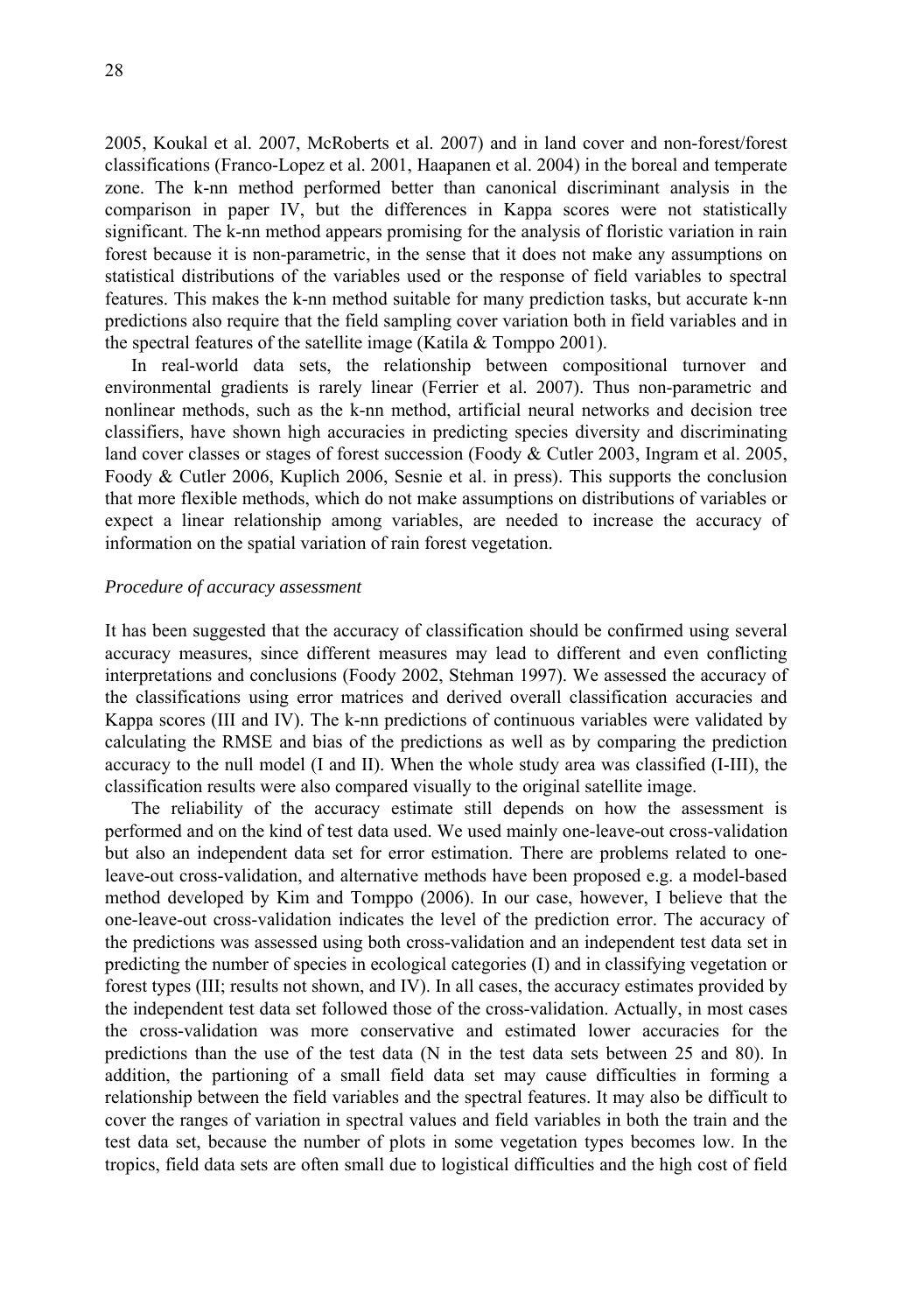work. As few as ten plots have been used in testing predictions obtained on the basis of data from twenty plots (Foody & Cutler 2006).

Visual assessment cannot be recommended as the only accuracy assessment method, but it is a good addition to the quantitative methods. Visual comparison between the predicted map and the original satellite image is useful in analysing and locating errors in relation to the general environmental characteristics visible in a satellite image (I and II) or in maps. In Papers II and III, visual inspection revealed clear misclassifications or mispredictions, which in all cases were quite explicitly related to certain vegetation types.

In the tropics, randomly or systematically sampled validation data are often impossible to collect at reasonable cost. In Río San Juan (IV), field data were collected according to the common procedure in remote sensing studies: locating field plots far from the edges, in homogeneous land cover patches. This procedure avoids transition zones; thus the accuracy of the predictions is commonly overestimated. Transition zones, borders between classes, and subpixel objects such as roads are typically areas of so called mixed pixels, and thus difficult to classify (Smith et al. 2003, Powell et al. 2004,). The problem of mixed pixels appeared in the classification of Yavarí (III) where sampling units located in the forest interior were more accurately classified than units combining two forest types. In Papers I-III, field sampling was conducted along transect lines. In Yasuní (I-II) the transect lines were located within the broad main vegetation types, while in Yavarí (III) the transect lines crossed the main vegetation types. Transect sampling covers vegetation transition zones and thus reduces sampling bias and increases the reliability of accuracy assessment (Guisan & Zimmermann 2000).

Spatial autocorrelation may become a problem in the estimation of prediction errors, specially if field data are sampled along transect lines. The estimated accuracy may be unduly high because of positive spatial autocorrelation in both floristic and satellite image data. Species composition mostly changes gradually, and nearby plots and pixels also tend to be more similar than those further away. Pixel values are also geographically dependent; the reflectance of a pixel is influenced by reflectance from the vegetation of neighbouring pixels and atmospheric scattering. We avoided autocorrelation between plots by running the cross-validation between transect lines rather than individual plots (III) or by applying a minimum distance in selecting the nearest neighbours in error estimation (I and II). In Yasuní we found that 92 % of the selected nearest neighbours in the error estimation of the k-nn predictions were located on another transect line than the one containing the pixel being estimated (II).

Even after careful accuracy assessment, it is not easy to define the reliability of a prediction for operative use and practical applications. Despite some suggestions (Landis & Koch 1977 cited in Monserud & Leemans 1992, Thomlinson et al. 1999), there are no commonly accepted accuracy levels, even in the most common applications such as landcover classifications. The accuracy of a classification or prediction depends on what is predicted and where; thus no categorical limits for reliability can be given. In poorly known areas, including most rain forest areas, predictions whose accuracy might be considered low in well-surveyed areas can nevertheless provide valuable and previously completely unavailable information. Even a somewhat inaccurate estimate is probably useful, as long as the alternative is a pure guess.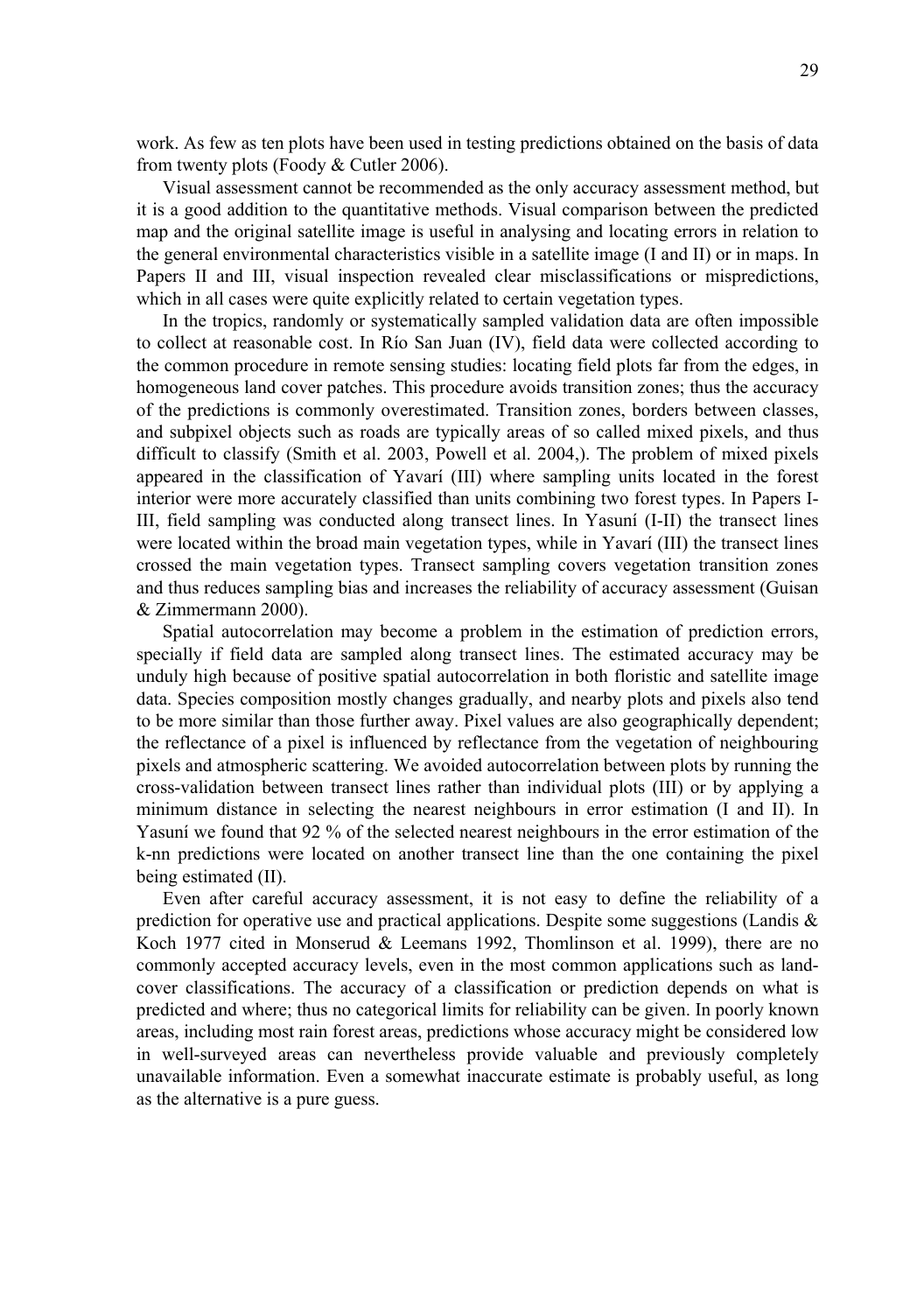### **Links of floristic patterns to soil characteristics**

The axes of the NMDS ordination of Melastomataceae and pteridophyte species in Yasuní (II) were interpreted in terms of edaphic variables and topography: the floristic gradient of axis 1 was chiefly related to topography, axis 2 was well explained by drainage, and axis 3 was related to soil cation content. The patterns of pteridophyte and Melastomatacaea species richness in the ecological category (poor soil species, rich soil species, floodplain species, swamp forest species) were also studied in Yasuní, and these patterns were visually related mainly to topographical variation (I): rich soil species were more numerous in high hill areas, while the number of poor soil species was highest in areas of low hills.

The results obtained in Yasuní were well in line with earlier studies showing that patterns of Melastomataceae, pteridophyte and tree species composition were related to edaphic patterns (Ter Steege et al. 1993, Clark et al. 1995, 1999, Vormisto et al. 2000, Potts et al. 2002, Phillips et al. 2003, Tuomisto et al. 2003a, 2003b, Paoli et al. 2006, Ruokolainen et al. 2007). In these studies the most important edaphic factors were found to be soil parent material, soil nutrients and drainage.

Topographic patterns and the composition of pteridophyte species correlated in Yavarí (III), although elevational differences in the area were low compared to the spatial resolution (90m) and vertical accuracy (error < 16m) of the used DEM. In the Yavarí area, topography, edaphic characteristics and forest types are related in such a way that forests in the fertile Pebas formation are found further from the river at higher elevations, while terrace forests grow in relatively nutrient-poor river terraces closer to the river (Salovaara et al. 2004). This relationship may have contributed to the correlation found between elevation and species composition. The western Amazonian landscape is a complex mosaic of sediment of different origins and ages, due to tectonic forces and changes in river courses (Salo et al. 1986, Räsänen et al. 1990). In other Amazonian lowland rain-forest areas, topography may thus be correlated with edaphic features positively, negatively or not at all. This may complicate the use of elevation as auxiliary data in large-area mapping. The tropical tree species composition in Costa Rica has also been shown to correlate with topographic position, even when the effect of soil is removed (Clark et al. 1999). However, in our study (IV) in Río San Juan, elevation did not discriminate well between forest types (IV).

Edaphic and topographic factors may naturally be overridden for instance by climate or geographical distance / dispersal limitation at other spatial scales than the landscape scale (Pyke et al. 2001, Phillips et al. 2003). Environmental data alone are thus not a good predictor of global biogeographical patterns. The rain-forest areas of two continents may be similar in environmental characteristics, but share few species or none.

The above results and the relatively high accuracies of the predictions of floristic variation (I, II and III) using understorey indicator species give support to the hypothesis that patterns of species composition are at least partly determined by environmental characteristics, such as edaphic factors and topography. The results also support the use of soil data, and to some extent topographic data as auxiliary data in predicting floristic variation. It is mostly difficult to obtain spatially accurate information on rain-forest soils at an appropriate scale and resolution, but remotely sensed elevation data are commonly available.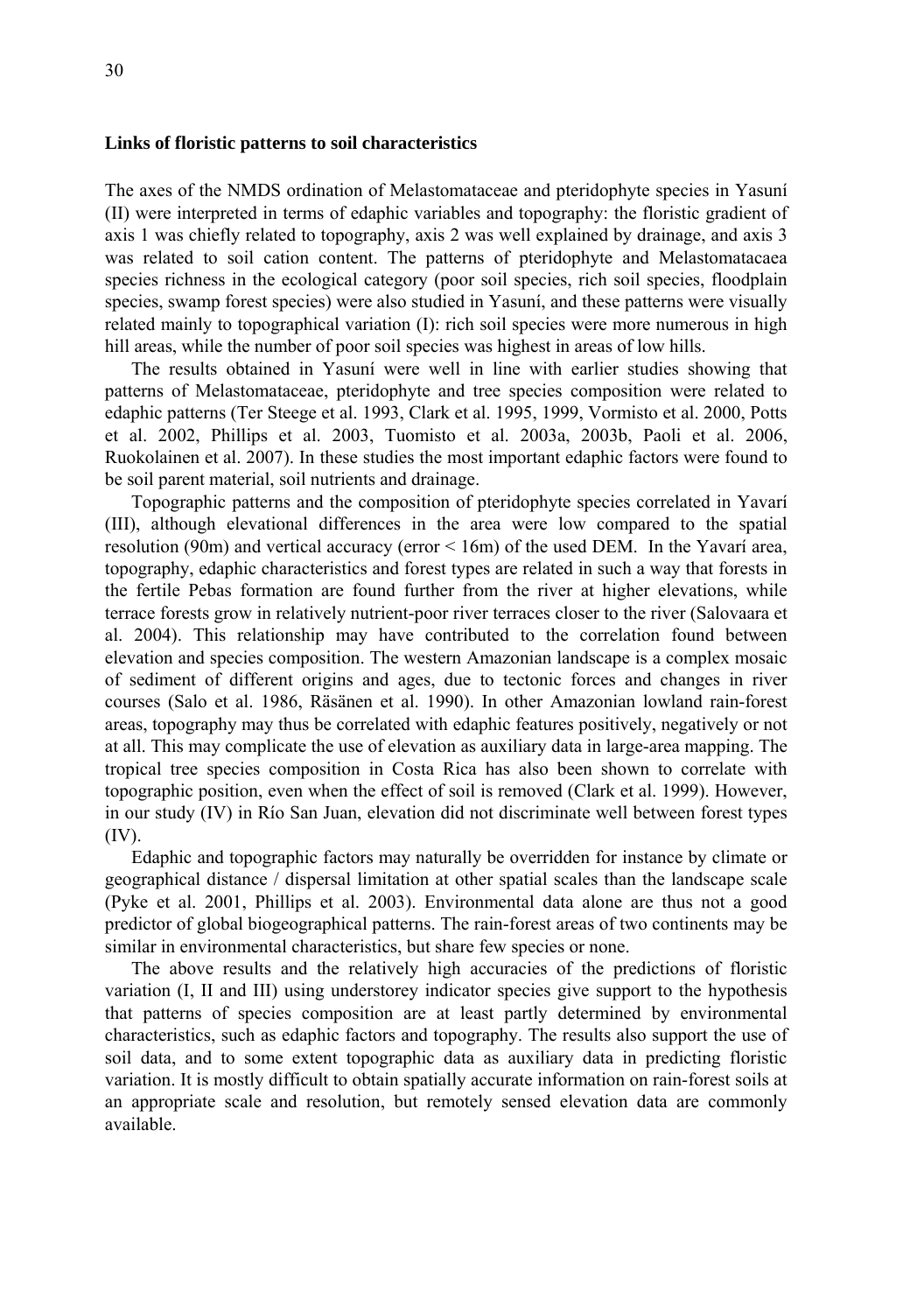### **Applicability of the results**

Accurate predictions and maps showing patterns of floristic variation would be an important tool in conservation planning and forest management, and would provide valuable source data in modelling for instance the distributions of animal taxa (Ferrier et al. 2002). The vegetation classification produced for Yavarí has already been successfully used in predicting abundances of mammal species (Salovaara 2005). The applicability of the predictions depends on their accuracy and the level at which they reflect more general floristic patterns, but also on the time and money needed to apply the procedure in practice. The accuracy of the predictions achieved in the papers of the thesis can be considered high, especially when we take into account the thematic resolution of the forest type discrimination in Papers I-IV. The floristic patterns of trees, Melastomataceae and pteridophytes have been shown to be correlated, as well as to correlate with edaphic and topographical variation (Ter Steege et al. 1993, Clark et al. 1995, Ruokolainen et al. 1997, Clark et al. 1998, Vormisto et al. 2000, Potts et al. 2002, Tuomisto et al. 2003a, 2003b, Jones 2006, Paoli et al. 2006, Ruokolainen et al. 2007). If floristic patterns are environmentally determined, this would mean that the patterns predicted reflect more general floristic variation than just that of the species used in the study.

The economical feasibility of the procedures used in this study in tropical rain forests depends chiefly on the extent of field sampling needed. Field sampling can be made more effective by limiting sampling to floristic indicator taxa (Ruokolainen et al. 1997, Higgins & Ruokolainen 2004). When reliable and rapid field inventory methods are used with remote sensing, the time and effort needed for surveying floristic variation in rain forests can be significantly reduced. In Papers I-III field sampling was limited to one or two indicator plant groups (the pteridophytes and Melastomataceae species). Even if the species were growing in the understorey, they indicated the patterns of canopy trees to a degree allowing floristic variation to be distinguished and mapped by means of remote sensing.

# **CONCLUSIONS**

The main finding of my thesis is that floristic variation in lowland rain forest, expressed in the form of ordination axis scores, vegetation classes or numbers of species in ecological categories, can be predicted relatively accurately on the basis of the spectral values of a medium-resolution Landsat TM or ETM+ image. It was possible to distinguish and map floristic variation within *tierra firme* forest, which has been traditionally seen as a single broad forest type (Pires et al. 1985). We were able to divide *tierra firme* into two forest types, harbouring different sets of species. Moreover, we managed to predict similarity in species composition as a continuous, easily mapped three-dimensional variable (scores of three ordination axes). It is, however, apparent that many of the details of floristic differences observed in the field cannot be distinguished by remote sensing. The species richness of taxonomic groups was not predicted accurately, at least with the data and the methods used.

The k-nn estimation method proved to perform well in predicting continuous floristic variation and in distinguishing between forest types. In the case study of Río San Juan it proved to have higher classification power compared to linear disriminant analysis. Another advantage of the k-nn method is that the effect of the artificial radiometric gradient, which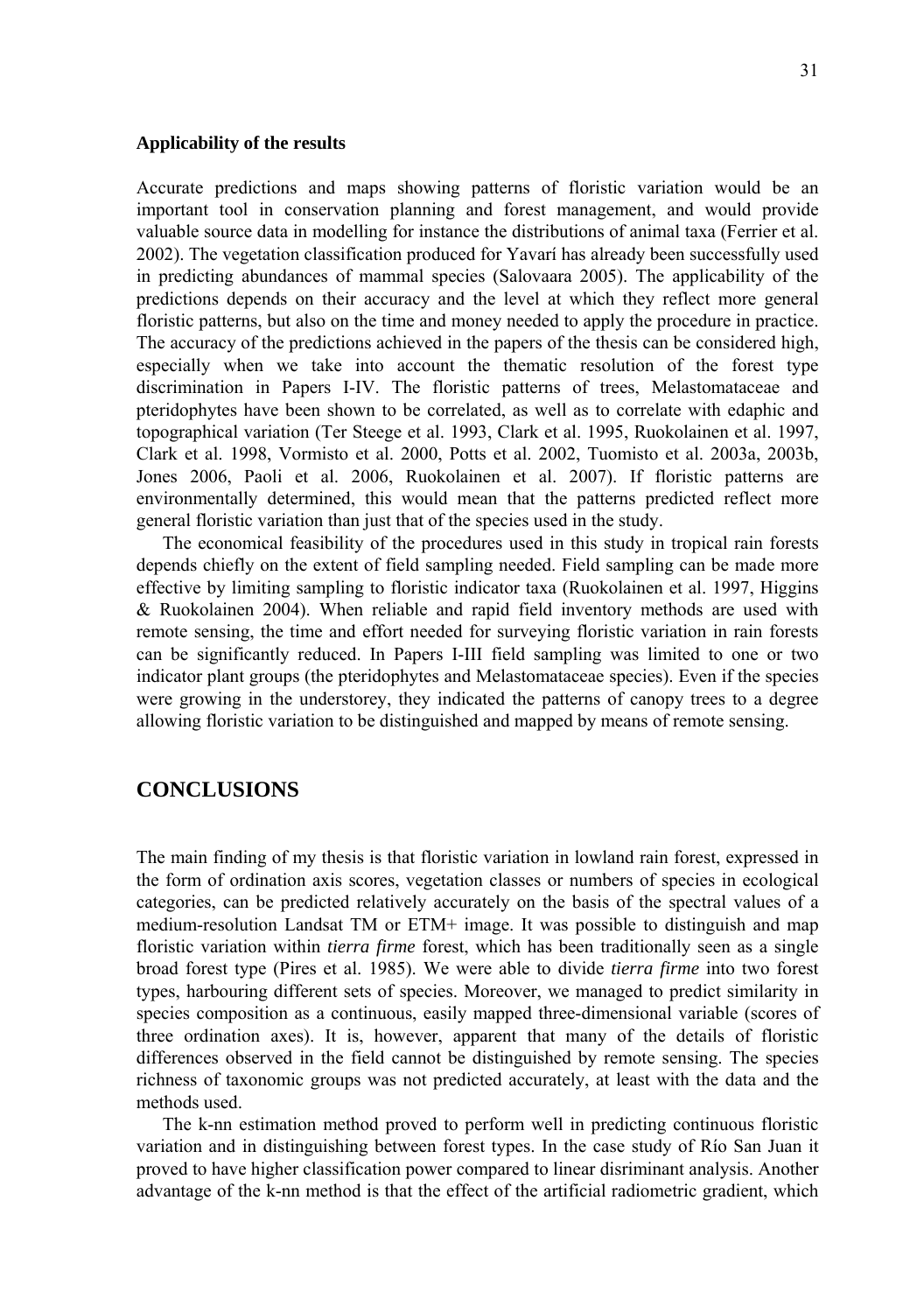my be a problem at least in large-area mapping, can be reduced simply by employing a distance limit in searching the nearest neighbours. All four studies were conducted within a relatively small area and using relatively few field plots. If the k-nn method is employed in large-area mapping, the parameters (e.g. number of neighbours, search distance) and the features of satellite image and auxiliary environmental data used, as well as their weighting, need to be optimised. The k-nn method can be considered for practical prediction and mapping of floristic variation if field observations on species are available in feasible densities. The need for a map of floristic patterns in many tropical forest areas is urgent. Landscape-scale vegetation type maps or maps of gradual changes in species composition, expressed for instance in terms of ordination axis scores, would be most welcome even with a certain degree inaccurate predictions, as the alternative is often a pure guess.

The spectral information of the satellite image and remotely derived DEM provide highly valuable information of floristic variation at landscape scale. This information is relatively uniform in quality, spatially continuous and inexpensive - all characteristics that speak for its use. The results of this study have highlighted the importance of feature selection or weighting, the discrimination power of the MIR and NIR bands, and the use of relatively large pixel units (pixel windows or segments) in predicting floristic variation and classifying floristically defined forest types.

The studies provide further evidence for the hypothesis that environmental factors significantly control floristic patterns in tropical rain forests. The hypothesis was put to a strict test by using understorey indicator species to define floristic variation, which was then modelled by satellite image data which cannot directly observe the understorey. The modelling was successful, showing that the distributions of both understorey indicator species and canopy trees must be controlled by common environmental factors. This means that an inventory of one or two indicator taxa combined with remote sensing can successfully increase our knowledge of floristic variation in rain forest, at reduced cost and time compared to traditional methods.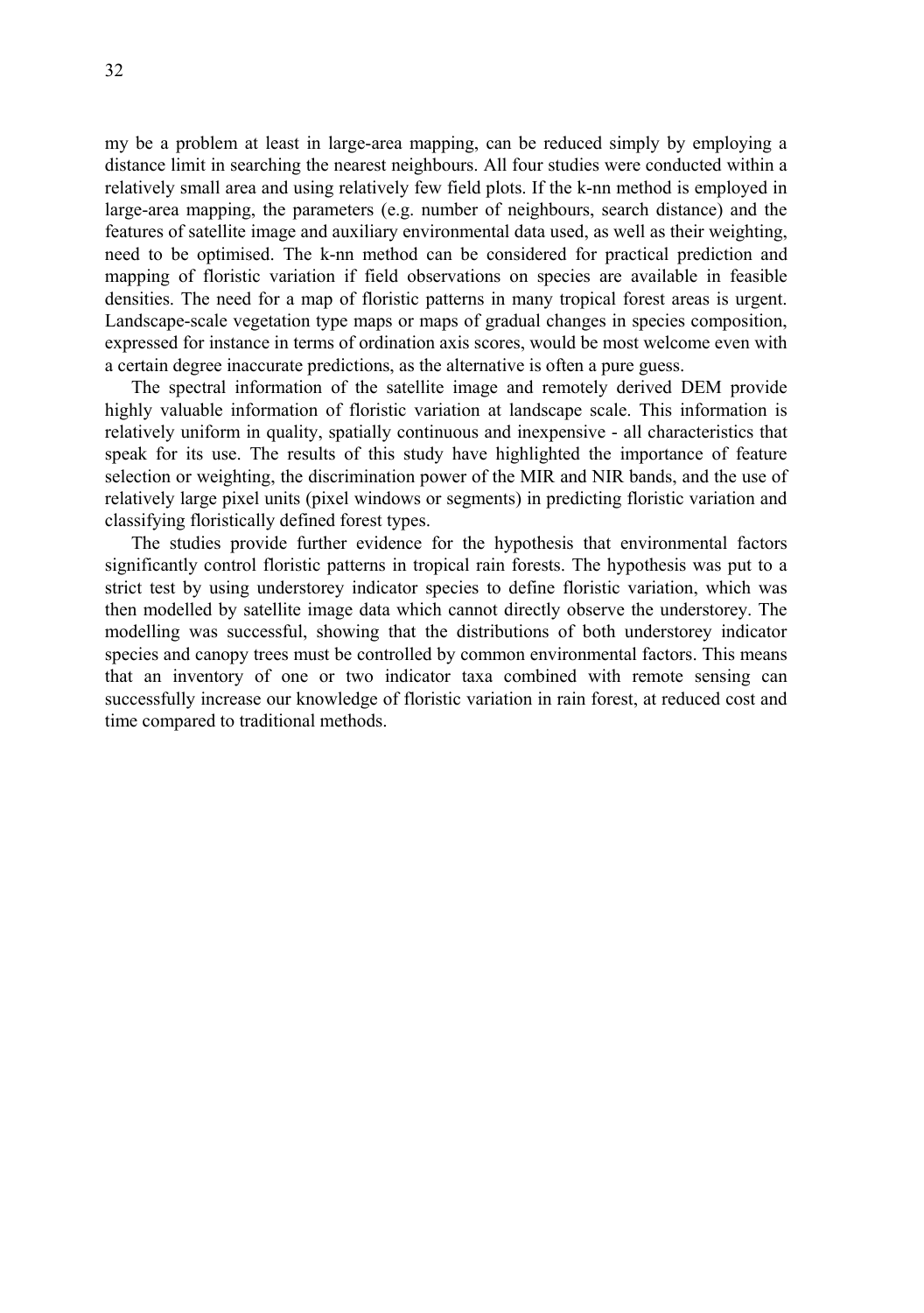# **REFERENCES**

- Anderson, A. B. 1981. White-Sand Vegetation of Brazilian Amazonia. Biotropica 13: 199- 210.
- Bartholome, E. & Belward, A. S. 2005. GLC2000: a new approach to global land cover mapping from Earth observation data. International Journal of Remote Sensing 26: 1959-1977.
- Boyd, D. S., Foody, G. M. & Curran, P. J. 1999. The relationship between the biomass of Cameroonian tropical forests and radiation reflected in middle infrared wavelengths (3.0-5.0 mu m). International Journal of Remote Sensing 20: 1017-1023.
- Cayuela, L., Benayas, J. M., Justel, A. & Salas-Rey, J. 2006. Modelling tree diversity in a highly fragmented tropical montane landscape. Global Ecology and Biogeography 15: 602-613.
- Clark, D. A., Clark, D. B., Sandoval, R. & Castro, M. V. 1995. Edaphic and human effects on landscape-scale distributions of tropical rain-forest palms. Ecology 76: 2581-2594.
- Clark, D. B. Clark, D. A. & Read, J. M. 1998. Edaphic variation and the mesoscale distribution of tree species in a neotropical rain forest. Journal of Ecology 86: 101-112.
- –, Palmer, M. W. & Clark, D. A. 1999. Edaphic factors and the landscape-scale distributions of tropical rain forest trees. Ecology 80: 2662-2675.
- Colby, R. 1991. Defining and mapping vegetation types in mega-diverse tropical forests. Photogrammetric Engineering and Remote Sensing 57: 531-537.
- Collett, L. J., Goulevitch, B. M. & Danaher, T. J. 1998. SLATS Radiometric Correction: A Semi-Automated, Multi-Stage Process for the Standardisation of Temporal and Spatial Radiometric Differences. Proceedings of Proceedings of the 9th Australasian Remote Sensing and Photogrammetry Conference, July, Sydney, Australia. Available at: http://www.nrw.qld.gov.au/slats/pdf/arspc9\_rad\_corrections1.pdf. [Cited 10 May 2007].
- Condit, R. 1996. Defining and mapping vegetation types in mega-diverse tropical forests. Trends in Ecology & Evolution 11: 4-5.
- –, Pitman, N., Leigh, E. G., Chave, J., Terborgh, J., Foster, R. B., Nunez, P., Aguilar, S., Valencia, R., Villa, G., Muller-Landau, H. C., Losos, E. & Hubbell, S. P. 2002. Betadiversity in tropical forest trees. Science 295: 666-669.
- Congalton, R. G. & Green, K. 1999. Assessing the accuracy of remotely sensed data. Boca Raton FL. 137p.
- Crippen, R. E. 1989. A simple spatial -filtering routine for the cosmetic removal of scanline noise from Landsat TM P-tape imagery. Photogrammetric Engineering and Remote Sensing 55: 327-331.
- De Grandi, G. F., Mayaux, P., Malingreau, J. P., Rosenqvist, A., Saatchi, S. & Simard, M. 2000. New perspectives on global ecosystems from wide-area radar mosaics: flooded forest mapping in the tropics. International Journal of Remote Sensing 21: 1235-1249.
- Duivenvoorden, J. F. 1996. Patterns of tree species richness in rain forests of the middle Caqueta area, Colombia, NW Amazonia. Biotropica 28: 142-158.
- –, Svenning, J. & Wright, S. J. 2002. Beta diversity in tropical forests. Science 295: 636- 637.
- Duque, A., Sanchez, M., Cavelier, J. & Duivenvoorden, J. F. 2002. Different floristic patterns of woody understorey and canopy plants in Colombian Amazonia. Journal of Tropical Ecology 18: 499-525.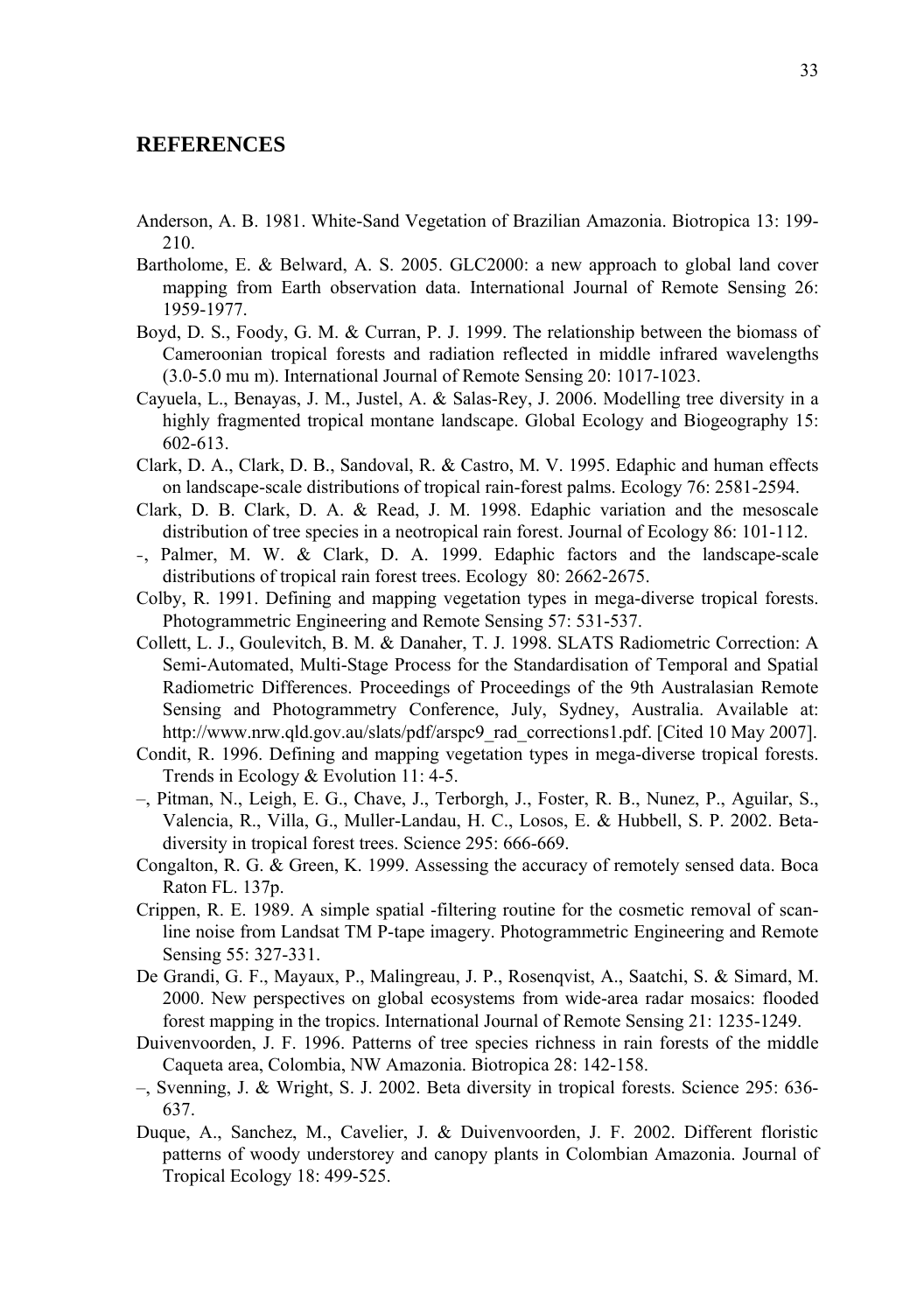- Encarnación, F. 1985. Introducción a la flora y vegetación de la Amazonia peruana: estado actual de los estudios, medio natural y ensayo de una clave de determinación de las formaciones vegetales en la llanura amazónica. Candollea 40: 237-252.
- Eva, H. D., Belward, A. S., De Miranda, E. E., Di Bella, C. M., Gond, V., Huber, O., Jones, S., Sgrenzaroli, M. & Fritz, S. 2004. A land cover map of South America. Global Change Biology 10: 731-744.
- Faith, D. P. & Ferrier, S. 2002. Linking species-compositional dissimilarities and environmental data for biodiversity assessment. Australian Museum Online. Available at: http://www.amonline.net.au/systematics/faith\_linking.htm). [Cited 20 Sept 2007].
- $-$  & Walker, P. A. 1996a. Environmental diversity: On the best-possible use of surrogate data for assessing the relative biodiversity of sets of areas. Biodiversity and Conservation 5: 399-415.
- $-$  & Walker, P. A. 1996b. How do indicator groups provide information about the relative biodiversity of different sets of areas? on hotspots, complementarity and pattern-based approaches. Biodiversity Letters 3: 18-25.
- Ferrier, S. 2002. Mapping spatial pattern in biodiversity for regional conservation planning: Where to from here? Systematic Biology 51: 331-363.
- & Guisan, A. 2006. Spatial modelling of biodiversity at the community level. Journal of Applied Ecology 43: 393-404.
- $-$  & Watson, G. 1997. An evaluation of the effectiveness of environmental surrogates and modelling techniques in predicting the distribution of biological diversity. Australian Goverment, Department of the Environment and Water Resources. Available at: http://www.deh.gov.au/biodiversity/publications/technical/surrogates/pubs/surrogates.p df. [Cited 20 Jan 2007].
- –, Drielsma, M., Manion, G. & Watson, G. 2002. Extended statistical approaches to modelling spatial pattern in biodiversity in northeast New South Wales. II. Communitylevel modelling. Biodiversity and Conservation 11: 2309-2338.
- –, Manion, G., Elith, J. & Richardson, K. 2007. Using generalized dissimilarity modelling to analyse and predict patterns of beta diversity in regional biodiversity assessment. Diversity and Distributions 13: 252-264.
- –, Watson, G., Pearce, J. & Drielsma, M. 2002. Extended statistical approaches to modelling spatial pattern in biodiversity in northeast New South Wales. I. Species-level modelling. Biodiversity and Conservation 11: 2275-2307.
- Foody, G. M. 2002. Status of land cover classification accuracy assessment. Remote Sensing of Environment 80: 185-201.
- & Cutler, M. E. J. 2003. Tree biodiversity in protected and logged Bornean tropical rain forests and its measurement by satellite remote sensing. Journal of Biogeography 30: 1053-1066.
- $-\&$  Cutler, M. E. J. 2006. Mapping the species richness and composition of tropical forests from remotely sensed data with neural networks. Ecological Modelling 195: 37-42.
- & Hill, R. A. 1996. Classification of tropical forest classes from Landsat TM data. International Journal of Remote Sensing 17: 2353-2367.
- Franco-Lopez, H., Ek, A. R. & Bauer, M. E. 2001. Estimation and mapping of forest stand density, volume, and cover type using the k-nearest neighbors method. Remote Sensing of Environment 77: 251-274.
- Fuller, D. O. 2006. Tropical forest monitoring and remote sensing: A new era of transparency in forest governance? Singapore Journal of Tropical Geography 27: 15-29.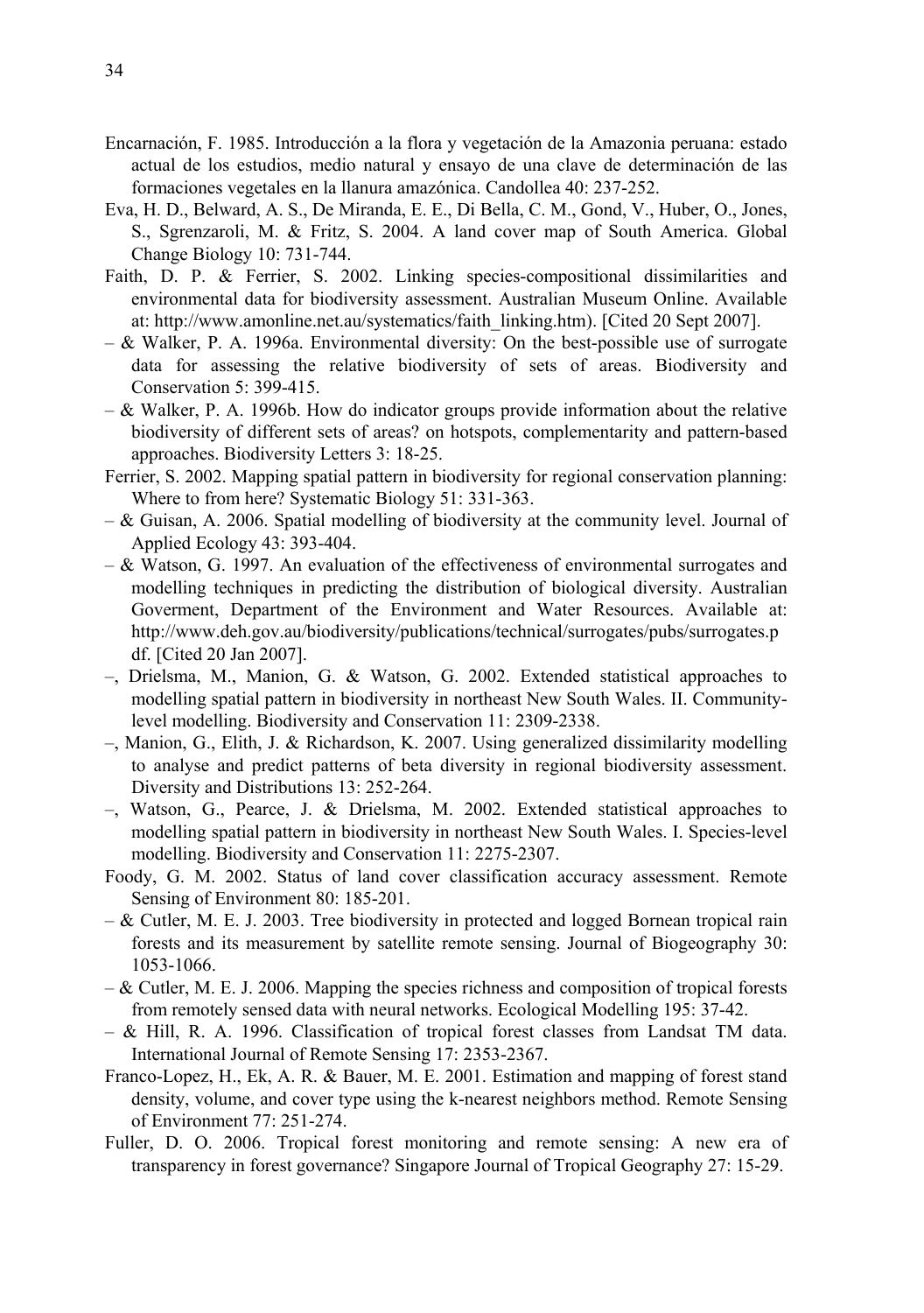- Funk, V. A. & Richardson, K. S. 2002. Systematic data in biodiversity studies: Use it or lose it. Systematic Biology 51: 303-316.
- –, Richardson, K. S. & Ferrier, S. 2005. Survey-gap analysis in expeditionary research: where do we go from here? Biological Journal of the Linnean Society 85: 549-567.
- Gjertsen, A. K., Tomter, S. & Tomppo, E. 2000. Combined use of NFI sample plots and Landsat TM data to provide forest information on municipality level. Proceedings of Conference on Remote Sensing and Forest Monitoring, June 1-3 1999, Rogow, Poland. p. 167-174.
- Griffiths, G. H., Lee, J. & Eversham, B. C. 2000. Landscape pattern and species richness; regional scale analysis from remote sensing. International Journal of Remote Sensing 21: 2685-2704.
- Guisan, A. & Zimmermann, N. E. 2000. Predictive habitat distribution models in ecology. Ecological Modelling 135: 147-186.
- Haapanen, R., Ek, A. R., Bauer, M. E. & Finley, A. O. 2004. Delineation of forest/nonforest land use classes using nearest neighbor methods. Remote Sensing of Environment 89: 265-271.
- Hernandez-Stefanoni, J. L., Pineda, J. B. & Valdes-Valadez, G. 2006. Comparing the use of indigenous knowledge with classification and ordination techniques for assessing the species composition and structure of vegetation in a tropical forest. Environmental Management 37: 686-702.
- Hess, L. L., Melack, J. M., Novo, E. M. L. M., Barbosa, C. C. F. & Gastil, M. 2003. Dualseason mapping of wetland inundation and vegetation for the central Amazon basin. Remote Sensing of Environment 87: 404-428.
- Higgins, M. A. & Ruokolainen, K. 2004. Rapid tropical forest inventory: a comparison of techniques based on inventory data from western Amazonia. Conservation Biology 18: 799-811.
- Hill, R. A. 1999. Image segmentation for humid tropical forest classification in Landsat TM data. International Journal of Remote Sensing 20: 1039-1044.
- & Foody, G. M. 1994. Separability of tropical rain-forest types in the Tambopata-Candamo reserved zone, Peru. International Journal of Remote Sensing 15: 2687-2693.
- Howard, S. M. & Lacasse, J. M. 2004. An evaluation of gap-filled landsat SLC-off imagery for wildland fire burn safety mapping. Photogrammetric Engineering and Remote Sensing 70: 877-880.
- Hubbell, S. P. 2001. The Unified neutral theory of biodiversity and biogeography. Princeton University Press. 375 p.
- Ingram, J. C., Dawson, T. P. & Whittaker, R. J. 2005. Mapping tropical forest structure in southeastern Madagascar using remote sensing and artificial neural networks. Remote Sensing of Environment 94: 491-507.
- Jones, M. M. 2006. Mesoscale patterns in the species composition and distributions of rain forest plants. Annales Universitatis Turkuensis Serie A 2 202: 1-32.
- Kalliola, R., Puhakka, M., Salo, J., Tuomisto, H. & Ruokolainen, K. 1991. The dynamics, distribution and classification of swamp vegetation in Peruvian Amazonia. Annales Botanici Fennici 28: 225-239.
- Katila, M. & Tomppo, E. 2001. Selecting estimation parameters for the Finnish multisource National Forest Inventory. Remote Sensing of Environment 76: 16-32.
- Kaufman, Y. J. & Remer, L. A. 1994. Detection of forests using Mid-Ir Reflectance an application for aerosol studies. IEEE Transactions on Geoscience and Remote Sensing 32: 672-683.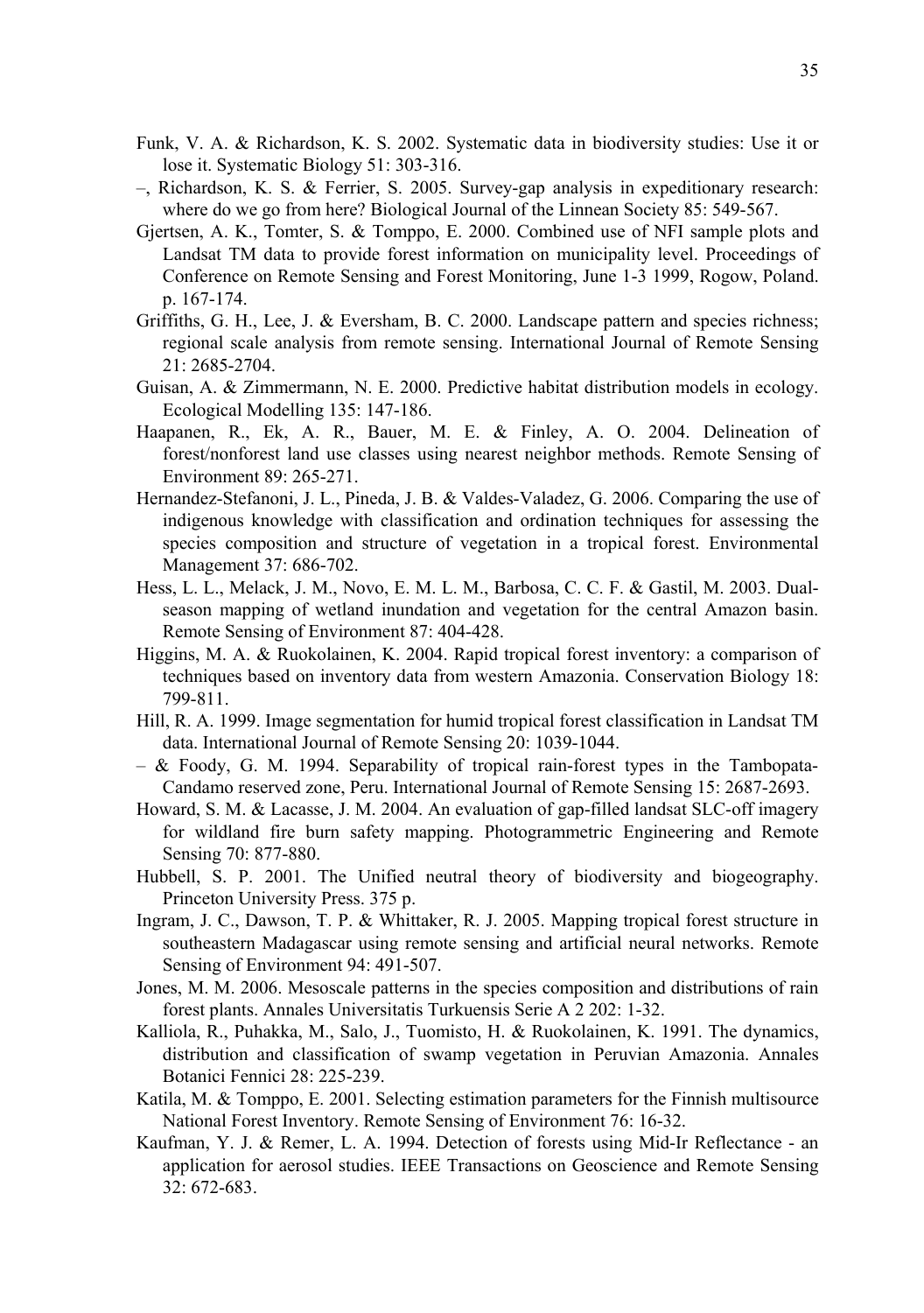- Kellndorfer, J., Walker, W., Pierce, L., Dobson, C., Fites, J. A., Hunsaker, C., Vona, J. & Clutter, M. 2004. Vegetation height estimation from Shuttle Radar Topography Mission and National Elevation Datasets. Remote Sensing of Environment 93: 339-358.
- Kerr, J. T. & Ostrovsky, M. 2003. From space to species: ecological applications for remote sensing. Trends in Ecology & Evolution 18: 299-305.
- Kim, H. J. & Tomppo, E. 2006. Model-based prediction error uncertainty estimation for knn method. Remote Sensing of Environment 104: 257-263.
- Kleinn, C., Corrales, L. & Morales, D. 2002. Forest area in Costa Rica: A comparative study of tropical forest cover estimates over time. Environmental Monitoring and Assessment 73: 17-40.
- Kuplich, T. M. 2006. Classifying regenerating forest stages in Amazonia using remotely sensed images and a neural network. Forest Ecology and Management 234: 1-9.
- Landis, J. R. & Koch, G. G. 1977. The measurement of observer agreement for categorial data. Biometrics 33: 159-174.
- Legendre, P. & Legendre, L. 1998. Numerical Ecology. Elsevier. 853p.
- Lillesand, T. M. & Kiefer, R. W. 2000. Remote Sensing and Image Interpretation. John Wiley & Sons. 724p.
- Lips, J. M. & Duivenvoorden, J. F. 2001. Caracterización ambiental. In: Duivenvoorden, J.F. (ed.). Evaluación de recursos vegetales no maderables en la Amazonía noroccidental. Institute for Biodiversity and Ecosystem Dynamics (IBED), University of Amsterdam. p. 19-46.
- Lobo, A. 1997. Image segmentation and discriminant analysis for the identification of land cover units in ecology. IEEE Transactions on Geoscience and Remote Sensing 35: 1136-1145.
- Lobo, A. & Gullison, R. E. 1998. Mapping the tropical landscape of Beni (Bolivia) from Landsat-TM imagery: beyond the 'forest/non-forest' legend. In: Dallmeier, F. & Comiskey, J.A. (eds.). Forest biodiversity research, monitoring and modeling : conceptual background and old world case studies. UNESCO, Paris. p. 159-181.
- Lu, D. 2005. Integration of vegetation inventory data and Landsat TM image for vegetation classification in the western Brazilian Amazon. Forest Ecology and Management 213: 369-383.
- Lu, D. S., Mausel, P., Brondizio, E. & Moran, E. 2003. Classification of successional forest stages in the Brazilian Amazon basin. Forest Ecology and Management 181: 301-312.
- Lucas, R. M., Honzak, M., Curran, P. J., Foody, G. M. & Nguele, D. T. 2000. Characterizing tropical forest regeneration in Cameroon using NOAA AVHRR data. International Journal of Remote Sensing 21: 2831-2854.
- Marengo, J. A. 1998. Climatología de la zona de Iquitos, Perú. In: Kalliola, R. & Paitán, S.F. (eds.), Geoecología y desarrollo Amazónico: Estudio integrado en la zona de Iquitos, Perú. University of Turku. p. 35-57.
- Margules, C. R. & Pressey, R. L. 2000. Systematic conservation planning. Nature 405: 243- 253.
- Mayaux, P., Bartholome, E., Fritz, S. & Belward, A. 2004. A new land-cover map of Africa for the year 2000. Journal of Biogeography 31: 861-877.
- –, Holmgren, P., Achard, F., Eva, H., Stibig, H. & Branthomme, A. 2005. Tropical forest cover change in the 1990s and options for future monitoring. Philosophical Transactions of the Royal Society B-Biological Sciences 360: 373-384.
- –, Richards, T. & Janodet, E. 1999. A vegetation map of Central Africa derived from satellite imagery. Journal of Biogeography 26: 353-366.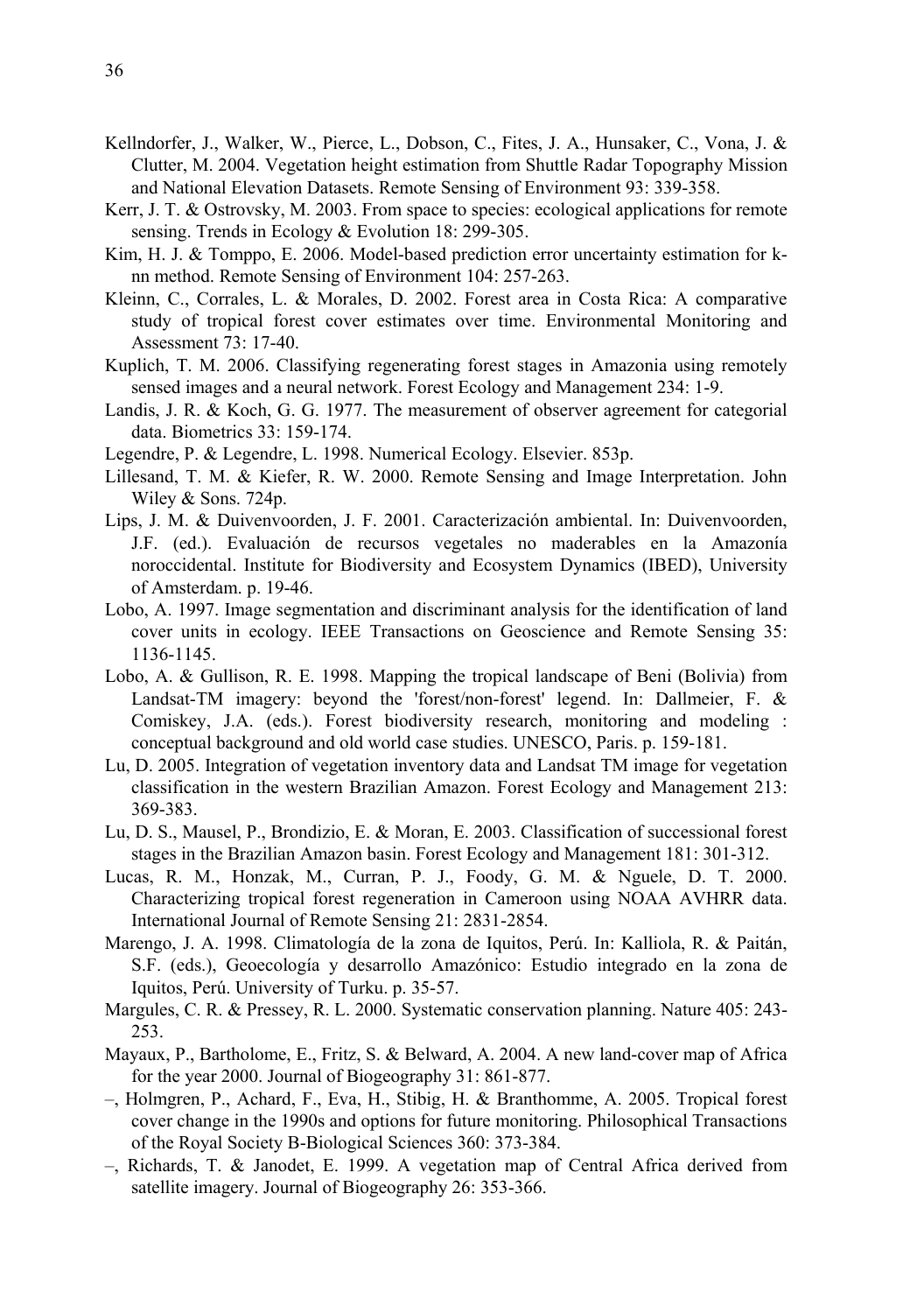- McCune, B. & Grace, J. B. 2002. Analysis of ecological communities. MjM Software Design. 300 p.
- McRoberts, R. E., Tomppo, E. O., Finley, A. O. & Heikkinen, J. 2007. Estimating areal means and variances of forest attributes using the k-Nearest Neighbors technique and satellite imagery. Remote Sensing of Environment 111: 466-480.
- Minnaert, J. L. & Szeicz, G. 1961. The reciprocity principle in lunar photometry. Astrophysics Journal 93: 403-410.
- Monserud, R. A. & Leemans, R. 1992. Comparing global vegetation maps with the Kappa statistic. Ecological Modelling 62: 275-293.
- Myers, N., Mittermeier, R. A., Mittermeier, C. G., da Fonseca, G. A. B. & Kent, J. 2000. Biodiversity hotspots for conservation priorities. Nature 403: 853-858.
- Nagendra, H. & Gadgil, M. 1999. Satellite imagery as a tool for monitoring species diversity: an assessment. Journal of Applied Ecology 36: 388-397.
- Narendra, P. M. & Goldberg, M. 1980. Image segmentation with directed trees. IEEE Transactions on Pattern Analysis and Machine Intelligence PAMI-2: 185-191.
- Nelson, B. W. 1994. Natural disturbance and change in the Brazilian Amazon. Remote Sensing Reviews 10: 105-125.
- Nilsson, M. 1997. Estimation of forest variables using satellite image data and airborne Lidar. Acta Universitatis Agriculturae Sueciae, Silvestria 17: 1-32.
- Oliveira, A. A. d. & Nelson, B. W. 2001. Floristic relationships of terra firme forests in the Brazilian Amazon. Forest Ecology and Management 146: 169-179.
- Paoli, G. D., Curran, L. M. & Zak, D. R. 2006. Soil nutrients and beta diversity in the Bornean Dipterocarpaceae: evidence for niche partitioning by tropical rain forest trees. Journal of Ecology 94: 157-170.
- Paradella, W. R., Dasilva, M. F. F., Rosa, N. D. & Kushigbor, C. A. 1994. A geobotanical approach to the tropical rain-forest environment of the Carajas mineral province (Amazon region, Brazil), based on digital TM-Landsat and DEM data. International Journal of Remote Sensing 15: 1633-1648.
- Pedroni, L. 2003. Improved classification of Landsat Thematic Mapper data using modified prior probabilities in large and complex landscapes. International Journal of Remote Sensing 24,: 91-113.
- Pekkarinen, A. 2002. Image segment-based spectral features in the estimation of timber volume. Remote Sensing of Environment 82: 349-359.
- Phillips, O. L., Vargas, P. N., Monteagudo, A. L., Cruz, A. P., Zans, M. E. C., Sanchez, W. G., Yli-Halla, M. & Rose, S. 2003. Habitat association among Amazonian tree species: a landscape-scale approach. Journal of Ecology 91: 757-775.
- Pires, J. M. & Prance, G. T. 1985. The vegetation types of the Brazilian Amazon. In: Prance, G. T, & Lovejoy, T.E. (eds.), Key Environments: Amazonia. Pergamon Press, Oxford. p. 109-145.
- Pitman, N., Terborgh, J., Silman, M. R. & Nuez, P. 1999. Tree species distributions in an upper Amazonian forest. Ecology 80: 2651-2661.
- –, Terborgh, J. W., Silman, M. R., Nunez, P., Neill, D. A., Ceron, C. E., Palacios, W. A. & Aulestia, M. 2001. Dominance and distribution of tree species in upper Amazonian terra firme forests. Ecology 82: 2101-2117.
- Potts, M. D., Ashton, P. S., Kaufman, L. S. & Plotkin, J. B. 2002. Habitat patterns in tropical rain forests: A comparison of 105 plots in Northwest Borneo. Ecology 83: 2782-2797.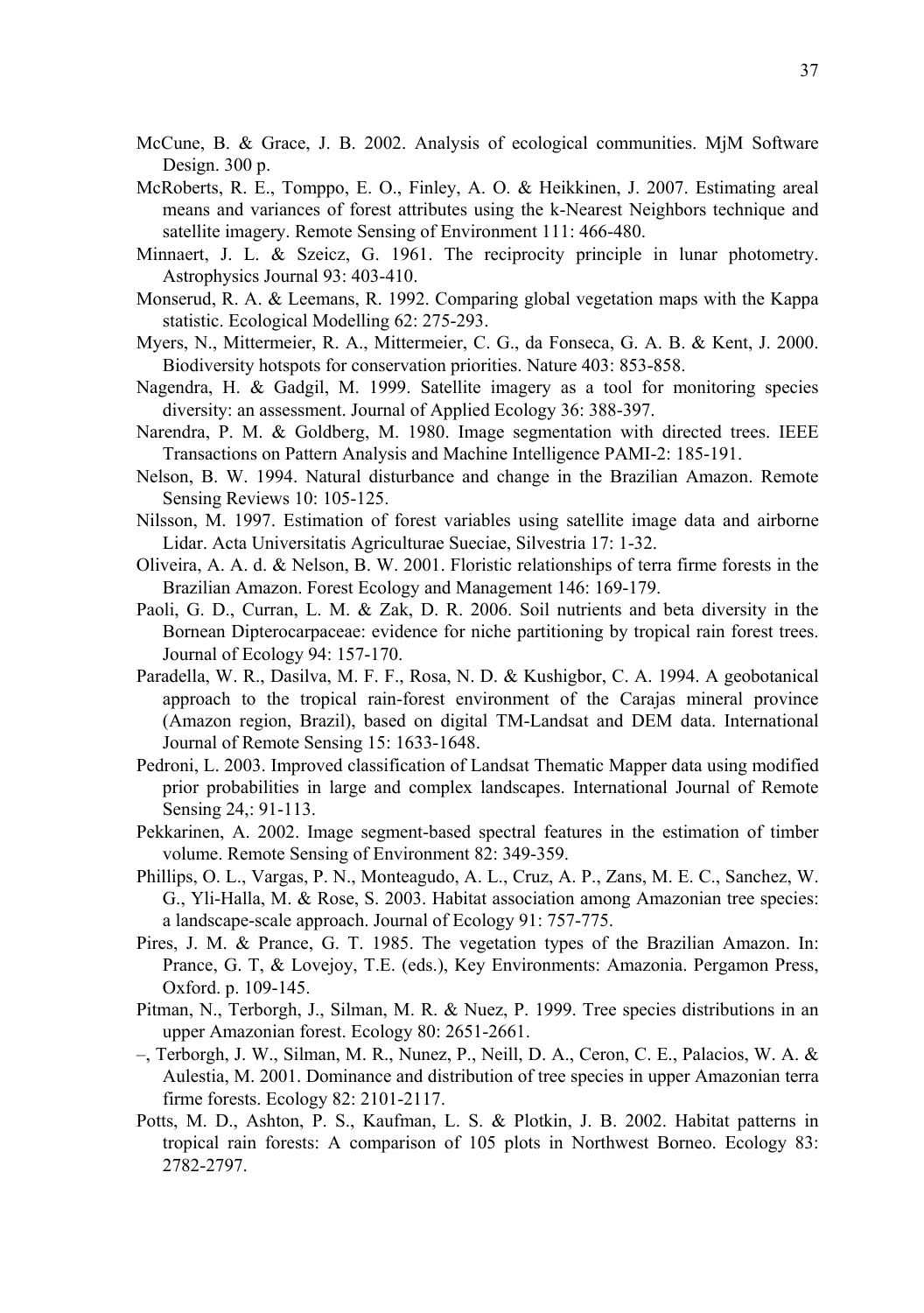- Powell, R. L., Matzke, N., de Souza, C., Clark, M., Numata, I., Hess, L. L., Roberts, D. A., Clark, M., Numata, I., & Roberts, D. A. 2004. Sources of error in accuracy assessment of thematic land-cover maps in the Brazilian Amazon. Remote Sensing of Environment 90: 221-234.
- Pyke, C. R., Condit, R., Aguilar, S. & Lao, S. 2001. Floristic composition across a climatic gradient in a neotropical lowland forest. Journal of Vegetation Science 12: 553-566.
- Ramos Bendaña, Z. S. 2004. Estructura y composición de un paisaje boscoso fragmentado: herramienta para el diseño de estrategias de conservación de la biodiversidad. MSc thesis. CATIE. 114 p.
- Reese, H., Nilsson, M., Pahlen, T. G., Hagner, O., Joyce, S., Tingelof, U., Egberth, M. & Olsson, H. 2003. Countrywide estimates of forest variables using satellite data and field data from the national forest inventory. Ambio 32: 542-548.
- Roberts, D. A., Keller, M. & Soares, J. V. 2003. Studies of land-cover, land-use, and biophysical properties of vegetation in the Large Scale Biosphere Atmosphere experiment in Amazonia. Remote Sensing of Environment 87: 377-388.
- Ruokolainen, K. & Tuomisto, H. 1998. Vegetación natural de la zona de Iquitos. In R. Kalliola & S. Flores Paitán (Eds.), Geoecología y desarrollo amazónico estudio integrado en la zona de Iquitos, Perú. University of Turku. p. 253-365.
- –, Linna, A. & Tuomisto, H. 1997. Use of Melastomataceae and pteridophytes for revealing phytogeographical patterns in Amazonian rain forests. Journal of Tropical Ecology 13: 243-256.
- –, Tuomisto, H., Macía, M. J., Higgins, M. A. & Yli-Halla, M. 2007. Are floristic and edaphic patterns in Amazonian rain forests congruent for trees, pteridophytes and Melastomataceae? Journal of Tropical Ecology 23: 13-25.
- Räsänen, M. E., Salo, J. S., Jungnert, H. & Pittman, L. R. 1990. Evolution of the Western Amazon Lowland Relief: impact of Andean foreland dynamics. Terra Nova 2: 320-332.
- Sader, S. A., Waide, R. B., Lawrence, W. T. & Joyce, A. T. 1989. Tropical forest biomass and successional age class relationships to a vegetation index derived from Landsat TM data. Remote Sensing of Environment 28: 143-148.
- Salo, J., Kalliola, R., Häkkinen, I., Mäkinen, Y., Niemelä, P., Puhakka, M. & Coley, P. D. 1986. River dynamics and the diversity of Amazon lowland forest. Nature 322: 254- 258.
- Salovaara, K. 2005. Habitat heterogeneity and the distribution of large-bodied mammals in Peruvian Amazonia. Reports from the Department of Biology, University of Turku 53: 1- 39.
- –, Cardenas, G. G. & Tuomisto, H. 2004. Forest classification in an Amazonian rainforest landscape using pteridophytes as indicator species. Ecography 27: 689-700.
- Sanford Jr, R. L., Paaby, P., Luvall, J. C. & Phillips, E. 1994. Climate, geomorphology, and aquatic systems. In: McDade, L.A., Bawa, K.S., Hespenheide, H.A. & Hartshorn, G.S. (eds.). La Selva: ecology and natural history of a neotropical rain forest. University of Chicago Press. p. 19-33.
- Schulman, L., Ruokolainen, K., Junikka, L., Saaksjarvi, I. E., Salo, M., Juvonen, S. K., Salo, J. & Higgins, M. 2007. Amazonian biodiversity and protected areas: Do they meet? Biodiversity and Conservation 16: 3011-3051.
- Sesnie, S. E. 2007. A geospatial data integration framework for mapping and monitoring landscape diversity in Costa Rica's San Juan - La Selva Biological Corridor. University of Idaho, USA. p. 154. [Online PhD dissertation]. Available at: http://orton.catie.ac.cr/REPDOC/A1315I/A1315I.PDF.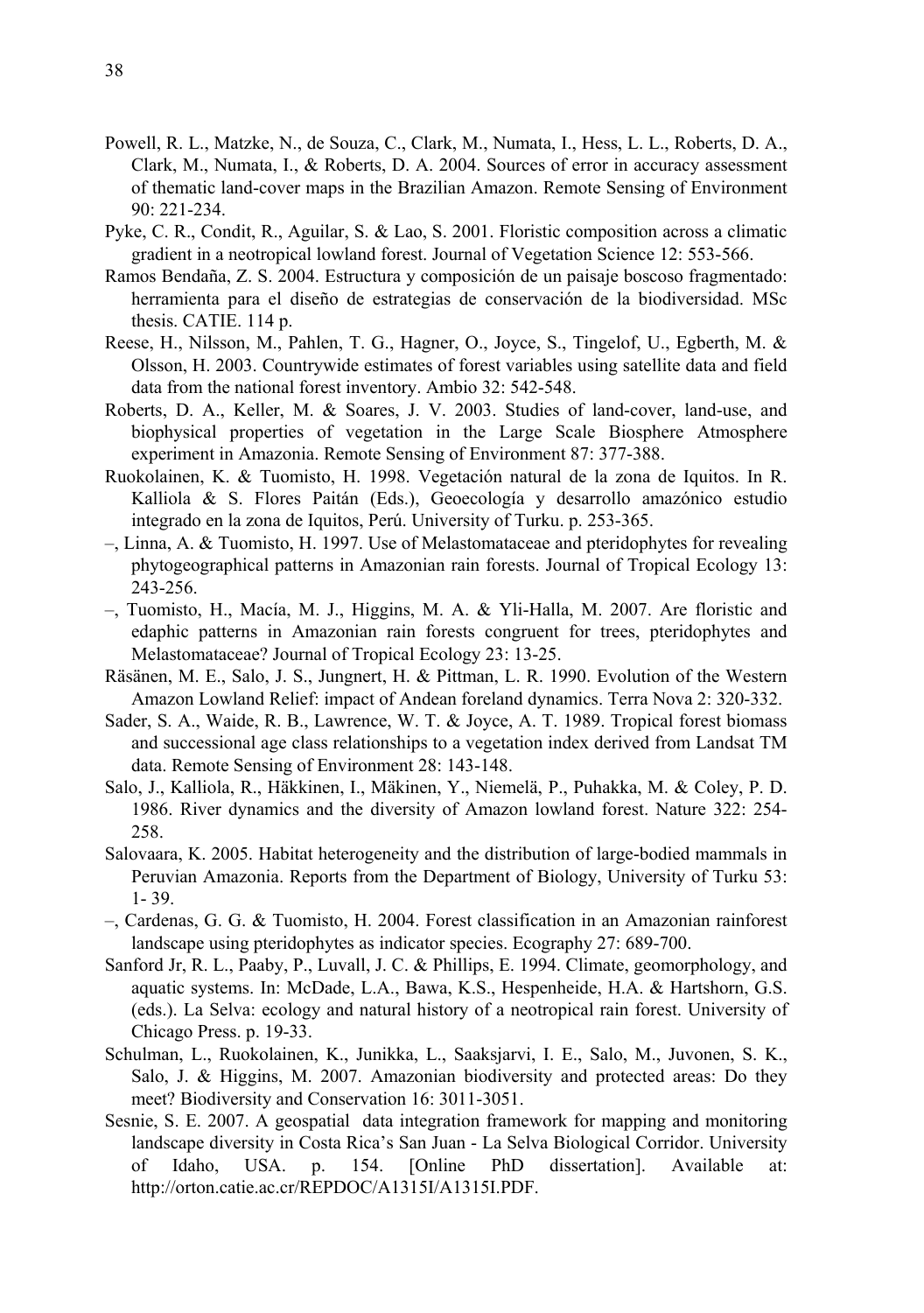- –, Gessler, P., Finegan, B. & Thessler, S. in press. Integrating Landsat TM and SRTM-DEM derived variables for habitat classification and monitoring with decision trees in complex neotropical environments. Remote Sensing of Environment.
- Shepard, Jr. G. H., Yu, D. W. & Nelson, B. W. 2004. Ethnobotanical ground-thruthing and forest diversity in the western Amazonia. Advances in Economic Botany 15: 133-171.
- Smith, J. H., Stehman, S. V., Wickham, J. D. & Yang, L. M. 2003. Effects of landscape characteristics on land-cover class accuracy. Remote Sensing of Environment 84: 342- 349.
- Song, C., Woodcock, C. E., Seto, K. C., Lenney, M. P. & Macomber, S. A. 2001. Classification and change detection using Landsat TM data: When and how to correct atmospheric effects? Remote Sensing of Environment 75: 230-244.
- Stehman, S. V. 1997. Selecting and interpreting measures of thematic classification accuracy. Remote Sensing of Environment 62: 77-89.
- Stibig, H. -., Belward, A. S., Roy, P. S., Rosalina-Wasrin, U., Agrawal, S., Joshi, P. K., Hildanus, Beuchle, R., Fritz, S., Mubareka, S. & Giri, C. 2007. A land-cover map for South and Southeast Asia derived from SPOT-VEGETATION data. Journal of Biogeography 34: 625-637,
- Tchouto, M. G. P., De Boer, W. F., De Wilde, J. J. F. E. & Van der Maesen, L. J. G. 2006. Diversity patterns in the flora of the Campo-Ma'an rain forest, Cameroon: do tree species tell it all? Biodiversity and Conservation 15: 1353-1374.
- Ter Steege, H., Jetten, V. G., Polak, A. M. & Werger, M. J. A. 1993. Tropical Rain-Forest Types and Soil Factors in a Watershed Area in Guyana. Journal of Vegetation Science 4: 705-716.
- –, Sabatier, D., Castellanos, H., Van Andel, T., Duivenvoorden, J., De Oliveira, A. A., Ek, R., Lilwah, R., Maas, P. & Mori, S. 2000. An analysis of the floristic composition and diversity of Amazonian forests including those of the Guiana Shield. Journal of Tropical Ecology 16: 801-828.
- Thenkabail, P. S., Hall, J., Lin, T., Ashton, M. S., Harris, D. & Enclona, E. A. 2003. Detecting floristic structure and pattern across topographic and moisture gradients in a mixed species Central African forest using IKONOS and Landsat-7 ETM+ images. International Journal of Applied Earth Observation and Geoinformation 4: 255-270.
- –, Enclona, E. A., Ashton, M. S., Legg, C. & De Dieu, M. J. 2004. Hyperion, IKONOS, ALI, and ETM plus sensors in the study of African rainforests. Remote Sensing of Environment 90: 23-43.
- Thomlinson, J. R., Bolstad, P. V. & Cohen, W. B. 1999. Coordinating methodologies for scaling landcover classifications from site-specific to global: Steps toward validating global map products. Remote Sensing of Environment 70: 16-28.
- Toivonen, T., Kalliola, R. & Ruokolainen, K. 2002. Gradient phenomenon in Amazonian Landsat TM images: True or illusion? Proceedings of the Second Workshop of the EARSel Special Interest Group on Remote Sensing for Developing Countries, September 18-20, Bonn, Germany. p. 43-50.
- –, Kalliola, R., Ruokolainen, K. & Malik, R. N. 2006. Across-path DN gradient in Landsat TM imagery of Amazonian forests: A challenge for image interpretation and mosaicking. Remote Sensing of Environment 100: 550-562.
- Tomppo, E., Gagliano, C., De Natale, F. & Katila, M. 2007. Predicting categorical variables by means of an improved k-NN, Manuscript, Finnish Forest Research Institute.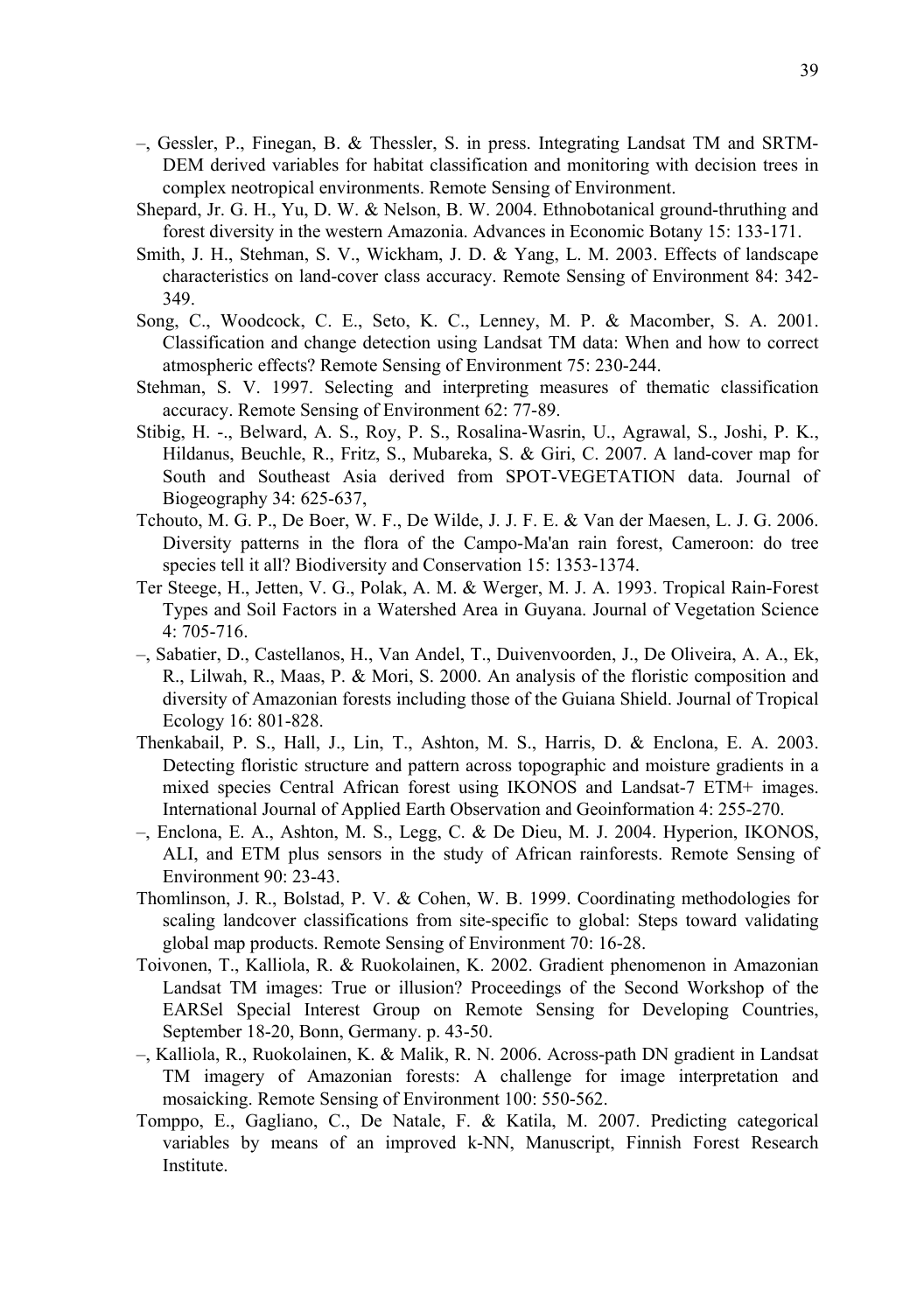- Tomppo, E. 1991. Satellite image-based national forest inventory of Finland. International Archives of Photogrammetry and Remote Sensing 28: 419-424.
- 1996. Application of Remote Sensing in Finnish National Forest Inventory. Proceedings of International workshop of application of remote sensing in European forest monitoring, 14th-16th October, Vienna, Austria. p. 377-388.
- & Halme, M. 2004. Using coarse scale forest variables as ancillary information and weighting of variables in k-N-N estimation: a genetic algorithm approach. Remote Sensing of Environment 92: 1-20.
- –, Goulding, C. & Katila, M. 1999. Adapting Finnish multi-source forest inventory techniques to the New Zealand preharvest inventory. Scandinavian Journal of Forest Research 14: 182-192.
- –, Korhonen, K. T., Heikkinen, J. & Yli-Kojola, H. 2001. Multi-source inventory of the forests of the Hebei Forestry Bureau, Heilongjiang, China. Silva Fennica 35: 309-328.
- –, Olsson, H., Sthål, G., Nilsson, M., Hagner, S. & Katila, M. in press. Creation of forest data bases by combining national forest inventory field plots and remote sensing data. Remote Sensing of Environment.
- Trigg, S. N., Curran, L. M. & McDonald, A. K. 2006. Utility of Landsat 7 satellite data for continued monitoring of forest cover change in protected areas in Southeast Asia. Singapore Journal of Tropical Geography 27: 49-66.
- Trisurat, Y., Eiumnoh, A., Murai, S., Hussain, M. Z. & Shrestha, R. P. 2000. Improvement of tropical vegetation mapping using a remote sensing technique: a case of Khao Yai National Park, Thailand. International Journal of Remote Sensing 21: 2031-2042.
- Tuomisto, H. & Ruokolainen, K. 2006. Analyzing or explaining beta diversity? Understanding the targets of different methods of analysis. Ecology 87: 2697-2708.
- & Poulsen, A. D. 1996. Influence of edaphic specialization on pteridophyte distribution in neotropical rain forests. Journal of Biogeography 23: 283-293.
- –, Linna, A. & Kalliola, R. 1994. Use of digitally processed satellite images in studies of tropical rain-forest vegetation. International Journal of Remote Sensing 15: 1595-1610.
- –, Ruokolainen, K. & Yli-Halla, M. 2003. Dispersal, environment, and floristic variation of western Amazonian forests. Science 299: 241-244.
- –, Ruokolainen, K., Aguilar, M. & Sarmiento, A. 2003a. Floristic patterns along a 43-km long transect in an Amazonian rain forest. Journal of Ecology 91: 743-756.
- –, Poulsen, A. D., Ruokolainen, K., Moran, R. C., Quintana, C., Celi, J. & Canas, G. 2003b. Linking floristic patterns with soil heterogeneity and satellite imagery in Ecuadorian Amazonia. Ecological Applications 13: 352-371.
- –, Ruokolainen, K., Poulsen, A. D., Moran, R. C., Quintana, C., Canas, G. & Celi, J. 2002. Distribution and diversity of pteridophytes and Melastomataceae along edaphic gradients in Yasuni National Park, Ecuadorian Amazonia. Biotropica 34: 516-533.
- Valencia, R., Foster, R. B., Villa, G., Condit, R., Svenning, J. C., Hernandez, C., Romoleroux, K., Losos, E., Magard, E. & Balslev, H. 2004. Tree species distributions and local habitat variation in the Amazon: large forest plot in eastern Ecuador. Journal of Ecology 92: 214-229.
- Vermote, E. F., Tanre, D., Deuze, J. L., Herman, M. & Morcrette, J. J. 1997. Second Simulation of the Satellite Signal in the Solar Spectrum, 6S: An overview. IEEE Transactions on Geoscience and Remote Sensing 35: 675-686.
- Vieira, I. C. G., de Almeida, A. S., Davidson, E. A., Stone, T. A., de Carvalho, C. J. R. & Guerrero, J. B. 2003. Classifying successional forests using Landsat spectral properties